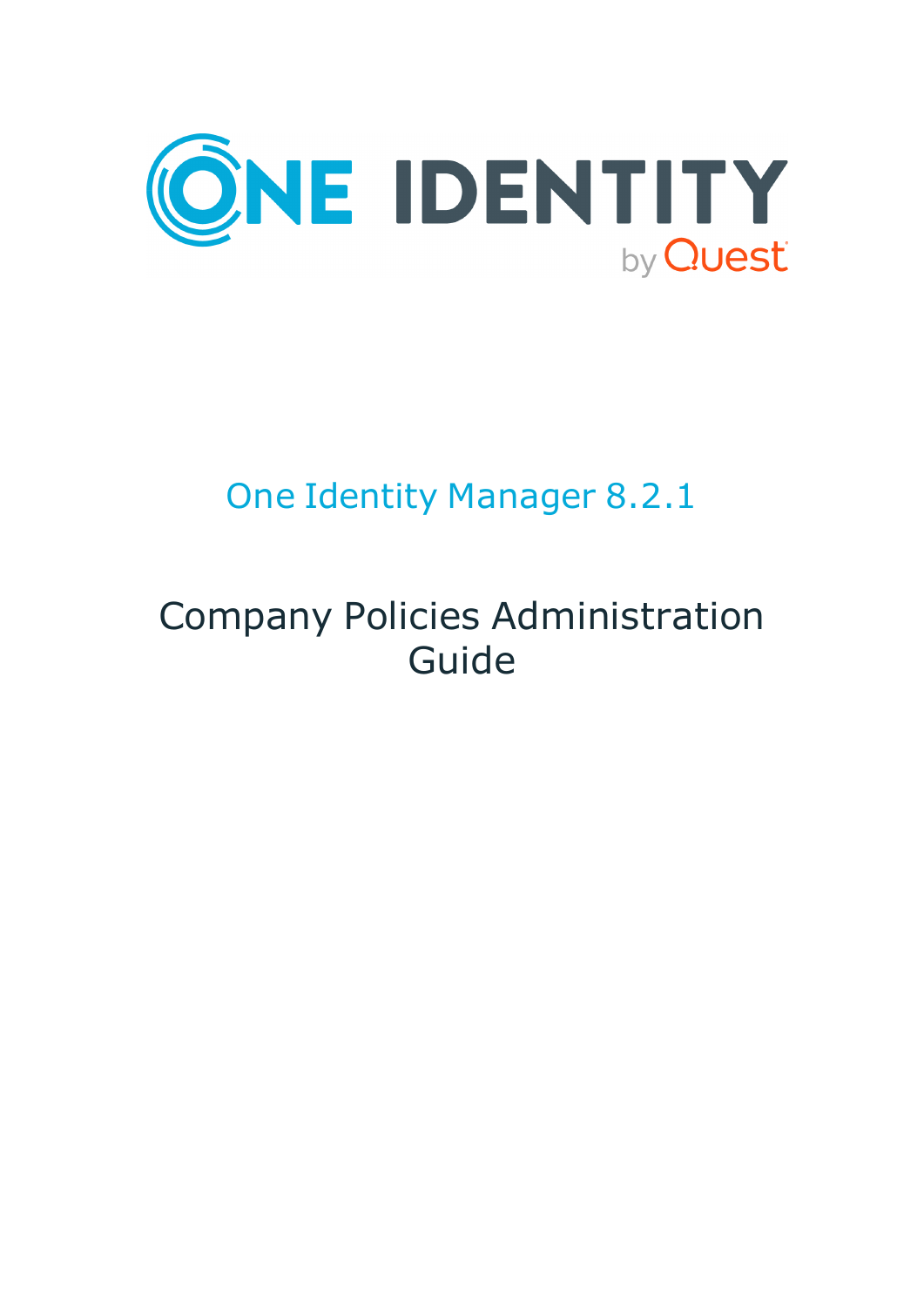#### **Copyright 2022 One Identity LLC.**

#### **ALL RIGHTS RESERVED.**

This guide contains proprietary information protected by copyright. The software described in this guide is furnished under a software license or nondisclosure agreement. This software may be used or copied only in accordance with the terms of the applicable agreement. No part of this guide may be reproduced or transmitted in any form or by any means, electronic or mechanical, including photocopying and recording for any purpose other than the purchaser's personal use without the written permission of One Identity LLC .

The information in this document is provided in connection with One Identity products. No license, express or implied, by estoppel or otherwise, to any intellectual property right is granted by this document or in connection with the sale of One Identity LLC products. EXCEPT AS SET FORTH IN THE TERMS AND CONDITIONS AS SPECIFIED IN THE LICENSE AGREEMENT FOR THIS PRODUCT, ONE IDENTITY ASSUMES NO LIABILITY WHATSOEVER AND DISCLAIMS ANY EXPRESS, IMPLIED OR STATUTORY WARRANTY RELATING TO ITS PRODUCTS INCLUDING, BUT NOT LIMITED TO, THE IMPLIED WARRANTY OF MERCHANTABILITY, FITNESS FOR A PARTICULAR PURPOSE, OR NON-INFRINGEMENT. IN NO EVENT SHALL ONE IDENTITY BE LIABLE FOR ANY DIRECT, INDIRECT, CONSEQUENTIAL, PUNITIVE, SPECIAL OR INCIDENTAL DAMAGES (INCLUDING, WITHOUT LIMITATION, DAMAGES FOR LOSS OF PROFITS, BUSINESS INTERRUPTION OR LOSS OF INFORMATION) ARISING OUT OF THE USE OR INABILITY TO USE THIS DOCUMENT, EVEN IF ONE IDENTITY HAS BEEN ADVISED OF THE POSSIBILITY OF SUCH DAMAGES. One Identity makes no representations or warranties with respect to the accuracy or completeness of the contents of this document and reserves the right to make changes to specifications and product descriptions at any time without notice. One Identity does not make any commitment to update the information contained in this document.

If you have any questions regarding your potential use of this material, contact:

One Identity LLC. Attn: LEGAL Dept 4 Polaris Way Aliso Viejo, CA 92656

Refer to our Web site ([http://www.OneIdentity.com](http://www.oneidentity.com/)) for regional and international office information.

#### **Patents**

One Identity is proud of our advanced technology. Patents and pending patents may apply to this product. For the most current information about applicable patents for this product, please visit our website at [http://www.OneIdentity.com/legal/patents.aspx](http://www.oneidentity.com/legal/patents.aspx).

#### **Trademarks**

One Identity and the One Identity logo are trademarks and registered trademarks of One Identity LLC. in the U.S.A. and other countries. For a complete list of One Identity trademarks, please visit our website at [www.OneIdentity.com/legal](http://www.oneidentity.com/legal). All other trademarks are the property of their respective owners.

#### **Legend**

**WARNING: A WARNING icon highlights a potential risk of bodily injury or property damage, for which industry-standard safety precautions are advised. This icon is often associated with electrical hazards related to hardware.**

**CAUTION: A CAUTION icon indicates potential damage to hardware or loss of data if** A **instructions are not followed.**

One Identity Manager Company Policies Administration Guide Updated - 27 April 2022, 03:03 Version - 8.2.1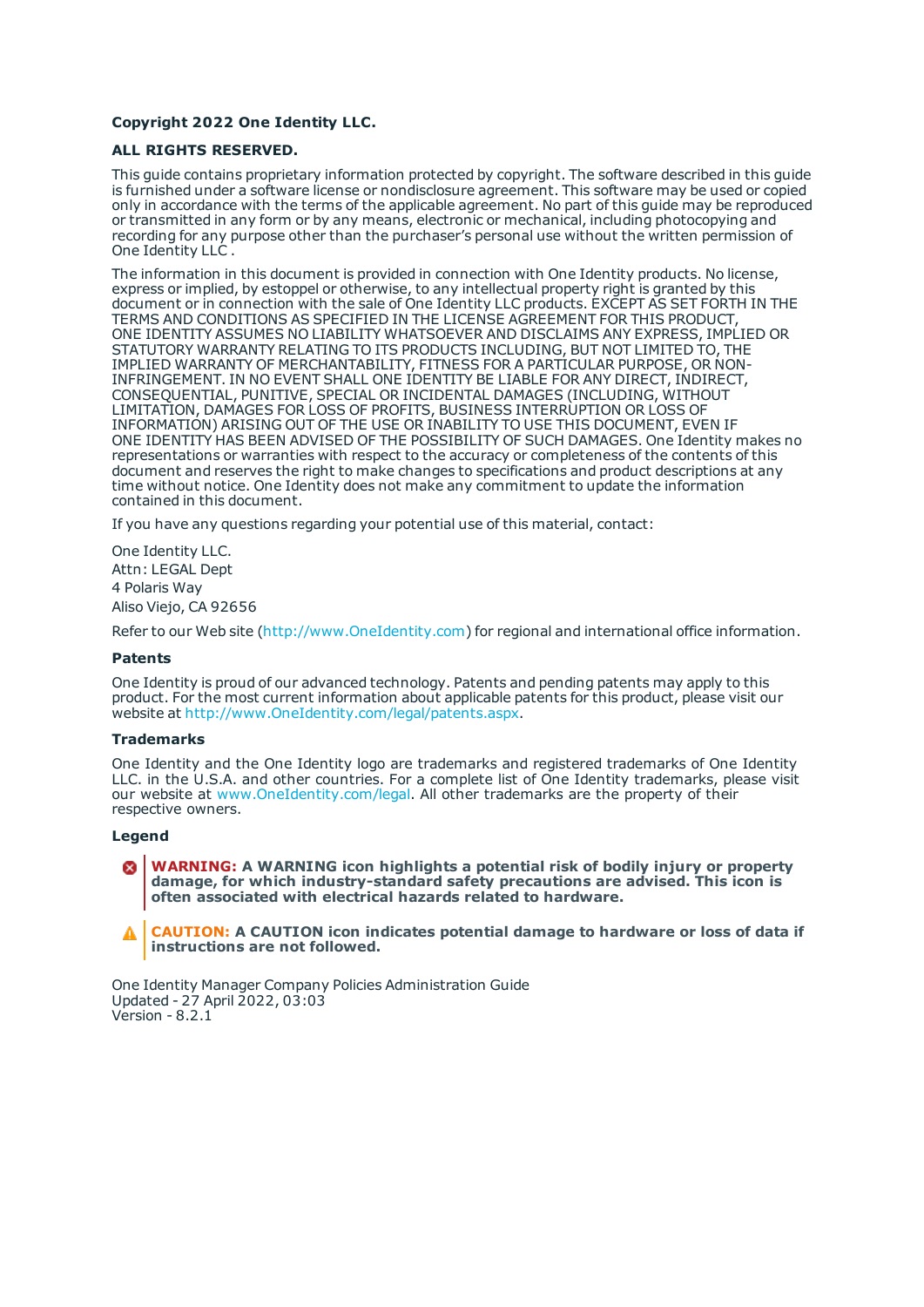# **Contents**

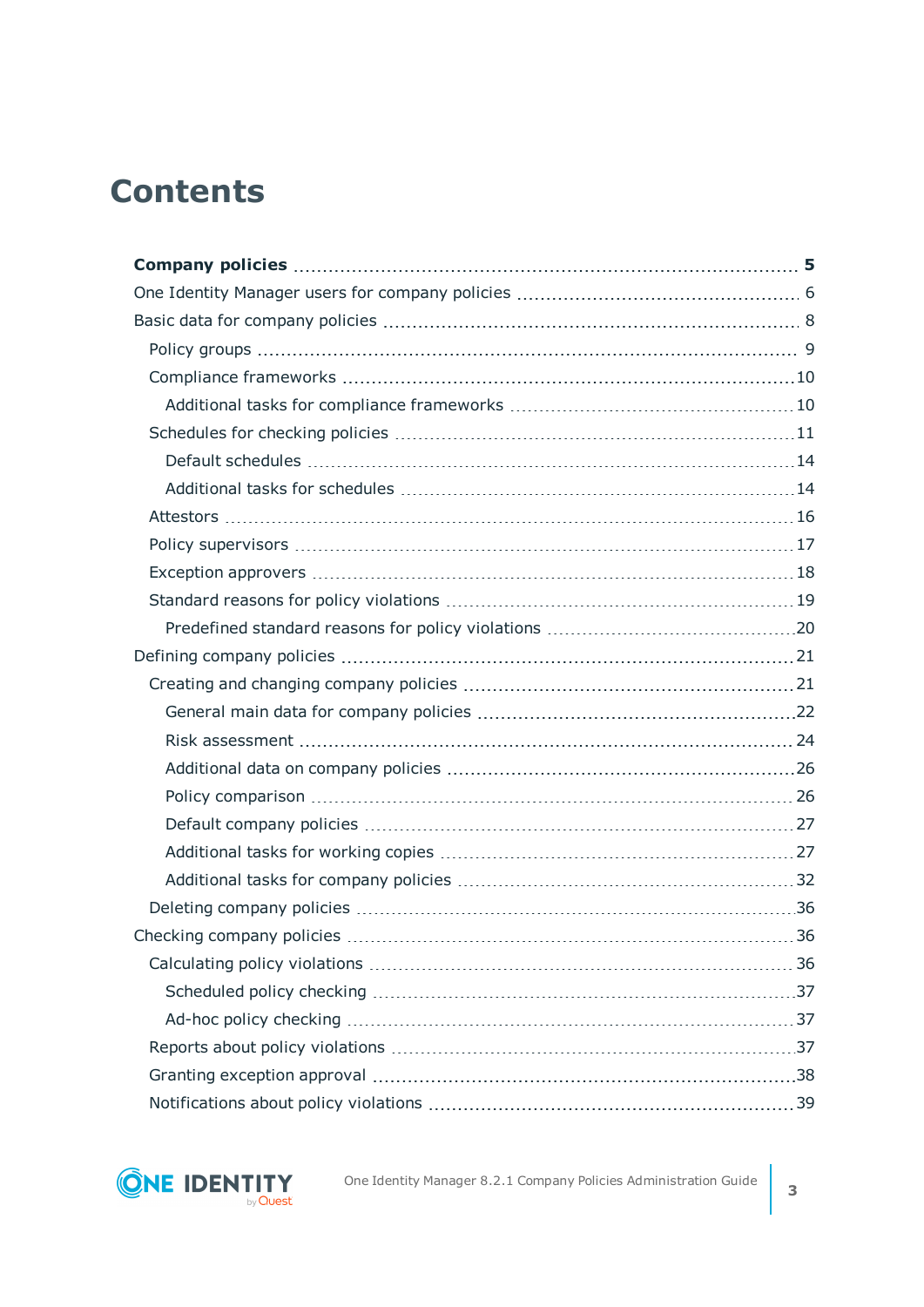| Notifications about policy violations without exception approval 40 |     |
|---------------------------------------------------------------------|-----|
|                                                                     |     |
|                                                                     |     |
|                                                                     |     |
|                                                                     |     |
|                                                                     |     |
|                                                                     |     |
|                                                                     |     |
|                                                                     |     |
|                                                                     |     |
|                                                                     |     |
|                                                                     |     |
|                                                                     |     |
|                                                                     |     |
| Appendix: General configuration parameter for company policies 51   |     |
|                                                                     |     |
|                                                                     |     |
|                                                                     |     |
|                                                                     | .54 |

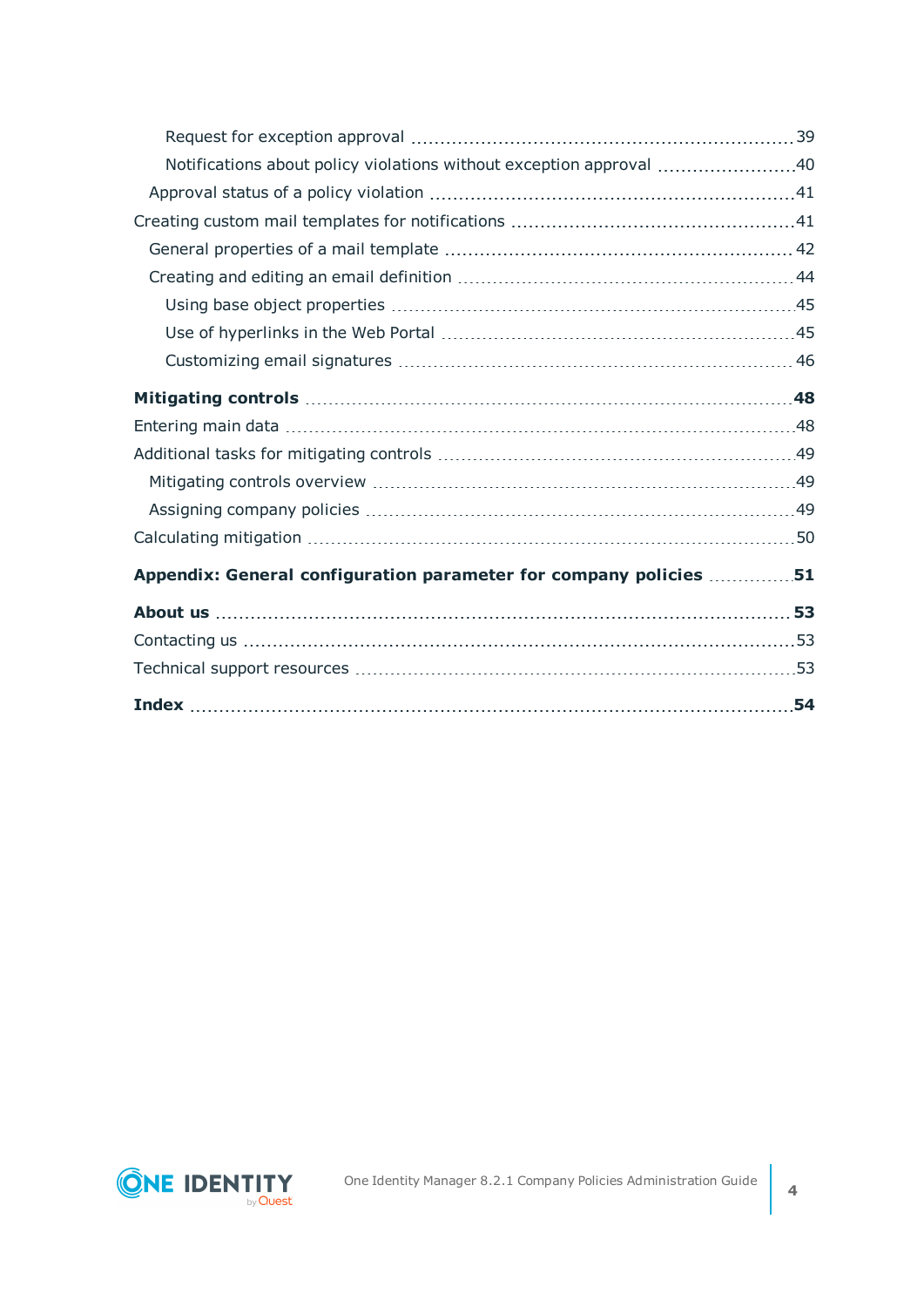# **Company policies**

#### <span id="page-4-0"></span>**Table 1: General configuration parameters for company policies**

| <b>Configuration Meaning</b><br>parameter |                                                                                                                                                                                                                             |
|-------------------------------------------|-----------------------------------------------------------------------------------------------------------------------------------------------------------------------------------------------------------------------------|
| <b>QER   Policy</b>                       | Preprocessor relevant configuration parameter for controlling company<br>policy validation. Changes to the parameter require recompiling the<br>database. If the parameter is enabled, you can use the model<br>components. |

Companies have varying requirements that they need for regulating internal and external employee access to company resources. They also have to demonstrate that they adhere to legal requirements. Such requirements can be defined as policies.

One Identity Manager allows you to manage these company policies and thus to assess the risk involved. Assuming the appropriate data is stored in the One Identity Manager database, One Identity Manager determines all the company resources that violate these company policies. You can also define company policies for the purpose of providing reports that do not have any connection with One Identity Manager.

Adherence to company policies is checked regularly using scheduled tasks. You can incorporate company policies into the regular attestation of your company resources to decide on further handling of any violated ones. Risk assessment can be run for all company policies. Different reports and statistics provide you with an overview of violated policies.

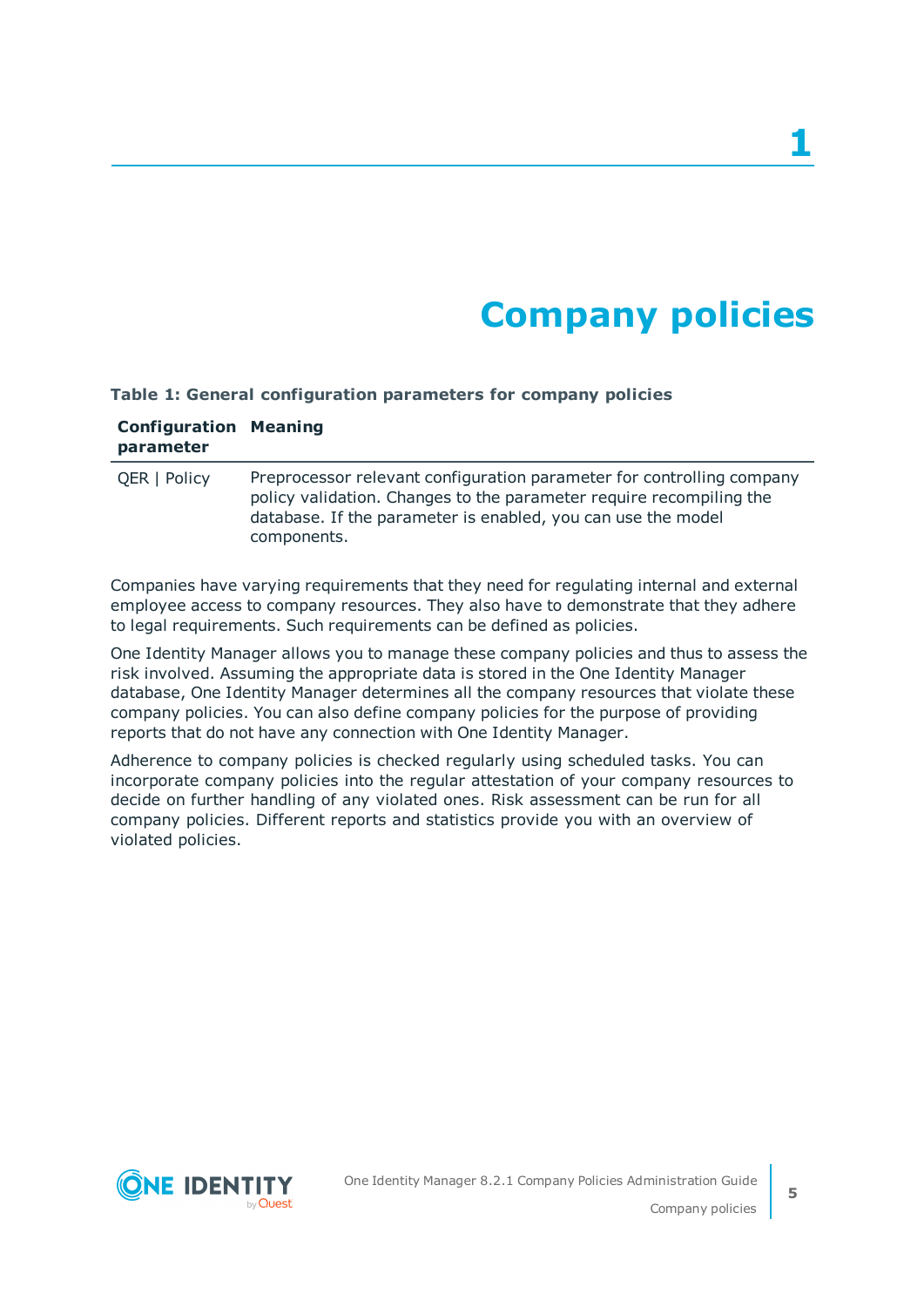



Example of company policies are:

- All cost centers are assigned a manager.
- All departments are assigned employees.
- All employees are attested.
- Deactivated employees do not have any enabled user accounts.

### *To be able to map company policies*

<sup>l</sup> In the Designer, set the **QER | Policy**  configuration parameter.

If you disable the configuration parameter at a later date, model components and scripts that are not longer required, are disabled. SQL procedures and triggers are still carried out. For more information about the behavior of preprocessor relevant configuration parameters and conditional compiling, see the *One Identity Manager Configuration Guide*.

# <span id="page-5-0"></span>**One Identity Manager users for company policies**

The following users are used for setting up and administration of company policies.

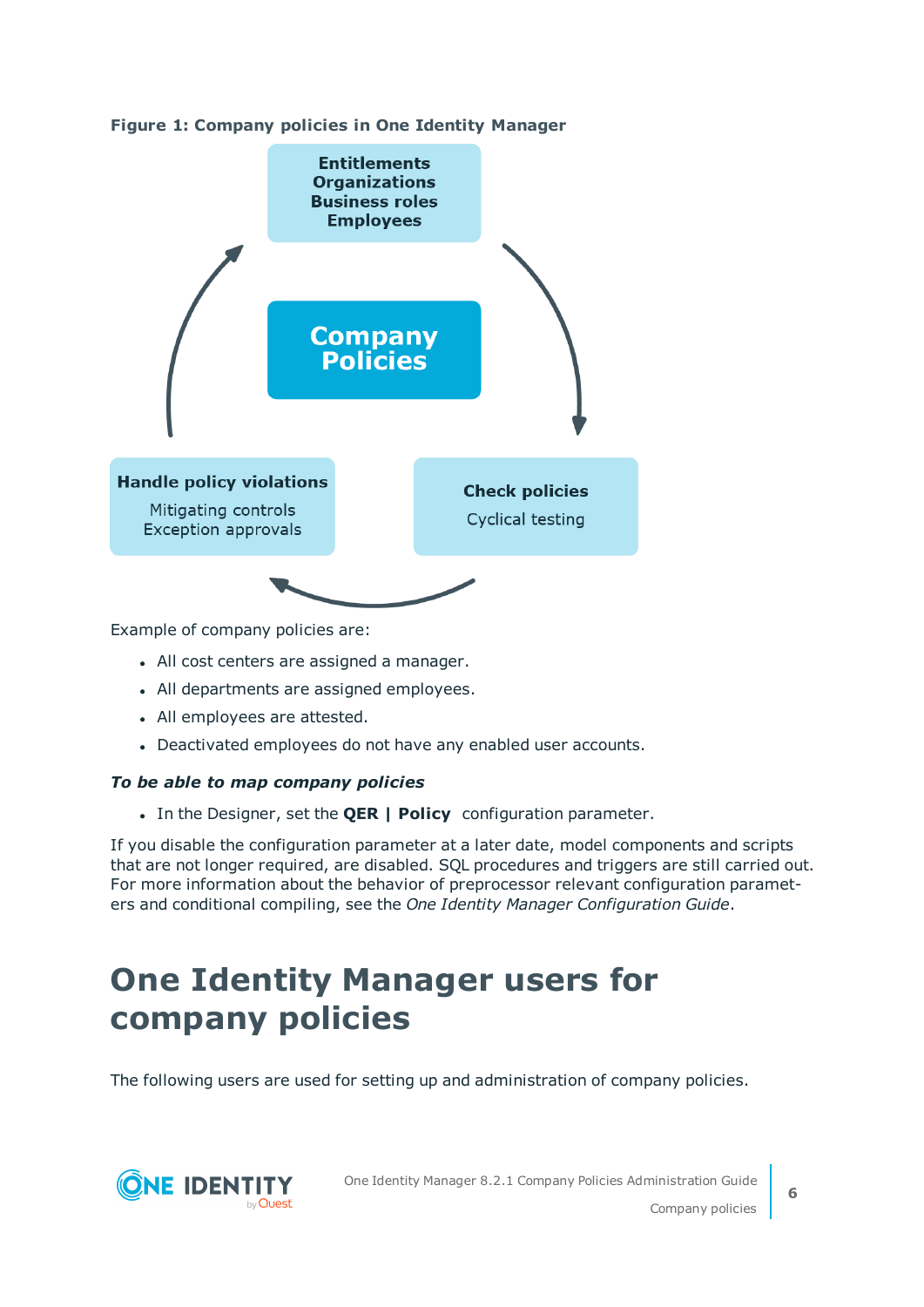#### **Table 2: Users**

| <b>Users</b>             | <b>Tasks</b>                                                                                                                                                              |
|--------------------------|---------------------------------------------------------------------------------------------------------------------------------------------------------------------------|
| Company<br>policy admin- | Administrators must be assigned to the Identity & Access<br>Governance   Company policies   Administrators application role.                                              |
| istrators                | Users with this application role:                                                                                                                                         |
|                          | • Enter base data for setting up company policies.                                                                                                                        |
|                          | • Set up policies and assign policy supervisors to them.                                                                                                                  |
|                          | • Can calculation policies and view policy violations if required.                                                                                                        |
|                          | • Set up reports about policy violations.                                                                                                                                 |
|                          | • Enter mitigating controls.                                                                                                                                              |
|                          | • Create and edit risk index functions.                                                                                                                                   |
|                          | • Administer application roles for policy supervisors, exception<br>approvers and attestors.                                                                              |
|                          | • Set up other application roles as required.                                                                                                                             |
| Policy super-<br>visors  | Policy supervisors must be assigned to the Identity & Access<br>Governance   Company policies   Policy supervisors application<br>role or another child application role. |
|                          | Users with this application role:                                                                                                                                         |
|                          | • Are responsible for the contents of company policies.                                                                                                                   |
|                          | • Edit working copies of company policies.                                                                                                                                |
|                          | • Enable and disable company policies.                                                                                                                                    |
|                          | • Can calculation policies and view policy violations if required.                                                                                                        |
|                          | • Assign mitigating controls.                                                                                                                                             |
| One Identity<br>Manager  | One Identity Manager administrator and administrative system users<br>Administrative system users are not added to application roles.                                     |
| administrators           | One Identity Manager administrators:                                                                                                                                      |
|                          | • Create customized permissions groups for application roles for<br>role-based login to administration tools in the Designer as<br>required.                              |
|                          | • Create system users and permissions groups for non role-based<br>login to administration tools in the Designer as required.                                             |
|                          | • Enable or disable additional configuration parameters in the<br>Designer as required.                                                                                   |
|                          | • Create custom processes in the Designer as required.                                                                                                                    |
|                          | • Create and configure schedules as required.                                                                                                                             |

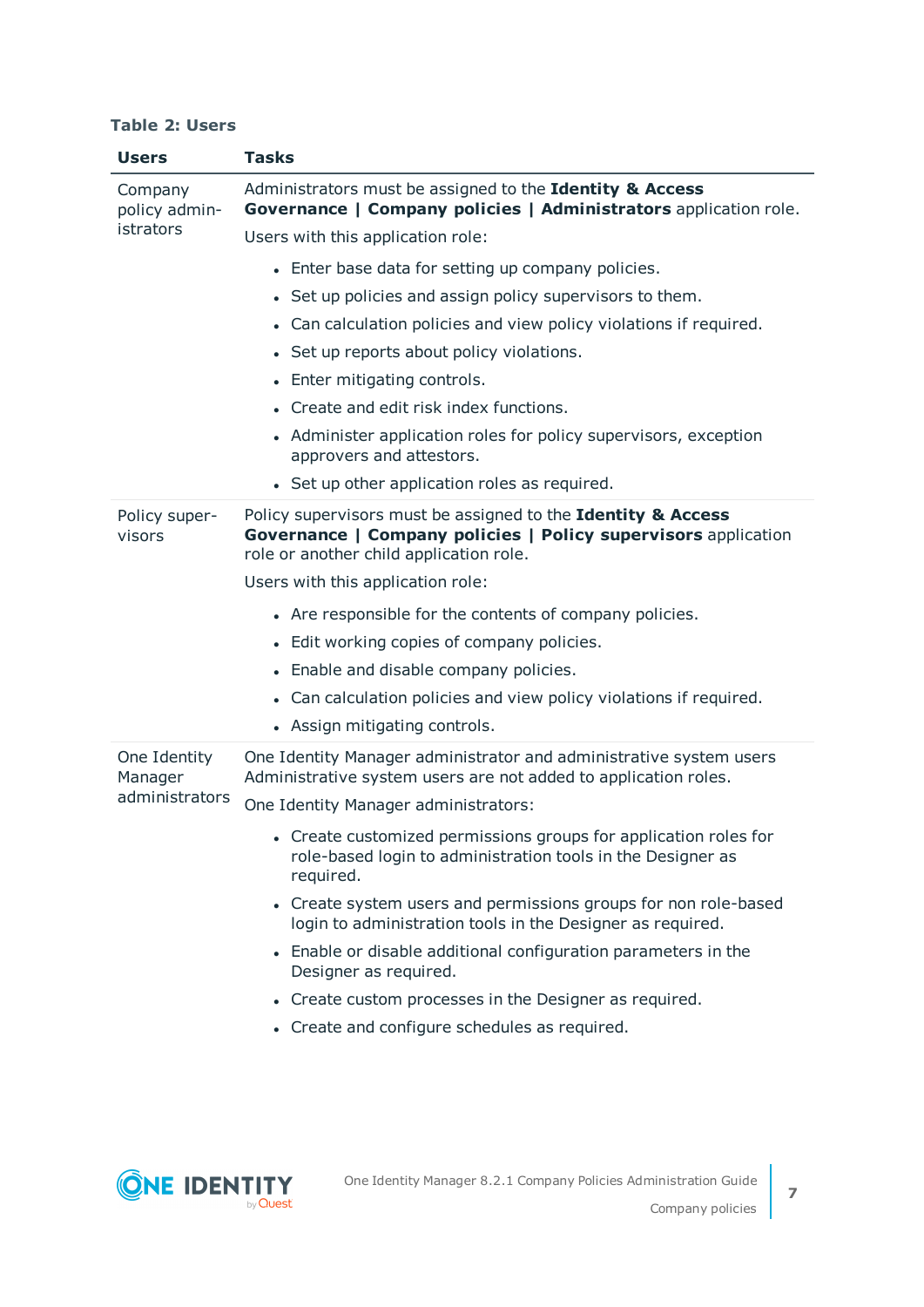| <b>Users</b>                          | <b>Tasks</b>                                                                                                                                                                                                                          |
|---------------------------------------|---------------------------------------------------------------------------------------------------------------------------------------------------------------------------------------------------------------------------------------|
| Exception<br>approvers                | Exception approvers must be assigned to the Identity & Access<br>Governance   Company policies   Exception approvers<br>application role or a child application role.                                                                 |
|                                       | Users with this application role:                                                                                                                                                                                                     |
|                                       | • Edit policy violations.                                                                                                                                                                                                             |
|                                       | • Can grant exception approval or revoke it.                                                                                                                                                                                          |
| Company<br>policy                     | Attestors must be assigned to the Identity & Access Governance  <br><b>Company policies   Attestors application role.</b>                                                                                                             |
| attestors                             | Users with this application role:                                                                                                                                                                                                     |
|                                       | • Attest company policies and exception approvals in the Web Portal<br>for which they are responsible.                                                                                                                                |
|                                       | • Can view the main data for these company policies but not edit<br>them.                                                                                                                                                             |
|                                       | NOTE: This application role is available if the module Attestation<br>Module is installed.                                                                                                                                            |
| Compliance<br>and security<br>officer | Compliance and security officers must be assigned to the Identity &<br><b>Access Governance   Compliance &amp; Security Officer application</b><br>role.                                                                              |
|                                       | Users with this application role:                                                                                                                                                                                                     |
|                                       | • View all compliance relevant information and other analysis in the<br>Web Portal. This includes attestation policies, company policies<br>and policy violations, compliance rules, and rule violations and risk<br>index functions. |
|                                       | • Edit attestation polices.                                                                                                                                                                                                           |
| Auditors                              | Auditors are assigned to the Identity & Access Governance  <br>Auditors application role.                                                                                                                                             |
|                                       | Users with this application role:                                                                                                                                                                                                     |
|                                       | • See the Web Portal all the relevant data for an audit.                                                                                                                                                                              |

# <span id="page-7-0"></span>**Basic data for company policies**

Various basic data is required to create company policies, run policy checks and handle policy violations.

Policy [groups](#page-8-0) Policy groups on page 9

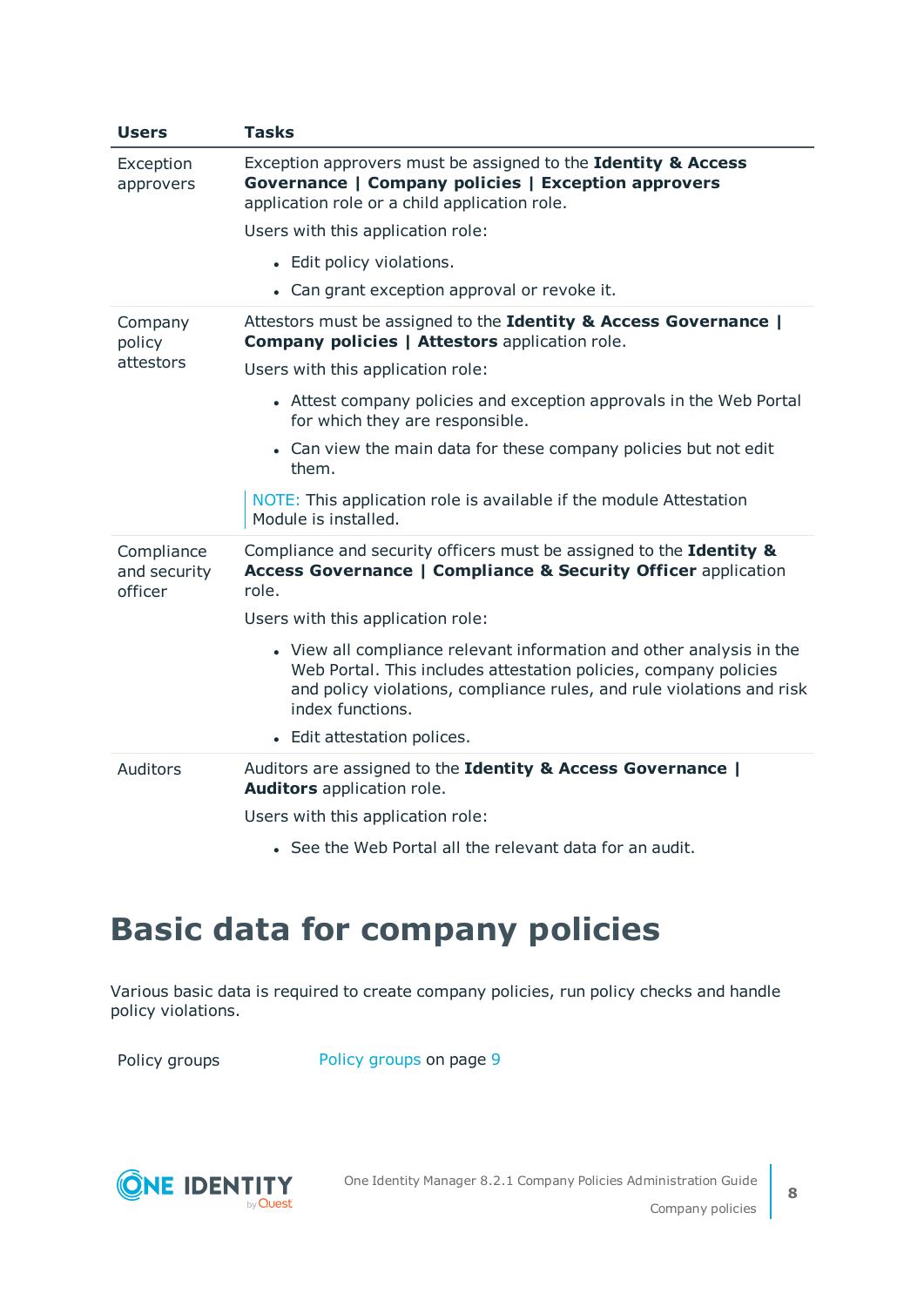|                            | Compliance frameworks Compliance frameworks on page 10 |
|----------------------------|--------------------------------------------------------|
| Schedules                  | Schedules for checking policies on page 11             |
| Attestors                  | Attestors on page 16                                   |
| Policy supervisors         | Policy supervisors on page 17                          |
| <b>Exception approvers</b> | Exception approvers on page 18                         |
| <b>Standard Reasons</b>    | Standard reasons for policy violations on page 19      |

## <span id="page-8-0"></span>**Policy groups**

Use policy groups to group together company policies by functionality. You can use policy to groups to structure company policies hierarchically.

### *To edit a policy group*

- 1. Select the **Company Policies > Basic configuration data > Policy groups** category.
- 2. Select a policy group in the result list. Select the **Change main data** task.
	- $-$  OR  $-$

 $Click \frac{1}{4}$  in the result list.

- 3. Edit the main data of the policy group.
- 4. Save the changes.

Enter the following data for a policy group

### **Table 3: General main data of a policy group**

| <b>Property</b> | <b>Description</b>                                                                                   |
|-----------------|------------------------------------------------------------------------------------------------------|
| Group<br>name   | Name of the policy group.                                                                            |
| Parent          | Policy group above this one in a hierarchy.                                                          |
| group           | Select a parent policy group area from the list for organizing your policy<br>groups hierarchically. |

In the **Policy violation overview** report, you can get an overview of all policy violations for a policy group.



**9**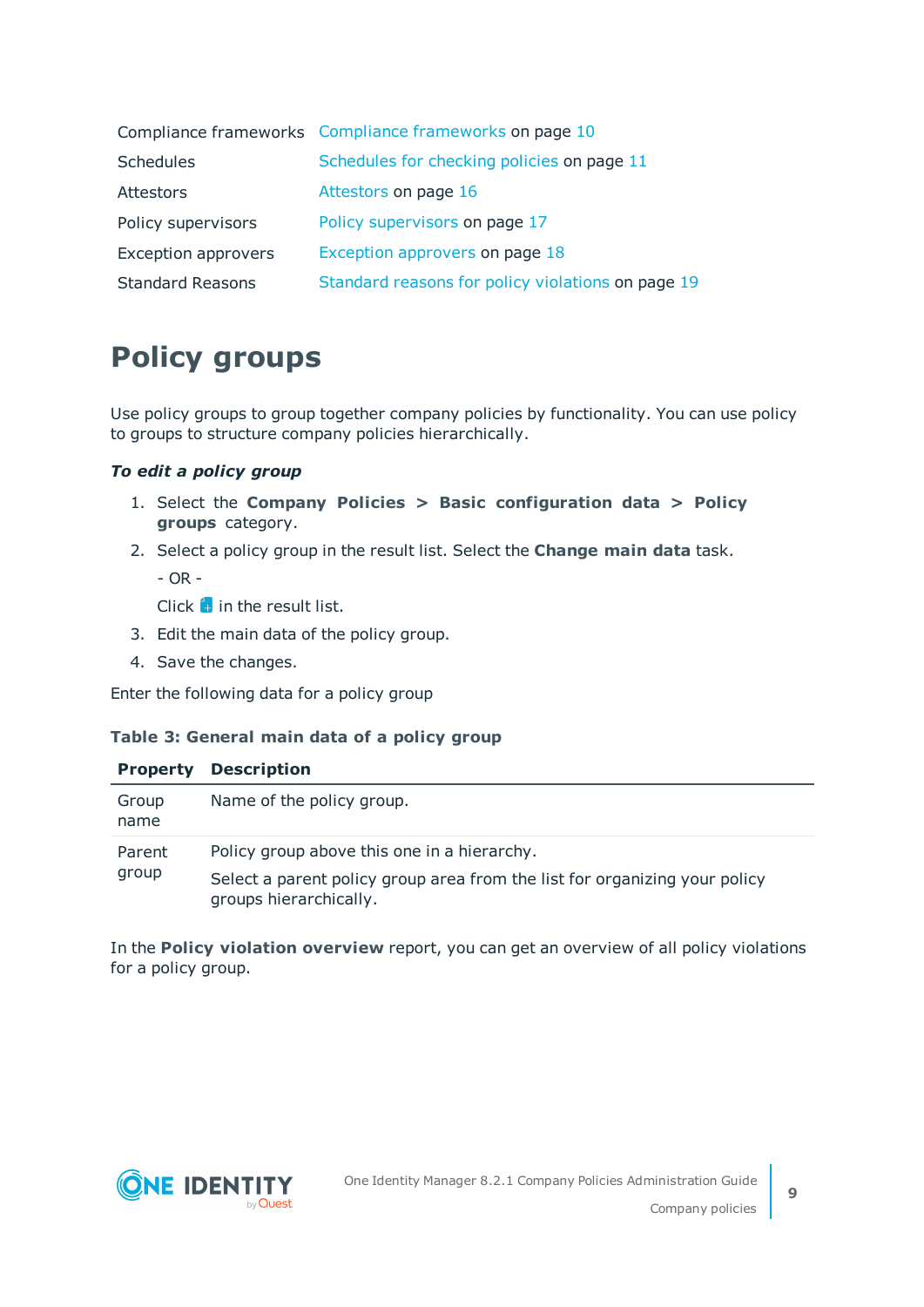## <span id="page-9-0"></span>**Compliance frameworks**

Compliance frameworks are used for classifying attestation policies, compliance rules, and company policies according to regulatory requirements.

Compliance frameworks can be organized hierarchically. To do this, assign a parent framework to the compliance frameworks.

#### *To edit compliance frameworks*

- 1. Select the **Company Policies > Basic configuration data > Compliance frameworks** category.
- 2. Select a Compliance Framework in the result list and run the **Change main data** task.

- OR -

Click  $\mathbf{f}$  in the result list.

- 3. Edit the compliance framework main data.
- 4. Save the changes.

Enter the following properties for compliance frameworks.

| <b>Property</b>         | <b>Description</b>                                                                                                                                                     |
|-------------------------|------------------------------------------------------------------------------------------------------------------------------------------------------------------------|
| Compliance<br>framework | Name of the compliance framework.                                                                                                                                      |
| Parent framework        | Parent compliance framework in the framework hierarchy. Select<br>an existing compliance framework in the menu for organizing<br>compliance frameworks hierarchically. |
| Manager/supervisor      | Application role whose members are allowed to edit all company<br>rules assigned to this compliance framework                                                          |
| Description             | Text field for additional explanation.                                                                                                                                 |

#### **Table 4: Compliance framework properties**

## <span id="page-9-1"></span>**Additional tasks for compliance frameworks**

After you have entered the main data, you can run the following tasks.

You can obtain a summary of all a compliance framework's policy violations in the **Policy violation overview** report.

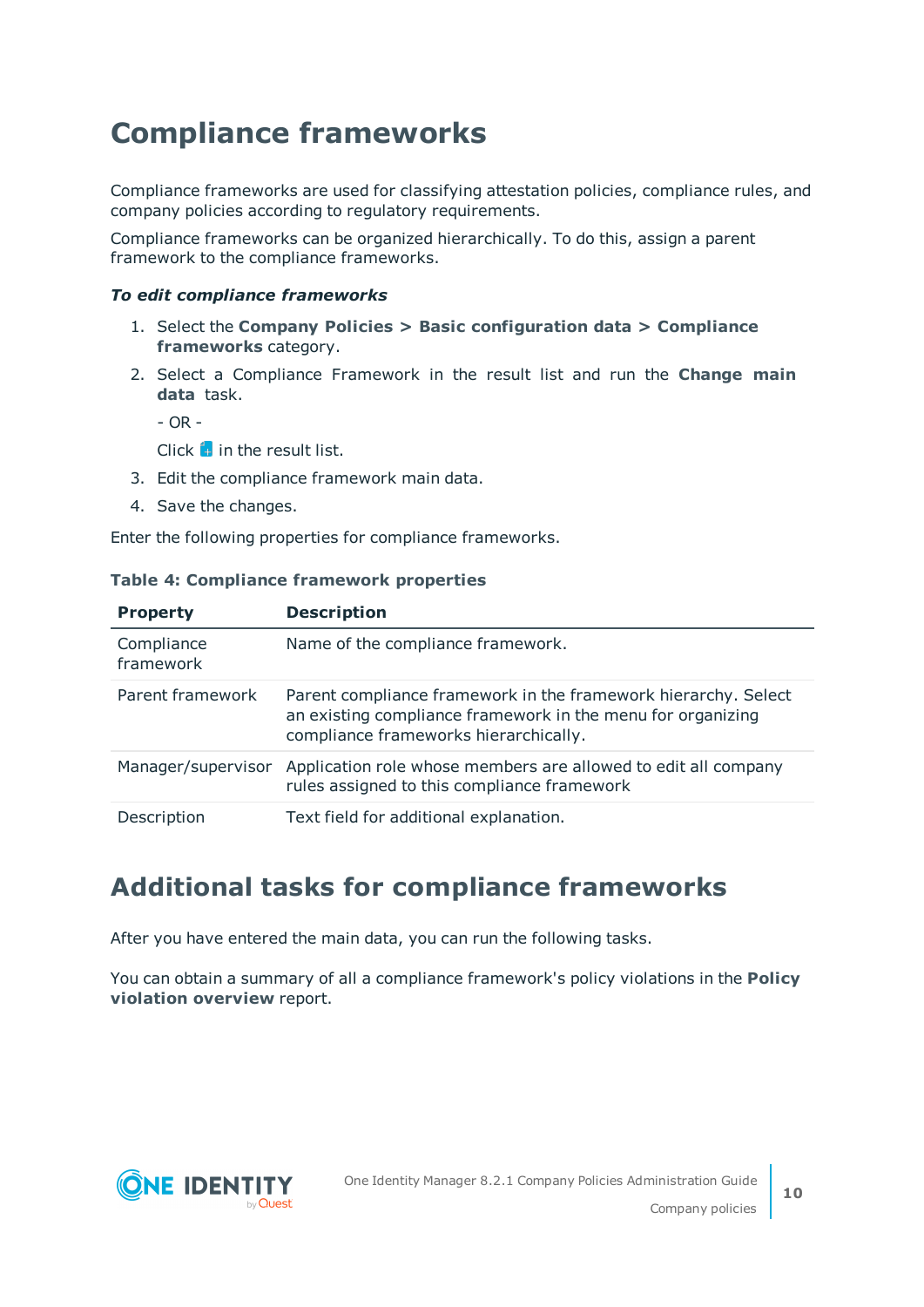## <span id="page-10-2"></span>**Compliance framework overview**

You can see the most important information about a compliance framework on the overview form.

## *To obtain an overview of a compliance framework*

- 1. Select **Company Policies > Basic configuration data > Compliance frameworks**.
- 2. Select the compliance framework from the result list.
- 3. Select the **Compliance framework overview** task.

## <span id="page-10-1"></span>**Assigning company policies**

Use this task to assign company policies to the selected compliance framework.

### *To assign company policies to compliance frameworks*

- 1. Select the **Company Policies > Basic configuration data > Compliance frameworks** category.
- 2. Select the compliance framework from the result list.
- 3. Select the **Assign company policies** task.
- 4. In the **Add assignments** pane, double-click the company policies you want to assign.
	- OR -

In the **Remove assignments** pane, double-click the company policies whose assignment is to be deleted.

<span id="page-10-0"></span>5. Save the changes.

## **Schedules for checking policies**

Regular testing of company policies is managed through schedules. In the default installation of One Identity Manager, the "Policy check" schedule is assigned to every new company policy. This schedule generates a processing task at regular intervals for the DBQueue Processor for every company policy. You can configure your own schedule to check policies on a cycle which suits your requirements. Ensure that the schedules are assigned to the policies.

## *To edit schedules*

1. Select the **Company Policies > Basic configuration data > Schedules** category.

The result list shows all schedules configured for the QERPolicy table.



**11**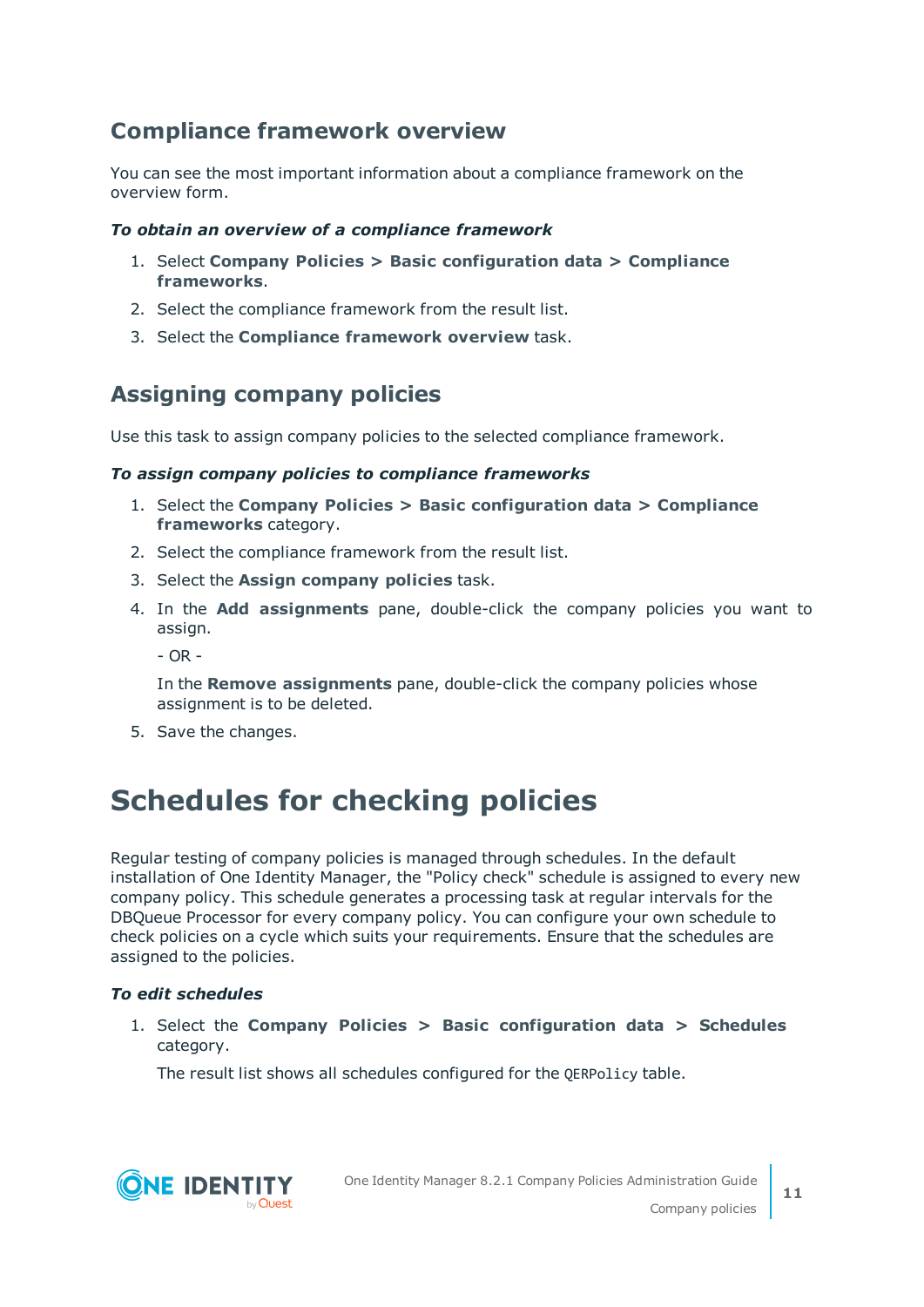2. Select a schedule in the result list and run the **Change main data** task.

– OR –

Click  $\mathbf{t}$  in the result list.

- 3. Edit the schedule's main data.
- 4. Save the changes.

Enter the following properties for a schedule.

## **Table 5: Schedule properties**

| <b>Property</b> | <b>Meaning</b>                                                                                                                                                                                  |
|-----------------|-------------------------------------------------------------------------------------------------------------------------------------------------------------------------------------------------|
| Name            | Schedule ID. Translate the given text using the <b>O</b> button.                                                                                                                                |
| Description     | Detailed description of the schedule. Translate the given text using the<br>button.                                                                                                             |
| Enabled         | Specifies whether the schedule is enabled.                                                                                                                                                      |
|                 | NOTE: Only active schedules are run. Active schedules are only run if the<br><b>QBM</b>   Schedules configuration parameter is set.                                                             |
| Time zones      | Unique identifier for the time zone that is used for running the schedule.<br>Choose between <b>Universal Time Code</b> or one of the time zones in the<br>menu.<br>NOTE:                       |
|                 | When you add a new schedule, the time zone is preset to that of the client<br>from which you started the Manager.                                                                               |
| Start<br>(date) | The day on which the schedule should be run for the first time. If this day<br>conflicts with the defined interval type, the first run is on the next available<br>day based on the start date. |
| Validity        | Period within which the schedule is run.                                                                                                                                                        |
| period          | • If the schedule will be run for an unlimited period, select the<br><b>Unlimited duration option.</b>                                                                                          |
|                 | • To set a validity period, select the Limited duration option and enter<br>the day the schedule will be run for the last time in End (date).                                                   |
| Occurs          | Interval in which the task is run. Other settings may be required depending<br>on the settings.                                                                                                 |
|                 | • Every minute: The schedule is run once a minute. The starting point<br>is calculated from the rate of occurrence and the interval type.                                                       |
|                 | • Hourly: The schedule is run at defined intervals of a multiple of hours<br>such as every two hours.                                                                                           |
|                 | • Under Repeat every, specify after how many hours the<br>schedule is run again.                                                                                                                |
|                 | • The starting point is calculated from the rate of occurrence and                                                                                                                              |



**12**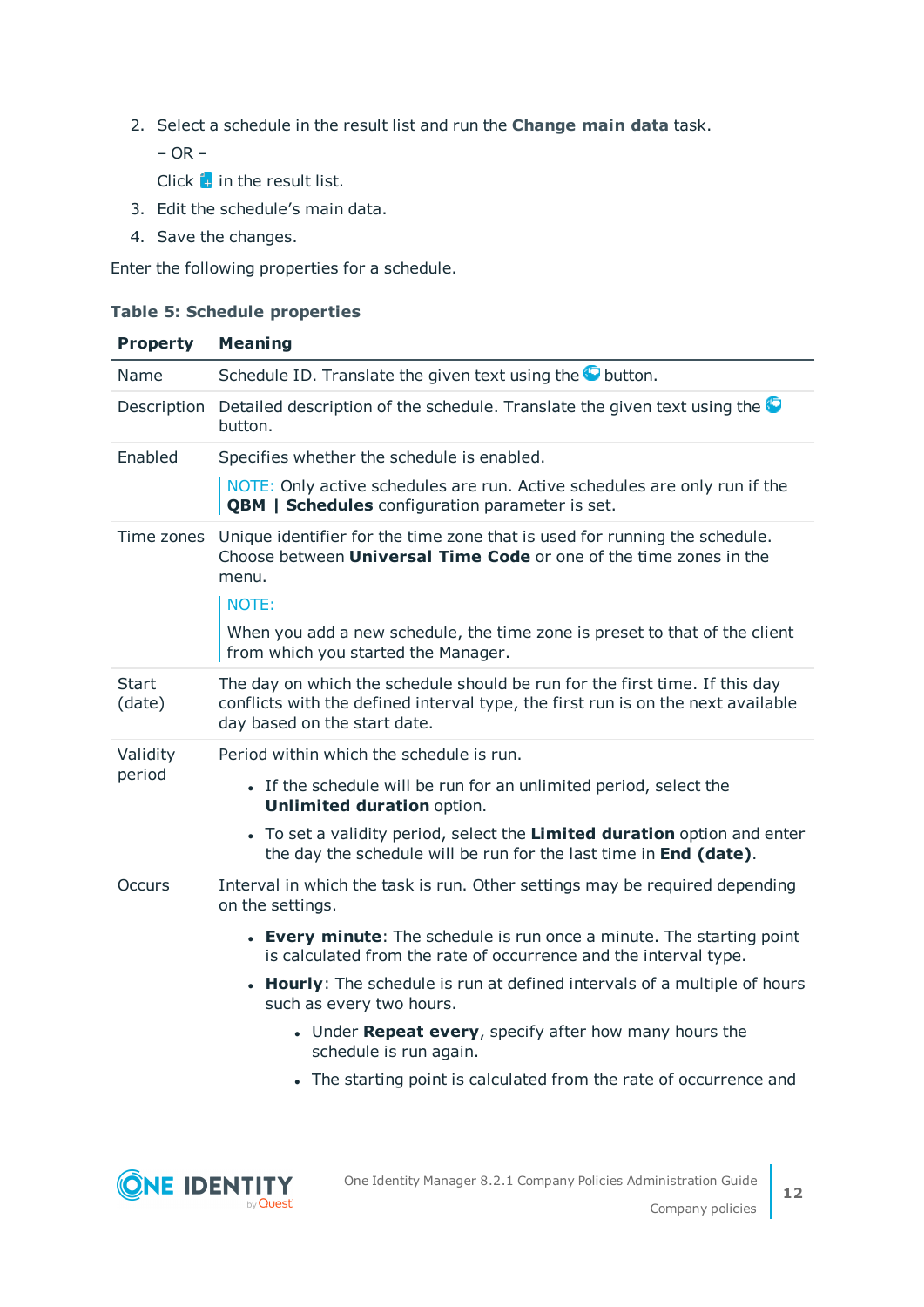the interval type.

- **Daily:** The schedule is run at specified times in a defined interval of days such as every second day at 6am and 6pm.
	- **.** Under **Start time**, specify the times to run the schedule.
	- **.** Under **Repeat every**, specify after how many days the schedule is run again.
- **. Weekly**: The schedule is run at a defined interval of weeks, on a specific day, at a specified time such as every second week on Monday at 6am and 6pm.
	- **.** Under **Start time**, specify the times to run the schedule.
	- **.** Under **Repeat every**, specify after how many weeks the schedule is run again.
	- Specify the set day of the week for running the schedule.
- **Weekly:** The schedule is run at a defined interval of months, on a specific day, at a specified time such as every second month on the 1st and the 15th at 6am and 6pm.
	- **.** Under **Start time**, specify the times to run the schedule.
	- <sup>l</sup> Under **Repeat every**, specify after how many months the schedule is run again.
	- Specify the days of the month (1st 31st of the month).

NOTE: If the **Monthly** interval type with the sub interval **29**, **30** or **31** does not exist in this month, the last day of the month is used. Example:

A schedule that is run on the 31st day of each month is run on April 30th. In February, the schedule is run on the 28th (or 29th in leap year).

- **Yearly**: The schedule is run at a defined interval of years, on a specific day, at a specified time such as every year on the 1st, the 100th, and the 200th day at 6am and 6pm.
	- **.** Under **Start time**, specify the times to run the schedule.
	- **.** Under **Repeat every**, specify after how many years the schedule is run again.
	- Specify the days of the year (1st 366th day of the year).

NOTE: If you select the 366th day of the year, the schedule is only run in leap years.

<sup>l</sup> **Monday**, **Tuesday**, **Wednesday**, **Thursday**, **Friday**, **Saturday**, **Sunday**: The schedule is run on a defined day of the week, in

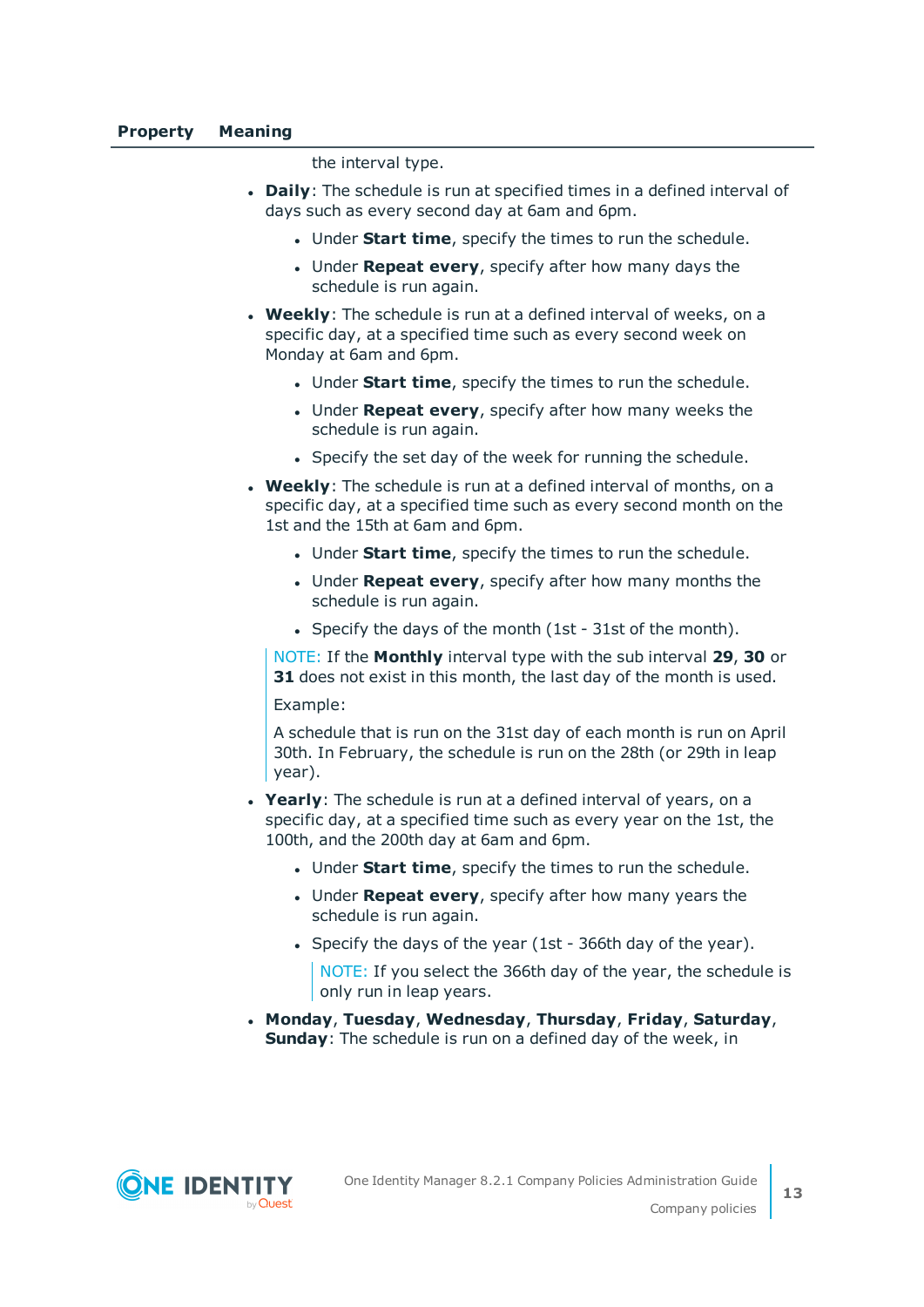### **Property Meaning**

|                                               | specified months, at specified times such as every second Saturday in<br>January and June at 10am.                                                                                                                                    |
|-----------------------------------------------|---------------------------------------------------------------------------------------------------------------------------------------------------------------------------------------------------------------------------------------|
|                                               | • Under <b>Start time</b> , specify the times to run the schedule.                                                                                                                                                                    |
|                                               | • Under <b>Repeat every</b> , specify after how many days of the<br>month the schedule is run again. The values $1$ to $4$ , $-1$ (last day<br>of the week), and -2 (last day but one of the week) are<br>permitted.                  |
|                                               | • Specify in which month to run the schedule. The values 1 to 12<br>are permitted. If the value is empty, the schedule is run each<br>month.                                                                                          |
| Start time                                    | Fixed start time Enter the time in local format for the chosen time zone. If<br>there is a list of start times, the schedule is started at each of the given<br>times.                                                                |
| Repeat<br>every                               | Rate of occurrence for running the schedule within the selected time<br>interval.                                                                                                                                                     |
| Last<br>planned<br>run/Next<br>planned<br>run | Activation time calculated by the DBQueue Processor. Activation times are<br>recalculated whilst the schedule is running. The time of the next run is calcu-<br>lated from the interval type, rate of occurrence, and the start time. |
|                                               | NOTE: One Identity Manager provides the start information in the time<br>zone of the client where the program was started. Changes due to daylight<br>saving are taken into account.                                                  |

## <span id="page-13-0"></span>**Default schedules**

One Identity Manager supplies the following schedules for checking policies, by default.

### **Table 6: Default schedules**

| <b>Schedule</b>      | <b>Description</b>                                                                                                                      |
|----------------------|-----------------------------------------------------------------------------------------------------------------------------------------|
| Default              | Default schedule for checking policies.                                                                                                 |
| schedule<br>policies | To check policies, this schedule generates a processing task for the<br>DBQueue Processor at regular intervals for each company policy. |

## **Related topics**

• [Calculating](#page-35-2) policy violations on page 36

## <span id="page-13-1"></span>**Additional tasks for schedules**

After you have entered the main data, you can run the following tasks.

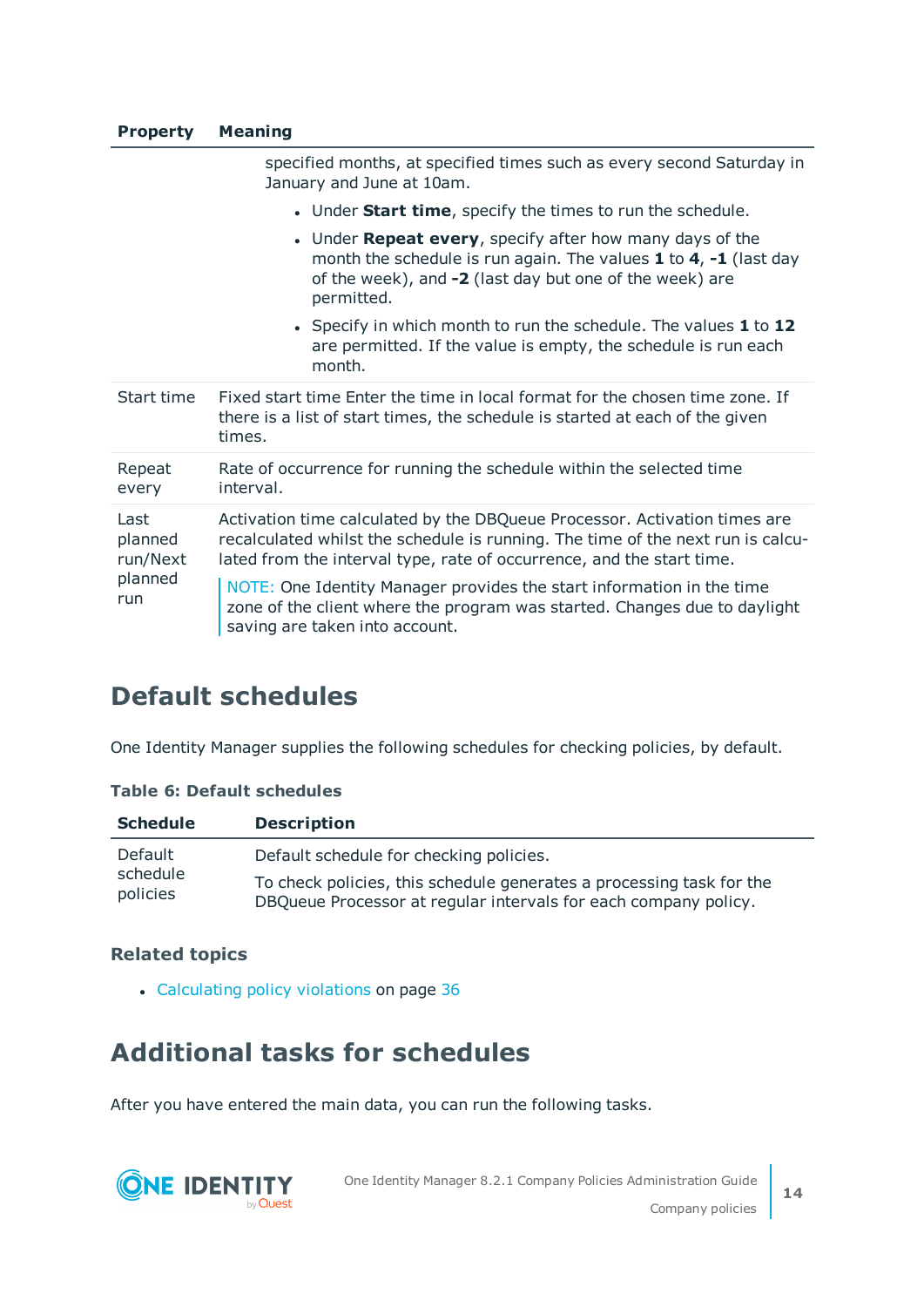## <span id="page-14-1"></span>**Schedule overview**

You can see the most important information about a schedule on the overview form.

## *To obtain an overview of a schedule*

- 1. Select the **Company Policies > Basic configuration data > Schedules** category.
- 2. Select the schedule in the result list.
- 3. Select the **Schedule overview** task.

## <span id="page-14-0"></span>**Assigning company policies**

Use this task to assign company policies to the selected schedule that will run them. By default, a company policy is assigned to the "default schedule policies" schedule. Using the assignment form you can assign the selected schedule to any of the company polices.

## *To assign a schedule to a company policy*

- 1. Select the **Company Policies > Basic configuration data > Schedules** category.
- 2. Select the schedule in the result list.
- 3. Select **Assign company policies**.
- 4. In the **Add assignments** pane, double-click the company policies you want to assign.
- 5. Save the changes.

### *To change an assignment*

- 1. Select the **Company Policies > Basic configuration data > Schedules** category.
- 2. Select the schedule in the result list.
- 3. Select the **Assign company policies** task.
- 4. Select the **Show objects already assigned to other objects** menu item in the assignment form's context menu.

This shows company policies that are already assigned in other schedules.

- 5. In the **Add assignments** pane, double-click on one of these company policies. The company policy is assigned to the currently selected schedule.
- 6. Save the changes.
- 7. To put the changes into effect, enable the working copy.

NOTE: Assignments cannot be removed. Company policies must be assigned a schedule. It is compulsory.

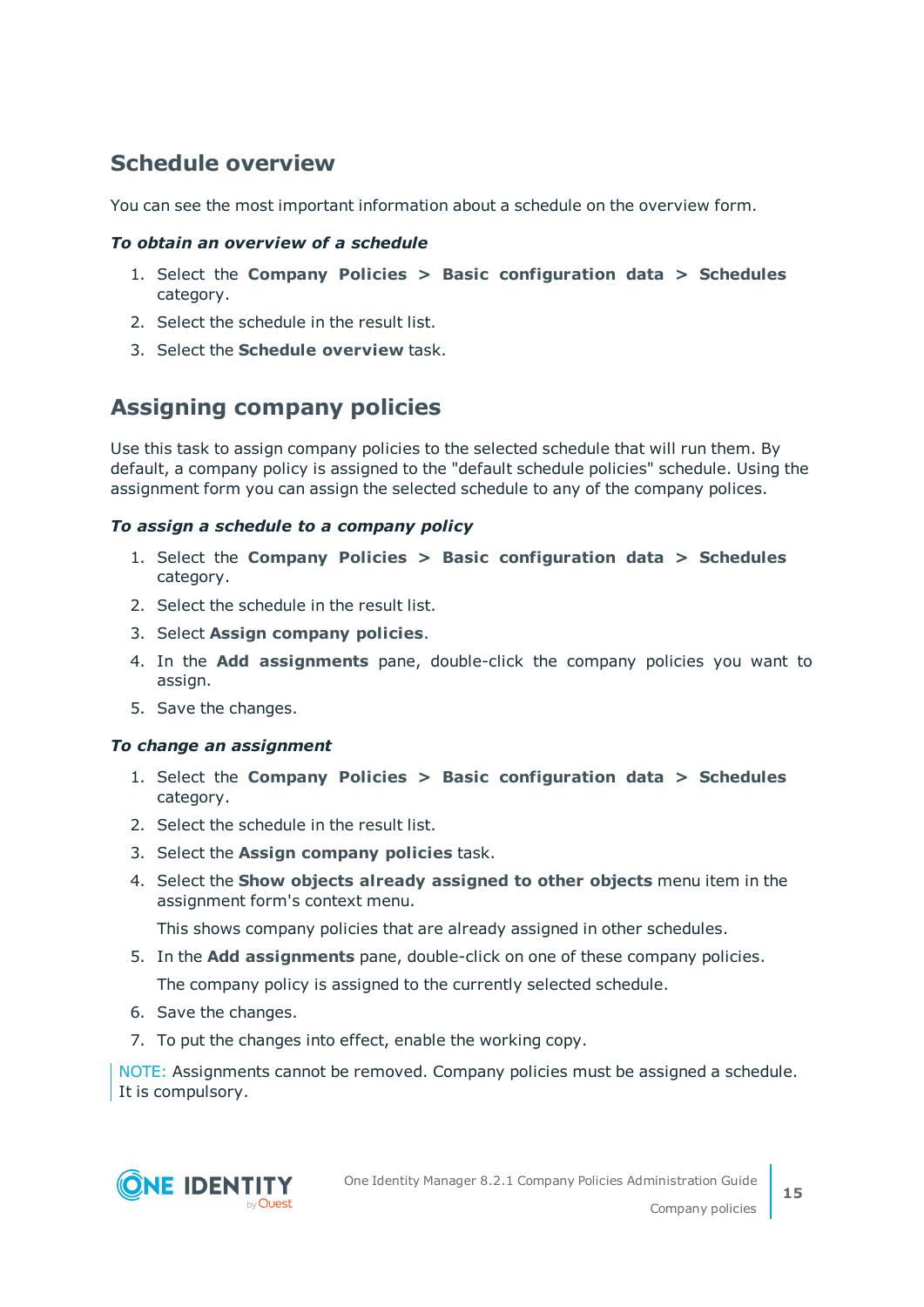## **Related topics**

- [Enabling](#page-29-0) working copies on page 30
- Default [schedules](#page-13-0) on page 14
- [Additional](#page-25-0) data on company policies on page 26

## <span id="page-15-1"></span>**Starting schedules immediately**

## *To start a schedule immediately*

- 1. Select the **Company Policies > Basic configuration data > Schedules** category.
- 2. Select the schedule in the result list.
- 3. Select the **Start immediately** task.

A message appears confirming that the schedule was started.

## <span id="page-15-0"></span>**Attestors**

Installed modules: Attestation Module

Employees that can be used to attest attestation procedures can be assigned to company policies. To do this, assign an application role for attestors to a company policy on the main data form. Assign employees to this application role that are authorized to attest company policies.

A default application role for attestors is available in One Identity Manager. You may create other application roles as required. For detailed information about application roles, see the *One Identity Manager Authorization and Authentication Guide*.

### **Table 7: Default application roles for attestors**

| <b>User</b>       | <b>Tasks</b>                                                                                                              |
|-------------------|---------------------------------------------------------------------------------------------------------------------------|
| Company<br>policy | Attestors must be assigned to the Identity & Access Governance  <br><b>Company policies   Attestors application role.</b> |
| attestors         | Users with this application role:                                                                                         |
|                   | • Attest company policies and exception approvals in the Web Portal<br>for which they are responsible.                    |
|                   | • Can view the main data for these company policies but not edit<br>them.                                                 |
|                   | NOTE: This application role is available if the module Attestation<br>Module is installed.                                |
|                   |                                                                                                                           |

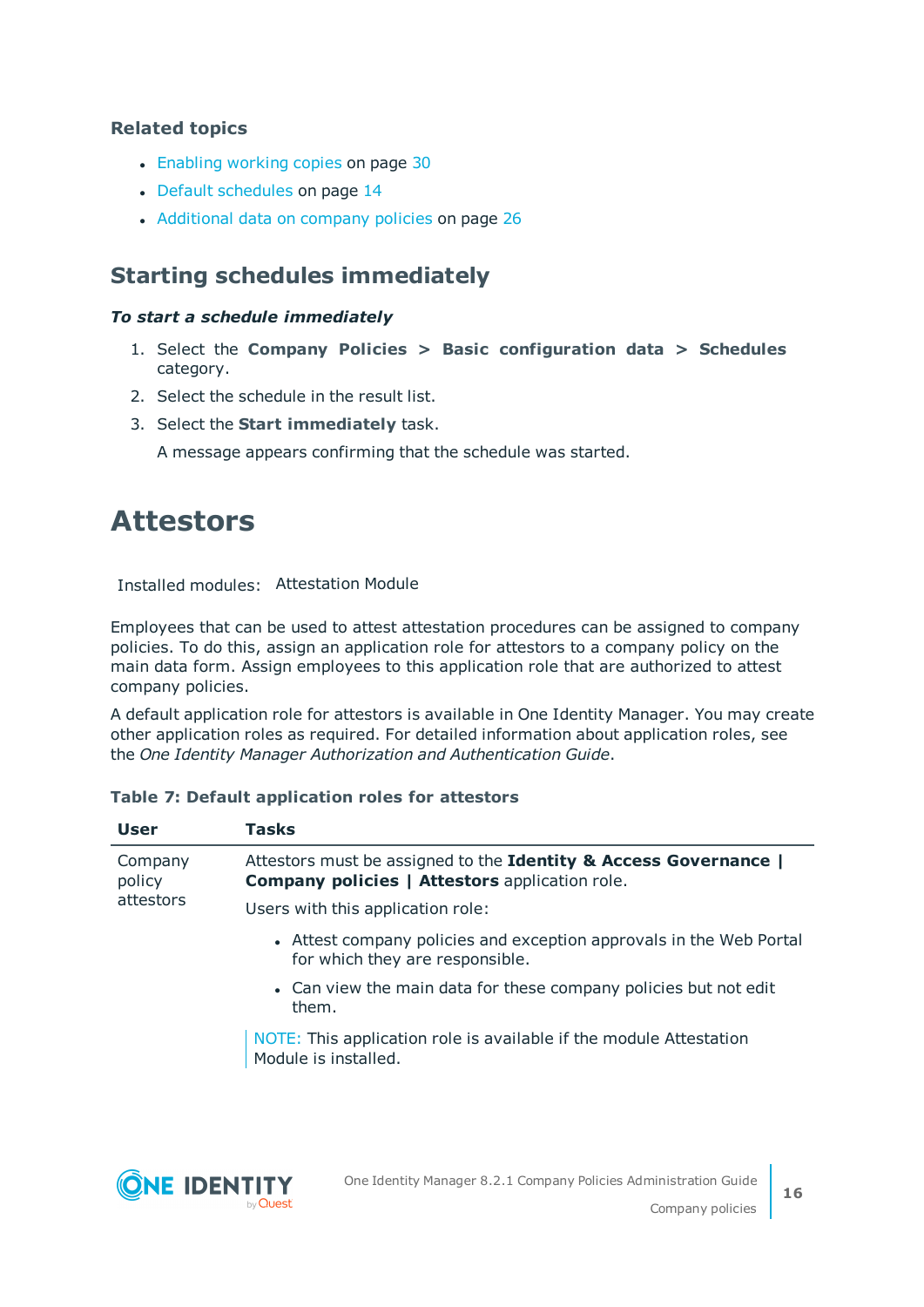## *To edit attestors*

- 1. Select the **Company Policies > Basic configuration data > Attestors** category.
- 2. Select the **Change main data** task.

- OR -

Select an application role in the result list. Select the **Change main data** task.

- OR -

Click  $\mathbf{1}$  in the result list.

3. Edit the application role's main data.

## **Property Value**

Parent application role Assign the **Identity & Access Governance | Company policies | Attestors** application role or a child application role.

- 4. Save the changes.
- 5. Select the **Assign employees** task, to add members to the application role.
- 6. In the **Add assignments** pane, assign employees.
	- $-$  OR  $-$

In the **Remove assignments** pane, remove employees.

<span id="page-16-0"></span>7. Save the changes.

## **Policy supervisors**

Employees who are responsible for the contents of company policies can be assigned to these company policies. To do this, assign an application role for policy supervisors to a company policy on the main data form.

A default application role for policy supervisors is available in One Identity Manager. You may create other application roles as required. For detailed information about application roles, see the *One Identity Manager Authorization and Authentication Guide*.

### **Table 8: Default application role for rule supervisors**

| <b>User</b> | <b>Tasks</b>                                                                                                                                                                                     |
|-------------|--------------------------------------------------------------------------------------------------------------------------------------------------------------------------------------------------|
| Policy      | Policy supervisors must be assigned to the <b>Identity &amp; Access</b><br>supervisors Governance   Company policies   Policy supervisors application role<br>or another child application role. |
|             | Heere with this annication $role$                                                                                                                                                                |

Users with this application role:

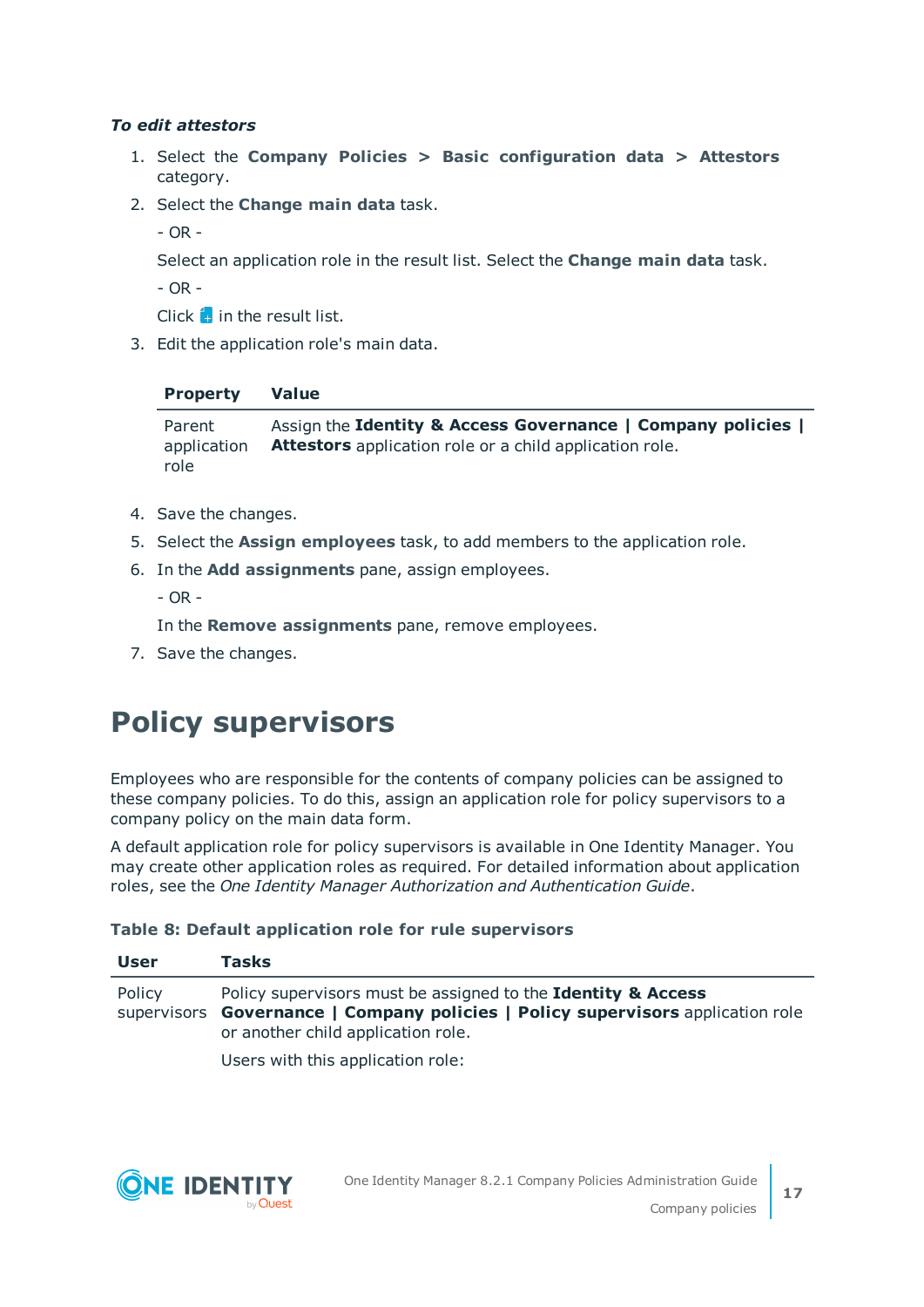| user | lasks                                                                                               |
|------|-----------------------------------------------------------------------------------------------------|
|      | • Are responsible for the contents of company policies.                                             |
|      | • Edit working copies of company policies.                                                          |
|      | • Enable and disable company policies.                                                              |
|      | • Can calculation policies and view policy violations if required.                                  |
|      | • Assign mitigating controls.                                                                       |
|      |                                                                                                     |
|      | To edit a policy supervisor                                                                         |
|      | 1. Select the Company Policies $>$ Basic configuration data $>$ Policy<br>supervisors category.     |
|      | 2. Select the <b>Change main data</b> task.                                                         |
|      | $- OR -$                                                                                            |
|      | Select an application role in the result list. Select the <b>Change main data</b> task.<br>$- OR -$ |
|      | Click $\mathbf{1}$ in the result list.                                                              |
|      | 3. Edit the application role's main data.                                                           |
|      | <b>Property</b><br><b>Value</b>                                                                     |

Parent application Policy supervisors application role or a child application role. role Assign the **Identity & Access Governance | Company policies |**

4. Save the changes.

**User Tasks**

- 5. Select the **Assign employees** task, to add members to the application role.
- 6. In the **Add assignments** pane, assign employees.
	- OR -

In the **Remove assignments** pane, remove employees.

<span id="page-17-0"></span>7. Save the changes.

## **Exception approvers**

Employees who can issue exception approvals for policy violations can be assigned to company policies. To do this, assign an application role for exception approvers to a company policy on the main data form.

A default application role for exception approvers is available in One Identity Manager. You may create other application roles as required. For detailed information about application roles, see the *One Identity Manager Authorization and Authentication Guide*.

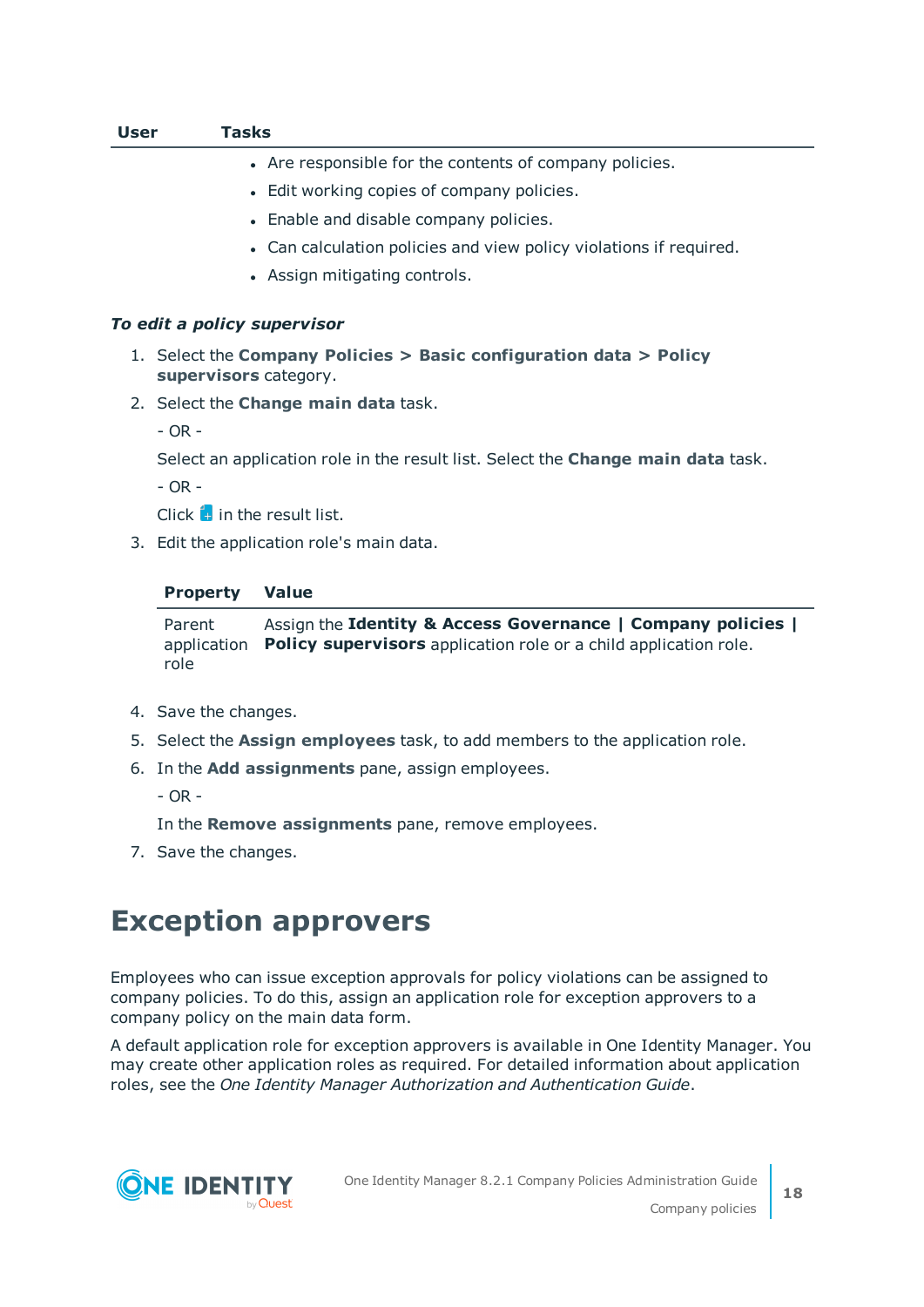| <b>User</b>           | <b>Tasks</b>                                                                                                                                                                    |
|-----------------------|---------------------------------------------------------------------------------------------------------------------------------------------------------------------------------|
| Exception             | Exception approvers must be assigned to the Identity & Access<br>approvers Governance   Company policies   Exception approvers application<br>role or a child application role. |
|                       | Users with this application role:                                                                                                                                               |
|                       | • Edit policy violations.                                                                                                                                                       |
|                       | • Can grant exception approval or revoke it.                                                                                                                                    |
|                       | To edit exception approvers                                                                                                                                                     |
|                       | 1. Select the Company Policies $>$ Basic configuration data $>$ Exception<br>approvers category.                                                                                |
|                       | 2. Select the <b>Change main data</b> task.                                                                                                                                     |
| $- OR -$              |                                                                                                                                                                                 |
|                       | Select an application role in the result list. Select the <b>Change main data</b> task.                                                                                         |
| $- OR -$              |                                                                                                                                                                                 |
|                       | Click $\mathbf{1}$ in the result list.                                                                                                                                          |
|                       | 3. Edit the application role's main data.                                                                                                                                       |
|                       | <b>Eigenschaft Wert</b>                                                                                                                                                         |
|                       | Parent applic- Assign the Identity & Access Governance   Company policies<br>ation role<br><b>  Exception approvers</b> application role or a child application role.           |
|                       | 4. Save the changes.                                                                                                                                                            |
|                       | 5. Select the <b>Assign employees</b> task, to add members to the application role.                                                                                             |
| 6.                    | In the Add assignments pane, assign employees.                                                                                                                                  |
| $- OR -$              |                                                                                                                                                                                 |
|                       | In the Remove assignments pane, remove employees.                                                                                                                               |
|                       | 7. Save the changes.                                                                                                                                                            |
| <b>Related topics</b> |                                                                                                                                                                                 |
|                       | • Granting exception approval on page 38                                                                                                                                        |
|                       |                                                                                                                                                                                 |
|                       | <b>Standard reasons for policy violations</b>                                                                                                                                   |

## **Table 9: Default application role for exception approvers**

<span id="page-18-0"></span>For exception approvals, you can specify reasons in the Web Portal that explain the individual approval decisions. You can freely formulate this text. You also have the option



**19**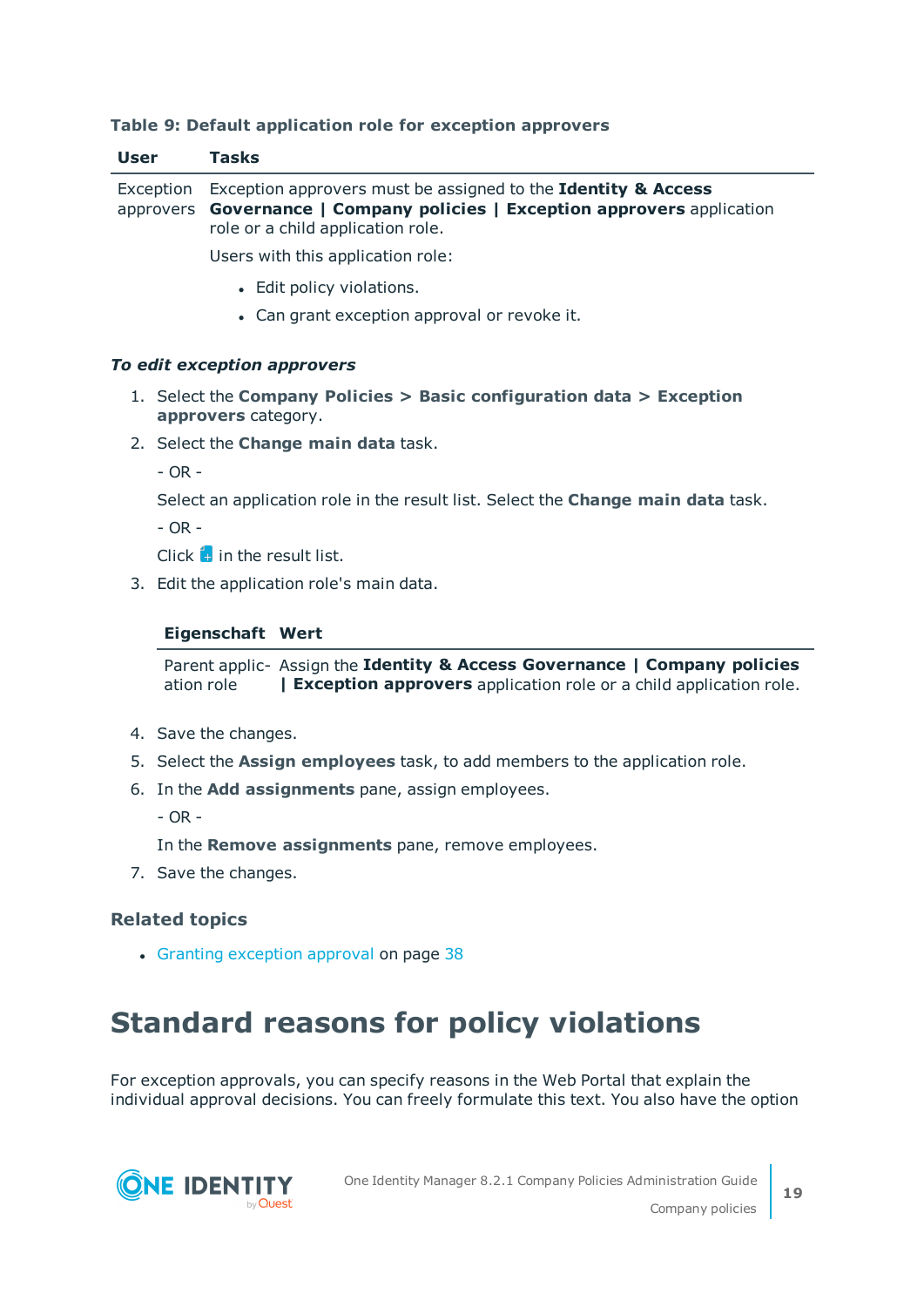to predefine reasons. The exception approvers can select a suitable text from these standard reasons in the Web Portal and store it with the policy violation.

#### *To create or edit standard reasons*

- 1. In the Manager, select the **Company Policies > Basic configuration data > Standard reasons** category.
- 2. Select a standard reason in the result list and run the **Change main data** task.
	- OR -

Click  $\mathbf{I}$  in the result list.

- 3. Edit the main data of a standard reason.
- 4. Save the changes.

Enter the following properties for the standard reason.

#### **Table 10: General main data of a standard reason**

| <b>Property</b>                | <b>Description</b>                                                                                                                                                                                                                                                                                         |
|--------------------------------|------------------------------------------------------------------------------------------------------------------------------------------------------------------------------------------------------------------------------------------------------------------------------------------------------------|
| Standard<br>reason             | Reason text as displayed in the Web Portal.                                                                                                                                                                                                                                                                |
|                                | Description Text field for additional explanation.                                                                                                                                                                                                                                                         |
| Automatic<br>Approval          | Specifies whether the reason text is only used for automatic approvals by<br>One Identity Manager for policy violations. This standard reason cannot be<br>selected by exception approvals in the Web Portal.<br>Do not set the option if the you want to select the standard reason in the<br>Web Portal. |
| Additional<br>text<br>required | Specifies whether an additional reason should be entered in free text for the<br>exception approval.                                                                                                                                                                                                       |
| Usage type                     | Usage type of standard reason. Assign one or more usage types to allow<br>filtering of the standard reasons in the Web Portal.                                                                                                                                                                             |

### **Related topics**

• [Predefined](#page-19-0) standard reasons for policy violations on page 20

## <span id="page-19-0"></span>**Predefined standard reasons for policy violations**

One Identity Manager provides predefined standard reasons. These are added to the policy violation by One Identity Manager during automatic approval. You can use the usage type to specify which standard reasons can be selected in the Web Portal.

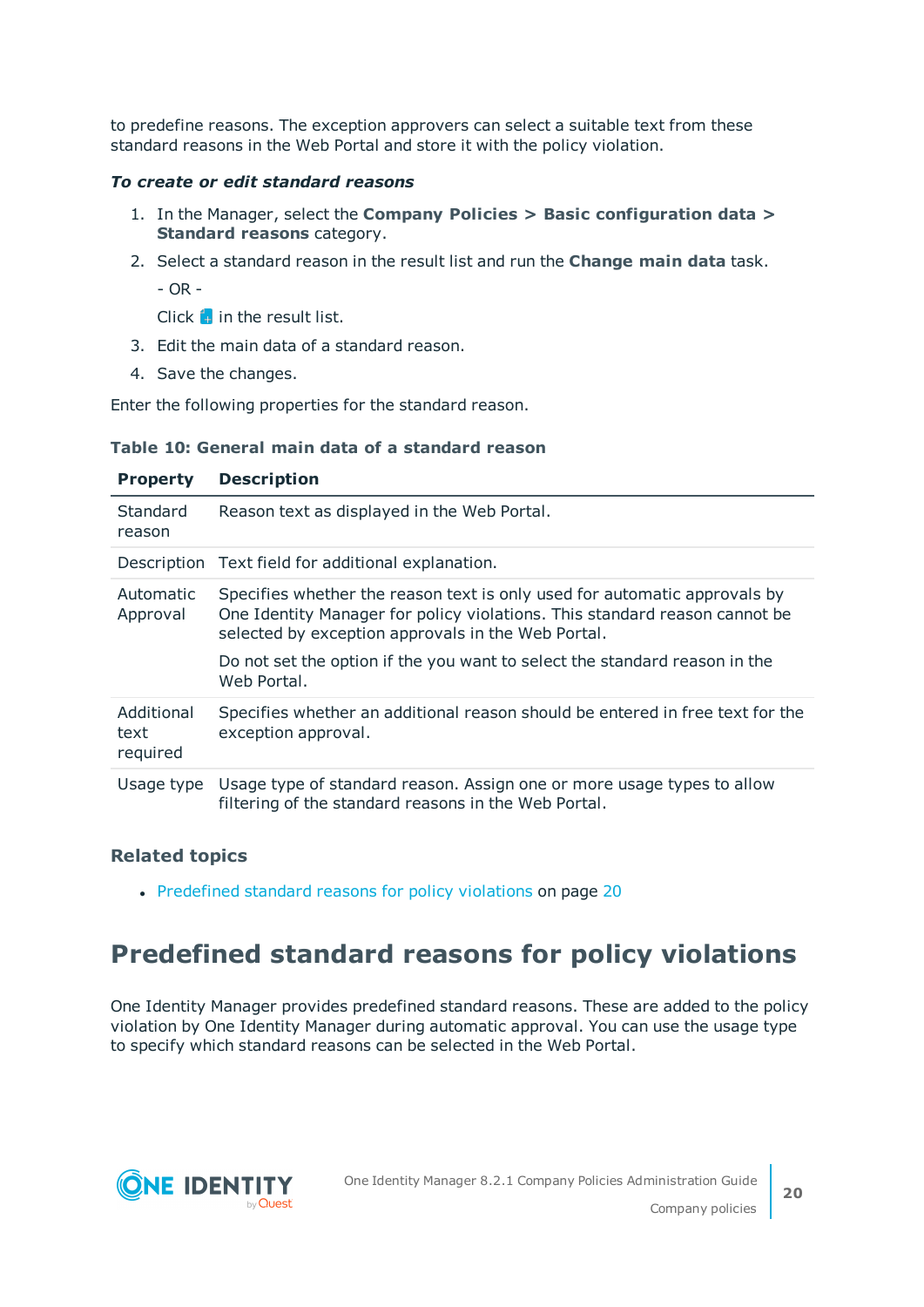#### *To change the usage type*

- 1. In the Manager, select the **Company Policies > Basic configuration data > Standard reasons > Predefined** category.
- 2. Select the standard reason whose usage type you want to change.
- 3. Select the **Change main data** task.
- 4. In the **Usage type** menu, set all the actions where you want to display the standard reason in the Web Portal.

Unset all the actions where you do not want to display the default reason.

5. Save the changes.

## **Related topics**

• Standard reasons for policy [violations](#page-18-0) on page 19

# <span id="page-20-0"></span>**Defining company policies**

Company policies include more properties in One Identity Manager apart from just technical descriptions, for example, risk assessment of a policy violation and accountability. Classification of company policies by compliance framework and structuring in policy groups is also possible.

## <span id="page-20-1"></span>**Creating and changing company policies**

A working copy is added for every company policy. Edit the working copies to create company policies and change them. Changes to the company policy do not take effect until the working copy is enabled.

NOTE: One Identity Manager users with the **Identity & Access Governance | Identity Audit | Policy supervisors** application role can edit existing working copies that they are entered as being responsible for in the main data.

#### <span id="page-20-2"></span>*To create a new company policy*

- 1. Select the **Company Policies > Policies** category.
- 2. Click  $\mathbf{r}$  in the result list.
- 3. Enter the company policy's main data.
- 4. Save the changes.

This adds a working copy.

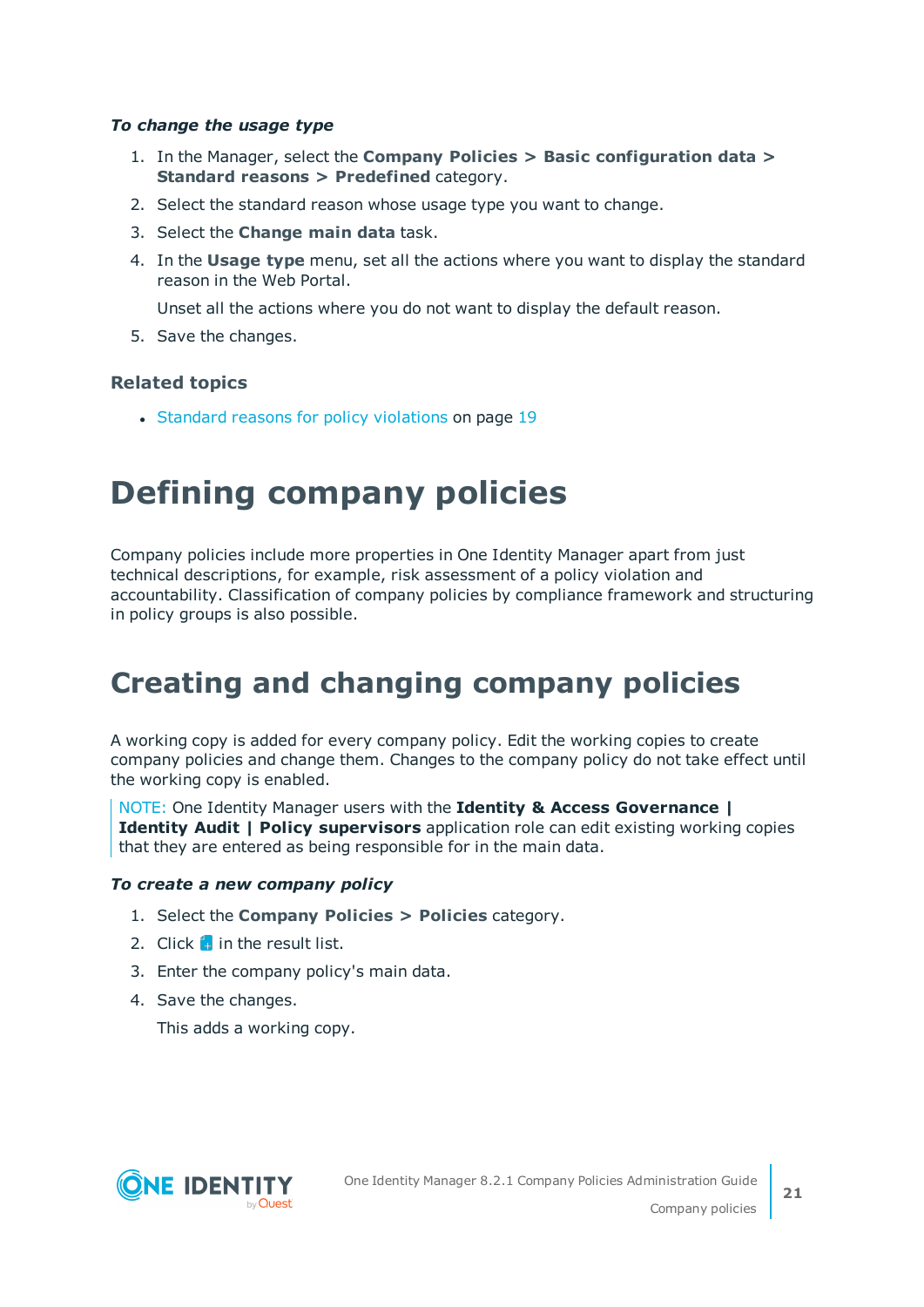5. Select the **Enable working copy** task. Confirm the security prompt with **OK**.

This adds an enabled company policy. The working copy is retained and can be used to make changes later.

#### <span id="page-21-1"></span>*To edit an existing company policy*

- 1. Select the **Company Policies > Policies** category.
	- a. Select the company policy in the result list.
	- b. Select the **Create working copy** task.

The data from the existing working copy are overwritten by the data from the original company policy after a security prompt. The working copy is opened and can be edited.

- OR -

Select the **Company policies > Policies > Working copies of policies** category.

- a. Select a working copy in the result list.
- b. Select the **Change main data** task.
- 2. Edit the working copy's main data.
- 3. Save the changes.
- 4. Select **Enable working copy**. Confirm the security prompt with **OK**.

Changes to the working copy are transferred to the company policy. This can reenable a disabled company policy if required.

## <span id="page-21-0"></span>**General main data for company policies**

Enter the following data for a company policy.

|  |  |  |  |  |  | Table 11: General main data of company policies |  |
|--|--|--|--|--|--|-------------------------------------------------|--|
|--|--|--|--|--|--|-------------------------------------------------|--|

| <b>Property</b>        | <b>Description</b>                                                                                                                                                                            |
|------------------------|-----------------------------------------------------------------------------------------------------------------------------------------------------------------------------------------------|
| Policy                 | Name of the company policy.                                                                                                                                                                   |
| Description            | Text field for additional explanation.                                                                                                                                                        |
| Main version<br>number | Current state of the company policy as a version number. The version<br>number is incremented in One Identity Manager's default installation each<br>time you make a change to the condition. |
| Working<br>copy        | Specifies whether this is a working copy of the company policy.                                                                                                                               |
| Deactivated            | Specifies whether the company policy is disabled or not.                                                                                                                                      |
|                        | Only company policies that are enabled are included in policy checking.                                                                                                                       |

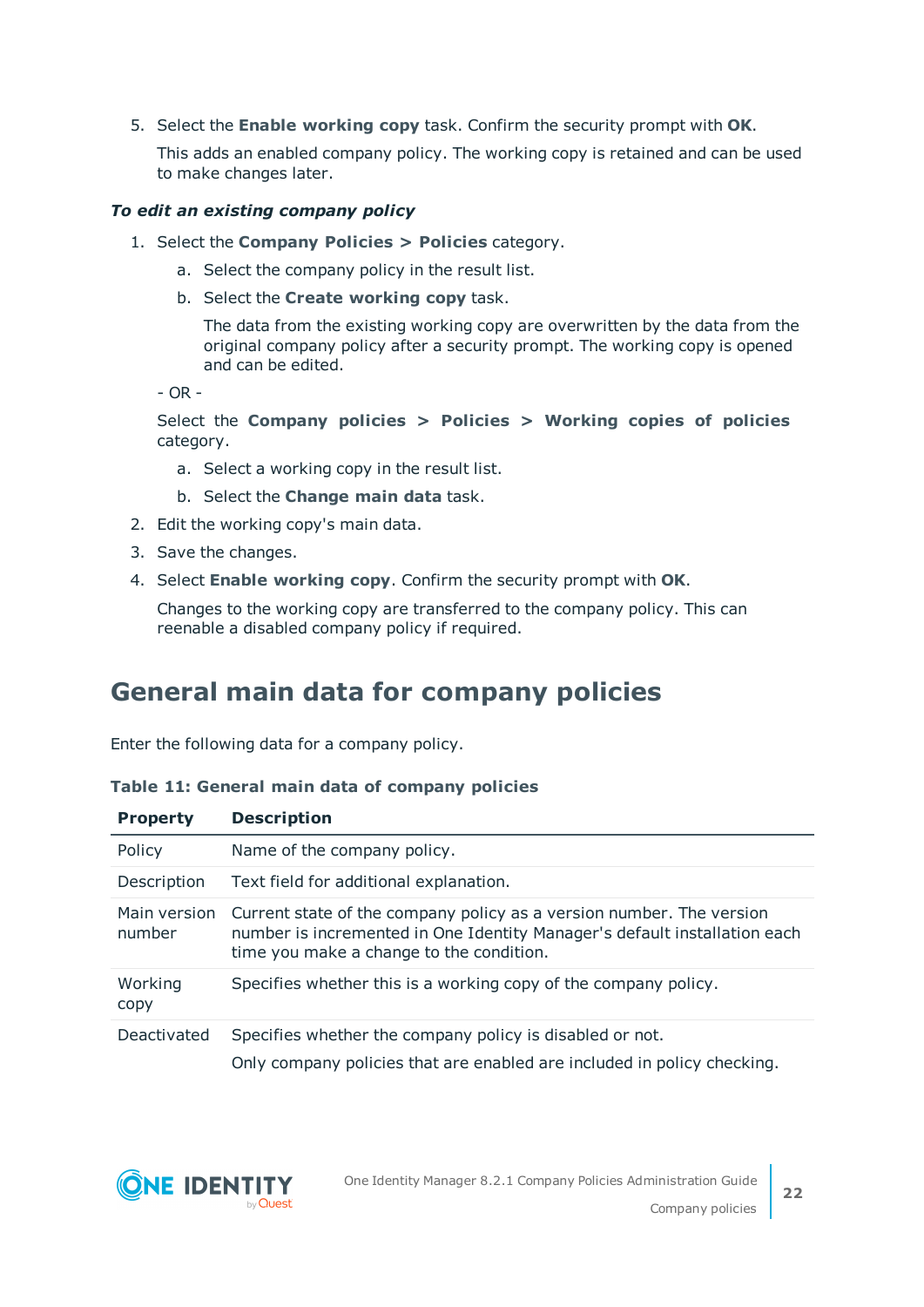| <b>Property</b>                      | <b>Description</b>                                                                                                                                                                                                             |
|--------------------------------------|--------------------------------------------------------------------------------------------------------------------------------------------------------------------------------------------------------------------------------|
|                                      | Use the Enable policy or Disable policy tasks to enable or disable a<br>company policy. The working copy company policy is always disabled.                                                                                    |
| Policy group                         | Policy group to which the company policy belongs, based on its content.<br>Select a policy group from the menu. To create a new policy group, click $\mathbf{F}$<br>. Enter a name and description for the policy group.       |
| Policy super-<br>visors              | Application role whose members are responsible for the company policy,<br>in terms of content.                                                                                                                                 |
|                                      | To create a new application role, click $\mathbf{L}$ . Enter the application role name<br>and assign a parent application role.                                                                                                |
| Exception<br>approval<br>allowed     | Specifies whether exception approval is permitted when the policy is<br>violated. Assignments that cause the policy to be violated can be approved<br>and issued anyway with this.                                             |
| Exception<br>approvers               | Application role, whose members are entitled to grant exception approval<br>for violations to this company policy.                                                                                                             |
|                                      | To create a new application role, click $\mathbf{L}$ . Enter the application role name<br>and assign a parent application role.                                                                                                |
| Mail<br>template<br>new<br>violation | Mail template used to generate an email to inform rule supervisors or<br>exception approvers about new policy violations.                                                                                                      |
| Exception<br>approvers<br>info       | Information, which the exception approver may require for making a<br>decision. This advice should describe the risks and side effects of an<br>exception.                                                                     |
| <b>Attestors</b>                     | Applications role whose members are authorized to approve attestation<br>cases for company policies and policy violations.                                                                                                     |
|                                      | To create a new application role, click $\mathbf{L}$ . Enter the application role name<br>and assign a parent application role.                                                                                                |
| Without<br>condition                 | Specifies whether the company policy a direct relationship to the One<br>Identity Manager data model or not. If this option is set, the Edit<br>condition button is disabled.                                                  |
|                                      | If the option is not set, a condition must be entered that finds all the<br>objects that violate the policy.                                                                                                                   |
| Base table                           | Base table referenced by the company policy.                                                                                                                                                                                   |
|                                      | Based on this table, the system determines which objects violate the<br>company policy.                                                                                                                                        |
| Edit connec-<br>tion                 | Starts the WHERE clause wizard. Use the WHERE clause wizard to set up a<br>condition that finds all the objects in the base table that violate the<br>company policy. Use the Expert view button to enter the condition in SQL |



**23**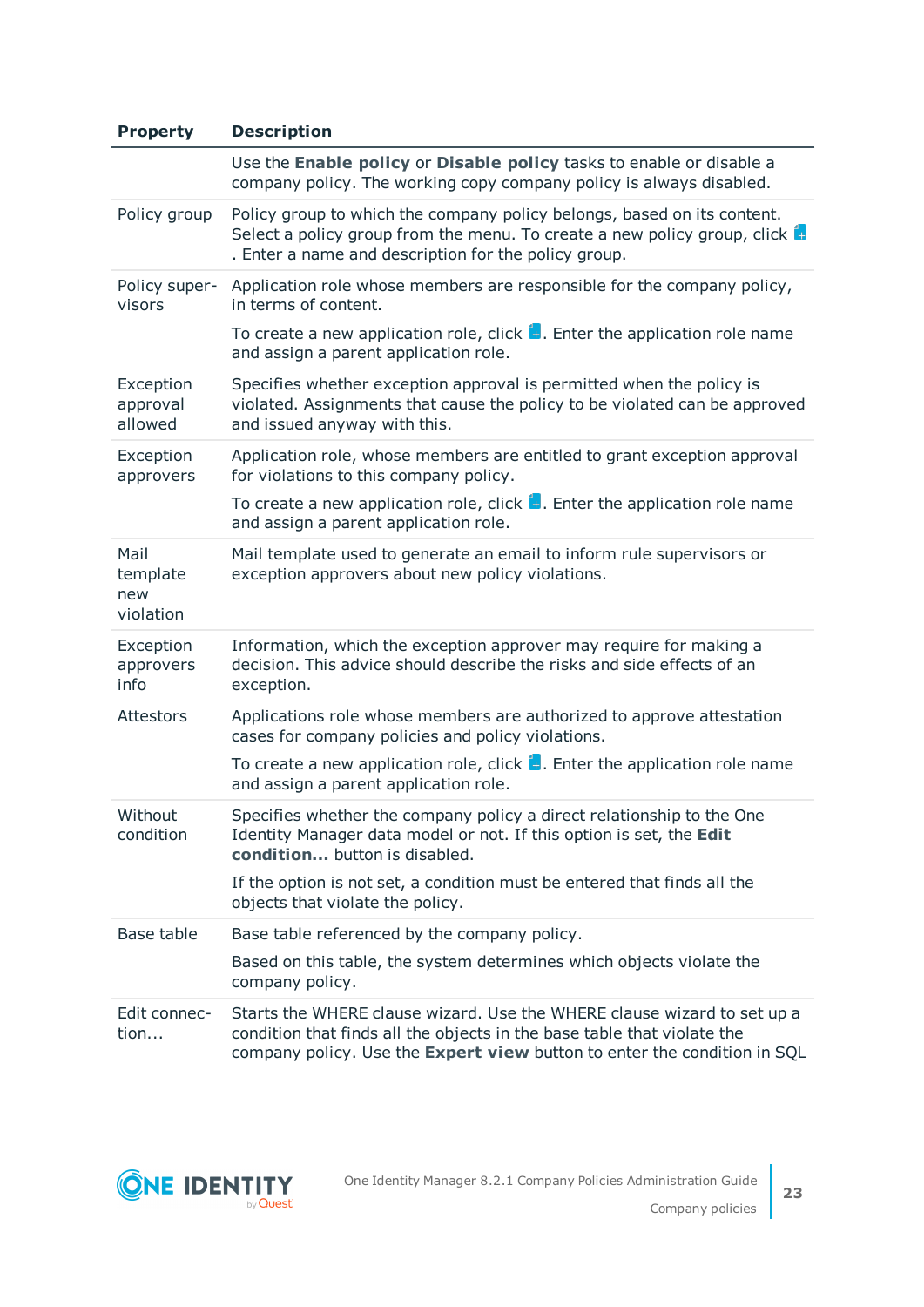#### **Property Description**

syntax straight away. Condition Data query that finds all the objects that violate the company policy. This option is only available if the **Show condition** task has been run beforehand.

#### **Detailed information about this topic**

- Enabling and [disabling](#page-32-0) policies on page 33
- Policy [groups](#page-8-0) on page 9
- $\cdot$  Policy [supervisors](#page-16-0) on page 17
- $\cdot$  Exception [approvers](#page-17-0) on page 18
- [Attestors](#page-15-0) on page 16
- Showing [conditions](#page-29-1) on page 30

#### **Related topics**

- [Notifications](#page-39-0) about policy violations without exception approval on page 40
- Request for [exception](#page-38-1) approval on page 39

## <span id="page-23-0"></span>**Risk assessment**

#### **Table 12: Configuration parameter for risk assessment**

| Configuration<br>parameter | <b>Effect when set</b>                                                                                                                                                                                        |
|----------------------------|---------------------------------------------------------------------------------------------------------------------------------------------------------------------------------------------------------------|
|                            | QER\CalculateRiskIndex Preprocessor relevant configuration parameter controlling<br>system components for calculating an employee's risk index.<br>Changes to the parameter require recompiling the database. |
|                            | If the parameter is enabled, values for the risk index can be<br>entered and calculated.                                                                                                                      |

You can use One Identity Manager to evaluate the risk of policy violations. To do this, enter a risk index for the company policy. The risk index specifies the risk involved for the company if the company policy is violated. The risk index is given as a number in the range 0 to 1. By doing this you specify whether a policy violation is not considered a risk for the company (risk index  $= 0$ ) or whether every policy violation poses a problem  $(risk index = 1).$ 

You can use the Report Editor to assess policy violations depending on the risk index by creating various reports.

To assess the risk of a policy violation enter values for grading company policies on the **Assessment criteria** tab.

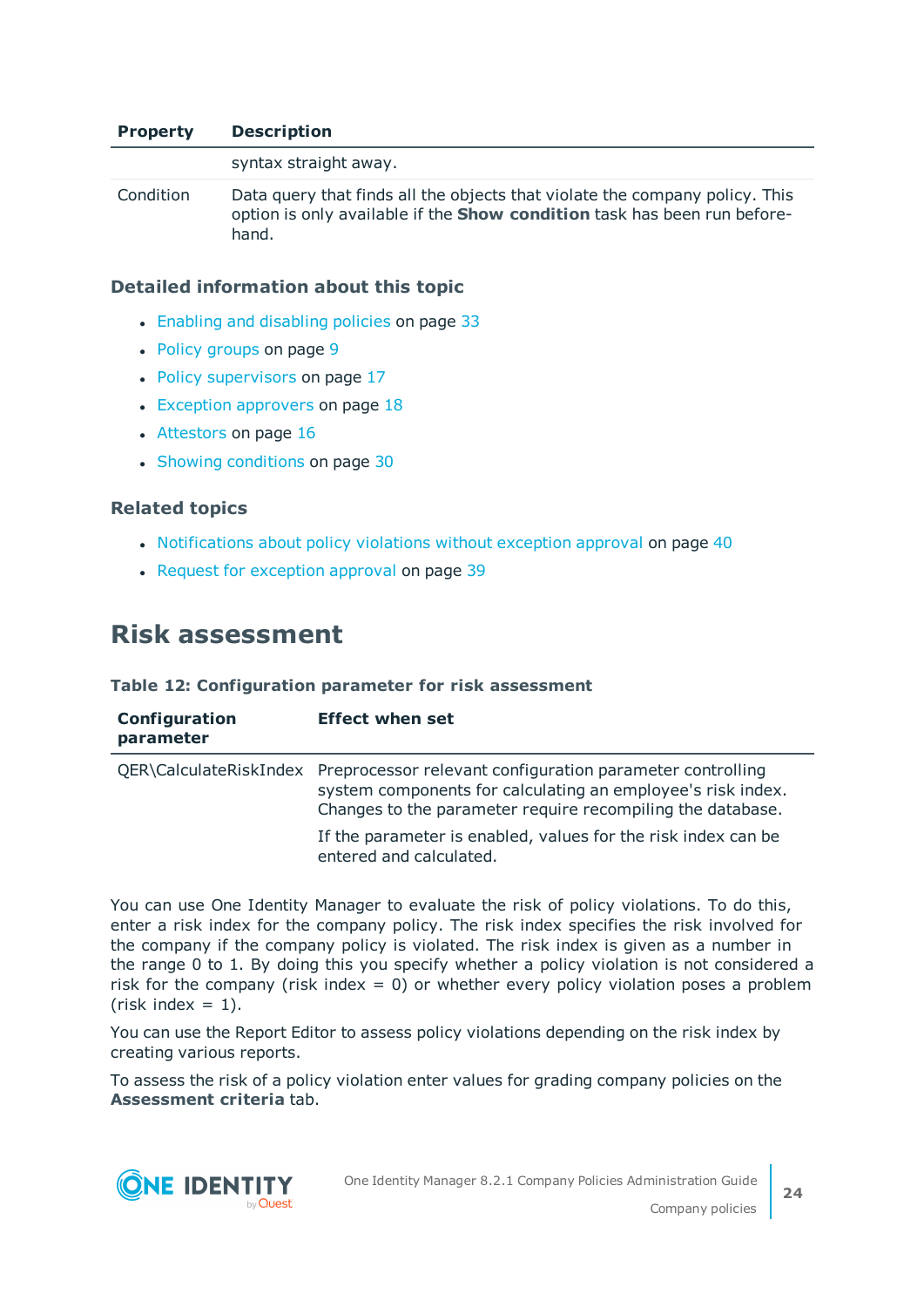| Table 13: Assessment criteria for a rule |  |
|------------------------------------------|--|
|------------------------------------------|--|

| <b>Property</b>                        | <b>Description</b>                                                                                                                                                                                                                                                                                                                                      |
|----------------------------------------|---------------------------------------------------------------------------------------------------------------------------------------------------------------------------------------------------------------------------------------------------------------------------------------------------------------------------------------------------------|
| Severity<br>code                       | Specifies the impact on the company of violations to this company policy.<br>Use the slider to enter a value between 0 and 1.                                                                                                                                                                                                                           |
|                                        | 0 means no impact                                                                                                                                                                                                                                                                                                                                       |
|                                        | 1 means that every policy violation is a problem.                                                                                                                                                                                                                                                                                                       |
| Significance                           | Provides a verbal description of the impact on the company of violations<br>to this company policy. In the default installation value list is displayed<br>with the entries {NONE, 'low', 'average', 'high', 'critical'}.                                                                                                                               |
| Risk index                             | Specifies the risk for the company of violations to this company policy.<br>Use the slider to enter a value between 0 and 1.                                                                                                                                                                                                                            |
|                                        | 0 means no risk                                                                                                                                                                                                                                                                                                                                         |
|                                        | 1 means every rule violation is a problem.                                                                                                                                                                                                                                                                                                              |
|                                        | The field is only visible if the "QER   CalculateRiskIndex" configuration<br>parameter is set.                                                                                                                                                                                                                                                          |
| Risk index<br>(reduced)                | Show the risk index taking mitigating controls into account. The risk index<br>for a company policy is reduced by the significance reduction value for all<br>assigned mitigating controls. The risk index (reduced) is calculated for the<br>original company policy. To copy the value to a working copy, run the task<br><b>Create working copy.</b> |
|                                        | The field is only visible if the "QER   CalculateRiskIndex" configuration<br>parameter is set. The value is calculated by One Identity Manager and<br>cannot be edited.                                                                                                                                                                                 |
| Transparency<br>index                  | Specifies how traceable assignments are that are checked by this<br>company policy. Use the slider to enter a value between 0 and 1.<br>0 means no transparency                                                                                                                                                                                         |
|                                        | 1 means full transparency                                                                                                                                                                                                                                                                                                                               |
| Max. number<br>of rule viola-<br>tions | Number of policy violations allowed for this company policy.                                                                                                                                                                                                                                                                                            |

## **Detailed information about this topic**

- [Mitigating](#page-47-0) controls on page 48
- One Identity Manager Risk Assessment Administration Guide
- Report Editor in the One Identity Manager Configuration Guide

## **Related topics**

• [Creating](#page-31-1) a working copy on page 32

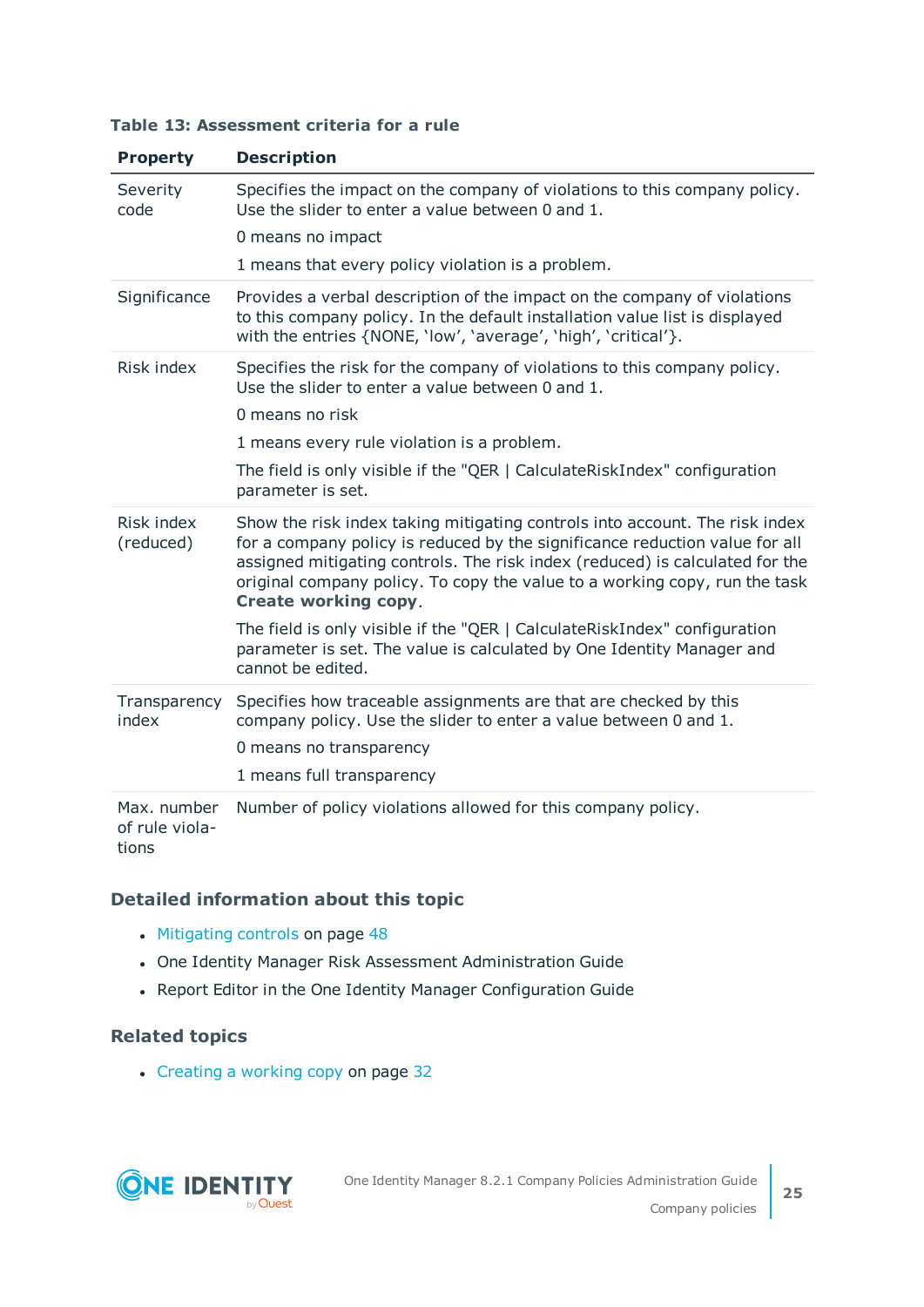## <span id="page-25-0"></span>**Additional data on company policies**

You can enter additional comments about the company policy and revision data on the **Extended** tab.

| <b>Property</b> | <b>Description</b>                                                                                                                                                         |
|-----------------|----------------------------------------------------------------------------------------------------------------------------------------------------------------------------|
| Policy number   | Additional identifier for the company policy.                                                                                                                              |
| notes           | Implementation Text field for additional explanation. You can use implementation notes<br>to enter explanations about the content of the policy condition, for<br>example. |
| <b>Status</b>   | Status of the company policy with respect to its audit status.                                                                                                             |
| Schedule        | Schedule for starting policy checks on a regular basis.<br>The "Default schedule policies" schedule is assigned by default. You can<br>assign your own schedule.           |

## **Table 14: General main data of company policies**

## **Related topics**

• [Calculating](#page-35-2) policy violations on page 36

## <span id="page-25-1"></span>**Policy comparison**

You can compare the results of a working copy with the original policy. The comparison values are then displayed on the **Policy comparison** tab.

### **Table 15: Results of a policy comparison**

| <b>Policy</b><br>violations | Lists all employees who, as a result of the change, would (not)<br>violate the company policy as follows |  |
|-----------------------------|----------------------------------------------------------------------------------------------------------|--|
| <b>Newly</b><br>added       | would violate the policy for the first time                                                              |  |
| Identical                   | would still violate the policy                                                                           |  |
| No longer<br>included       | would no longer violate the policy                                                                       |  |

TIP: All working copies with a different condition to that of the original company policy are displayed in the **Company policies > Policies > Working copies of policies > Modified working copies** category.



**26**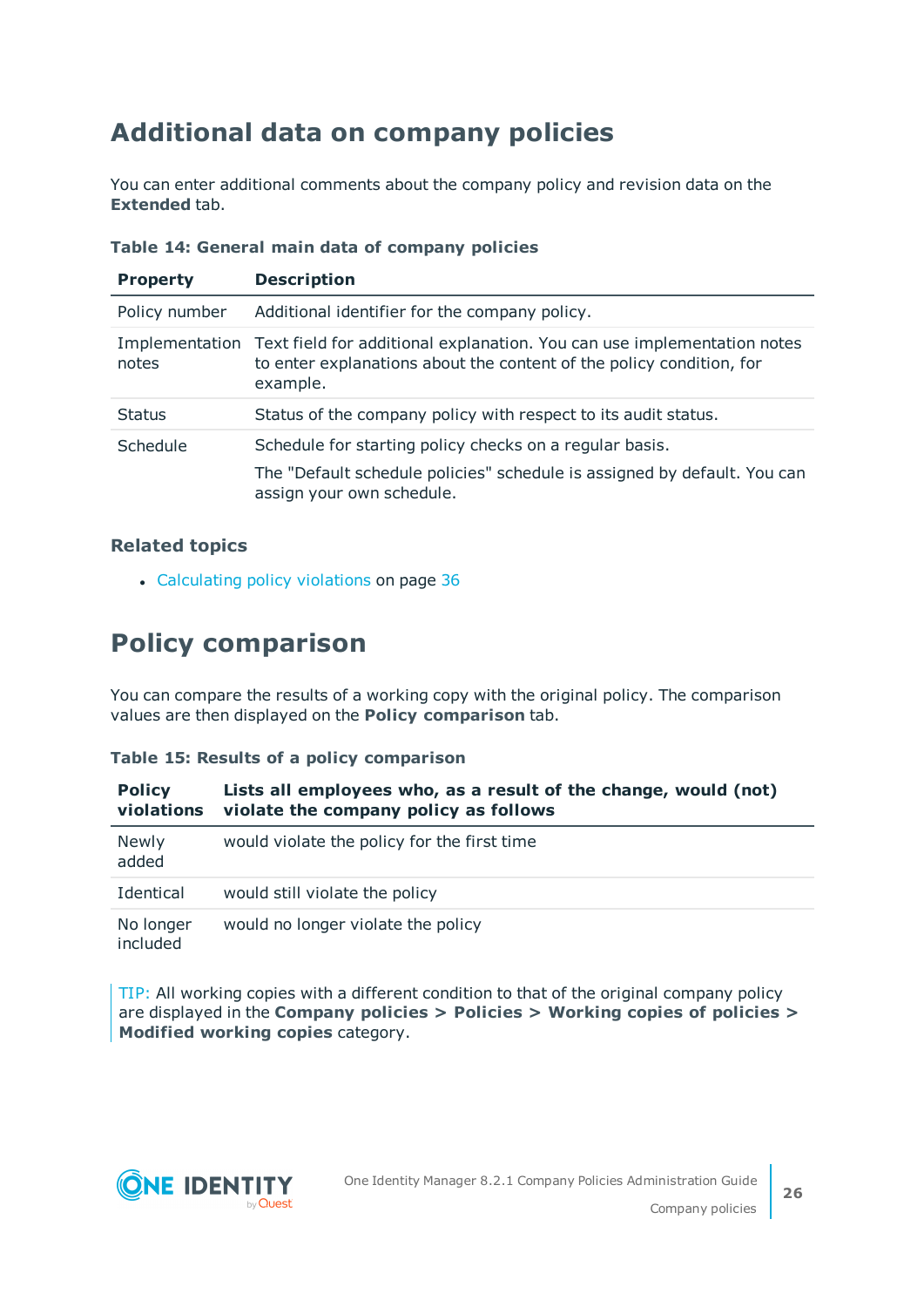## **Detailed information about this topic**

• [Comparing](#page-30-0) a company policy working copy with the original on page 31

## <span id="page-26-0"></span>**Default company policies**

One Identity Manager provides various default company polices as working copies. In order to include these company polices in the policy check, enable the working copies.

#### *To use a default company policy*

- 1. Select the **Company policies > Policies > Working copies of policies > Predefined** category.
- 2. Select the company policy in the result list.
- 3. Select the **Enable working copy** task.
- 4. Confirm the security prompt with **OK**.

You can customize the following default company policy properties:

- Manager/supervisor
- Exception approval allowed
- Exception approvers
- Exception approvers info
- Attestors

TIP: If you want to edit more properties, create a copy of a default company policy. You can changes more properties in the working copy.

## <span id="page-26-1"></span>**Additional tasks for working copies**

After you have entered the main data, you can run the following tasks.

## <span id="page-26-2"></span>**Overview of the working copy**

You can see the most important information about a working copy on the overview form.

#### *To obtain an overview of a working copy*

- 1. Select the **Company policies > Policies > Working copies of policies** category.
- 2. Select the company policy in the result list.
- 3. Select the **Company policy overview** task.

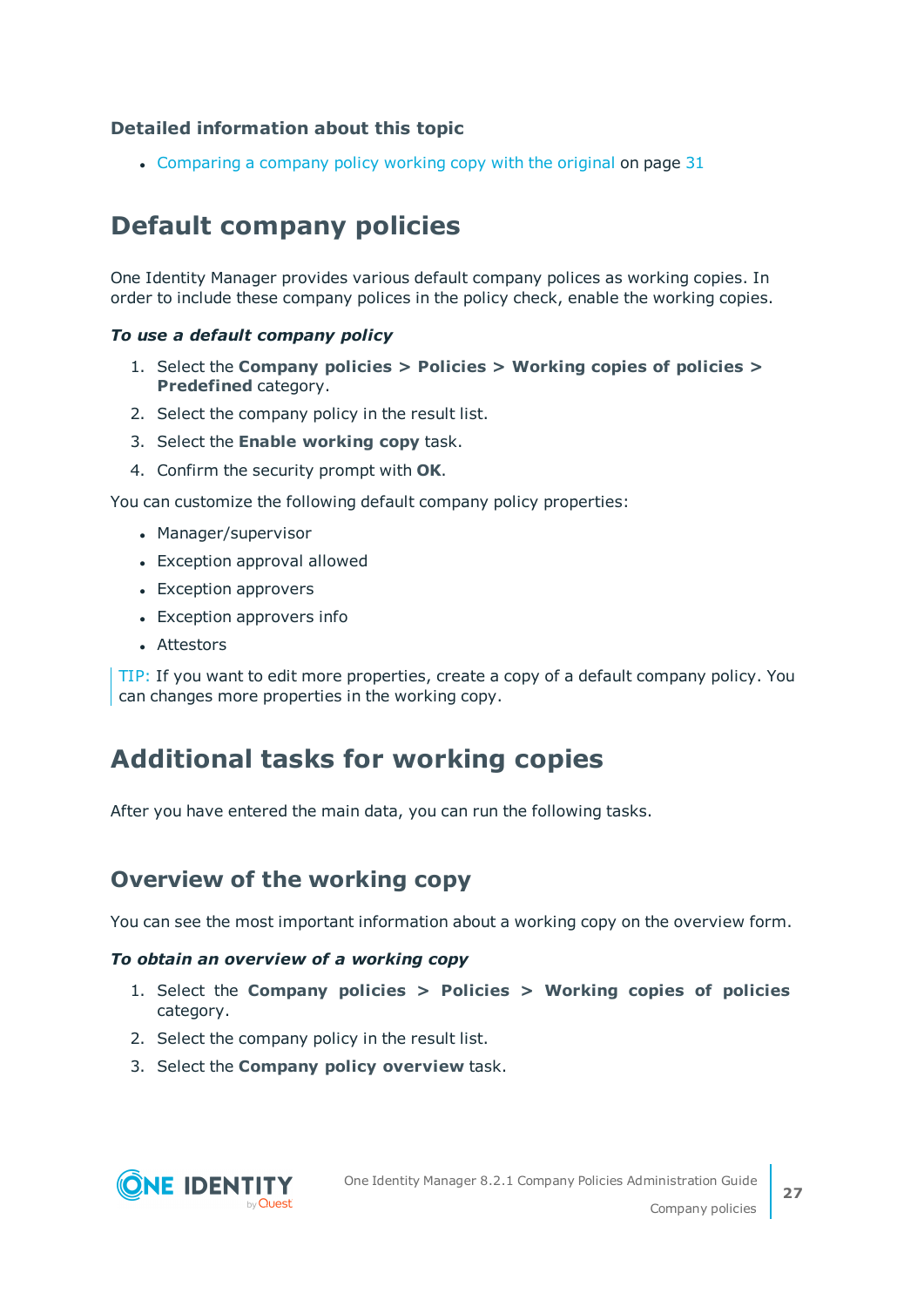## <span id="page-27-0"></span>**Assigning compliance frameworks**

Use this task to specify which compliance frameworks are relevant for the selected company policy. Compliance frameworks are used to classify company policies according to regulatory requirements.

## *To assign compliance frameworks to a company policy*

- 1. Select the **Company policies > Policies > Working copies of policies** category.
- 2. Select the working copy in the result list.
- 3. Select the **Assign compliance frameworks** task.
- 4. In the **Add assignments** pane, double-click on a compliance framework to assign it.  $-$  OR  $-$

In the **Remove assignments** pane, double-click on the compliance framework for which you want to delete the assignment.

5. Save the changes.

## <span id="page-27-2"></span>**Assigning mitigating controls**

Mitigating controls describe controls that are implemented if a company policy was violated. The next policy check should not find any rule violations once the controls have been applied. Specify which mitigating controls apply to the selected company policy.

### *To assign mitigating controls to a company policy*

- 1. Select the **Company policies > Policies > Working copies of policies** category.
- 2. Select the working copy in the result list.
- 3. Select the **Assign mitigating controls** task.
- 4. In the **Add assignments** pane, assign mitigating controls.

 $-$  OR  $-$ 

In the **Remove assignments** pane, Remove mitigating control assignments.

5. Save the changes.

## **Detailed information about this topic**

• [Mitigating](#page-47-0) controls on page 48

## <span id="page-27-1"></span>**Maintaining exception approvers**

Use this task to maintain exception approvers for the selected company policy. You can assign employees to the application role for exception approvers on the main data form and remove them from it.

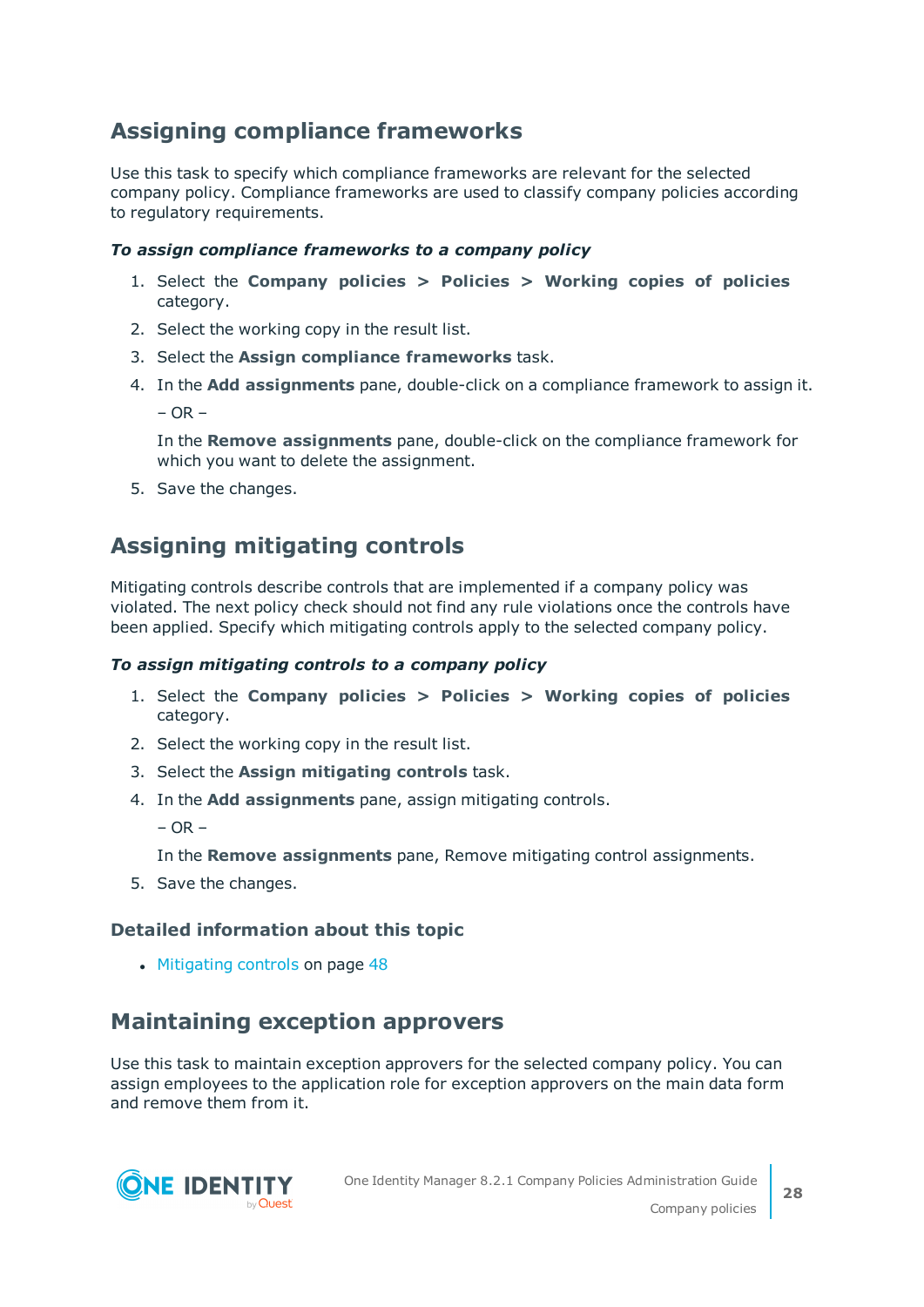NOTE: Changes apply to all the company policies assigned to this application role.

#### *To authorize employees as exception approvers*

- 1. Select the **Company policies > Policies > Working copies of policies** category.
- 2. Select the working copy in the result list.
- 3. Select the **Maintain exception approvers** task.
- 4. In the **Add assignments** pane, double-click on the employees you want to assign be assigned to the application role.

 $-$  OR  $-$ 

In the **Remove assignments** pane, double-click on the compliance rules that you want to remove.

5. Save the changes.

## **Related topics**

- General main data for [company](#page-21-0) policies on page 22
- $\cdot$  Exception [approvers](#page-17-0) on page 18

## <span id="page-28-0"></span>**Maintaining policy supervisors**

Use this task to maintain policy supervisors for the selected company policy. You can assign employees to the application role for policy supervisors on the main data form and remove them from it.

NOTE: Changes apply to all the company policies assigned to this application role.

#### *To authorize employees as policy supervisors*

- 1. Select the **Company policies > Policies > Working copies of policies** category.
- 2. Select the working copy in the result list.
- 3. Select the **Maintain supervisors** task.
- 4. In the **Add assignments** pane, double-click on the employees you want to assign be assigned to the application role.

 $-$  OR  $-$ 

In the **Remove assignments** pane, double-click on the compliance rules that you want to remove.

5. Save the changes.

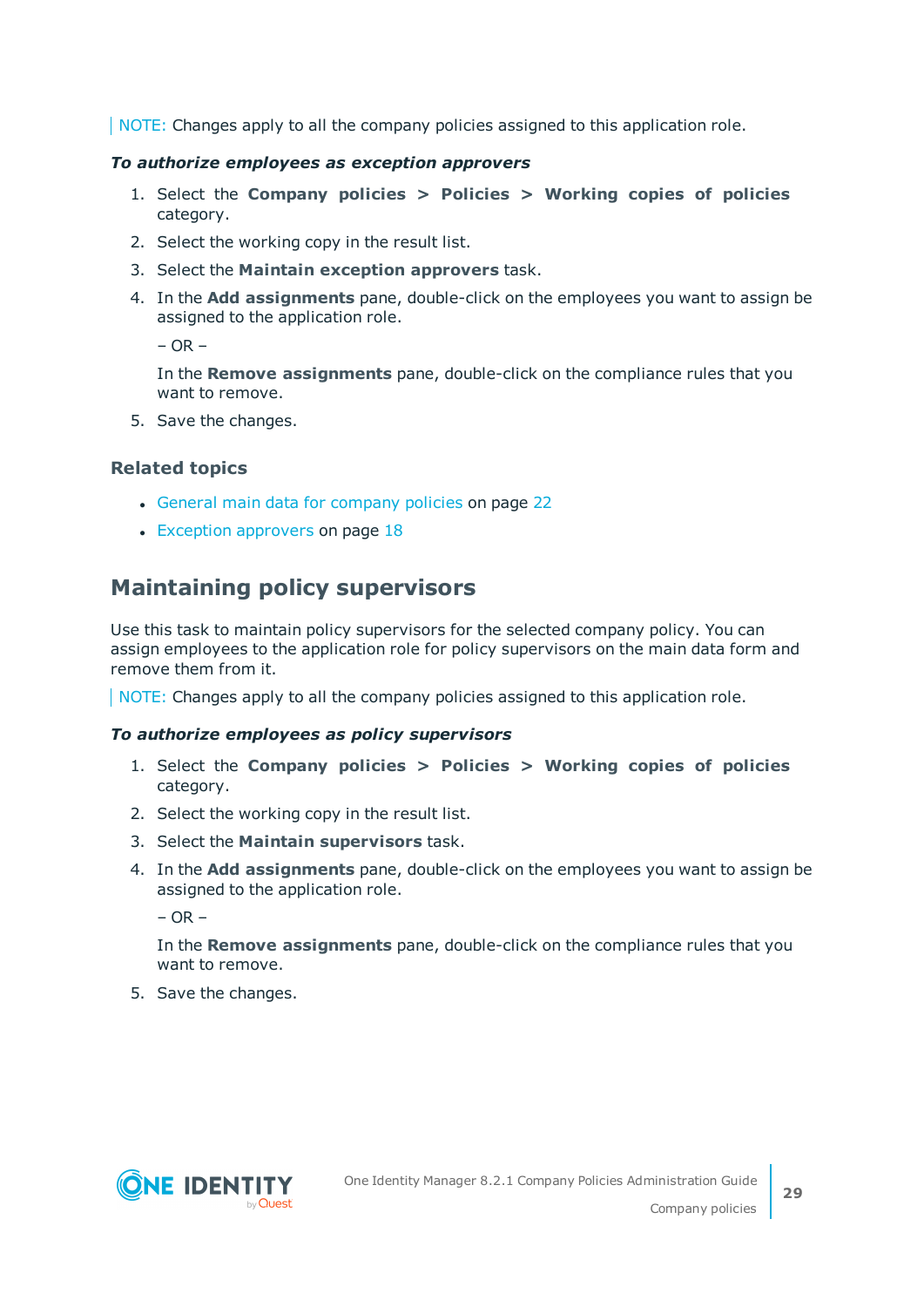## **Related topics**

- General main data for [company](#page-21-0) policies on page 22
- Policy [supervisors](#page-16-0) on page 17

## <span id="page-29-0"></span>**Enabling working copies**

When you enable the working copy, the changes are transferred to the original company policy. A company policy is added to a new working copy. Only original company policies are included in policy checking.

#### *To enable a working copy*

- 1. Select the **Company policies > Policies > Working copies of policies** category.
- 2. Select the working copy in the result list.
- 3. Select the **Enable working copy** task.
- 4. Confirm the security prompt with **OK**.

TIP: All working copies with a different condition to that of the original company policy are displayed in the **Company policies > Policies > Working copies of policies > Modified working copies** category.

## <span id="page-29-1"></span>**Showing conditions**

By default, the database query for finding objects that violate company policies, is not displayed on the main data form.

#### *To show the database query on the main data form*

- 1. Select the **Company policies > Policies > Working copies of policies** category.
- 2. Select the working copy in the result list.
- 3. Select the **Change main data** task.
- 4. Select the **Show condition** task.

#### *To hide the database query on the main data form*

- 1. Select the **Company policies > Policies > Working copies of policies** category.
- 2. Select the working copy in the result list.
- 3. Select the **Change main data** task.
- 4. Select the **Hide condition** task.



**30**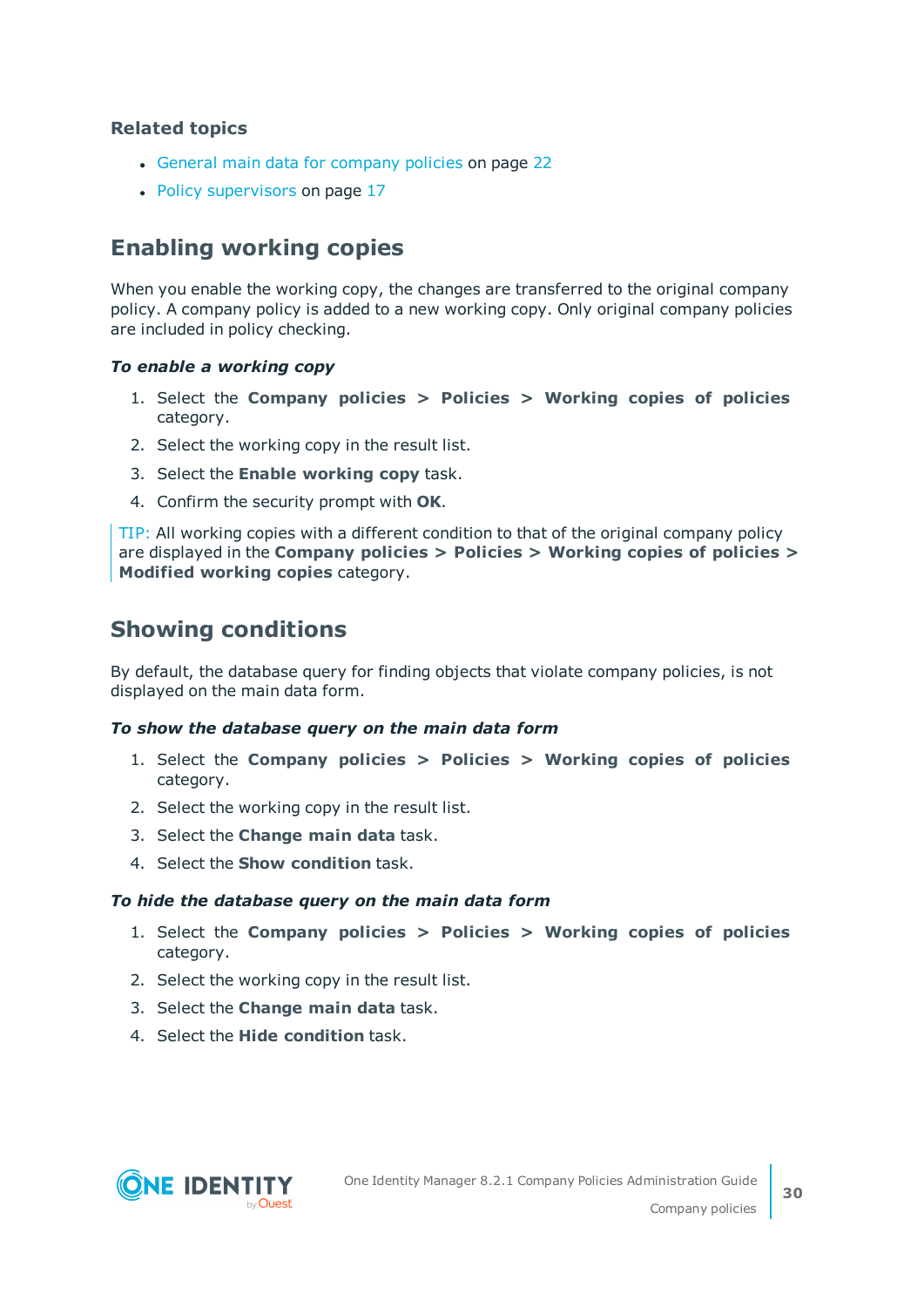## <span id="page-30-1"></span>**Copying policies**

Company policies can be copied, for example, to reuse complex policy conditions. Working copies as well as active company policies can be used as copy templates.

## *To copy a working copy*

- 1. Select the **Company policies > Policies > Working copies of policies** category.
- 2. Select the working copy in the result list.
- 3. Select the **Change main data** task.
- 4. Select the **Copy policy...** task.
- 5. Enter a name for the copy and click **OK**.

This creates a working copy with the given name.

- 6. Click **Yes** to immediately edit the copy's main data.
	- $-$  OR  $-$

Click **No** category.to edit the copy's main data later.

## <span id="page-30-0"></span>**Comparing a company policy working copy with the original**

You can compare the results of a working copy with the original company policy. Company policies can only be compared when an original of the working copy exists.

### *To compare a company policy with the working copy*

- 1. Select the **Company policies > Policies > Working copies of policies** category.
- 2. Select the working copy in the result list.
- 3. Select the **Change main data** task.
- 4. Select the **Compare policy** task.

### **Table 16: Results of a policy comparison**

| <b>Policy</b><br>violations | Lists all employees who, as a result of the change, would (not)<br>violate the company policy as follows |
|-----------------------------|----------------------------------------------------------------------------------------------------------|
| Newly<br>added              | would violate the policy for the first time                                                              |
| Identical                   | would still violate the policy                                                                           |
| No longer<br>included       | would no longer violate the policy                                                                       |

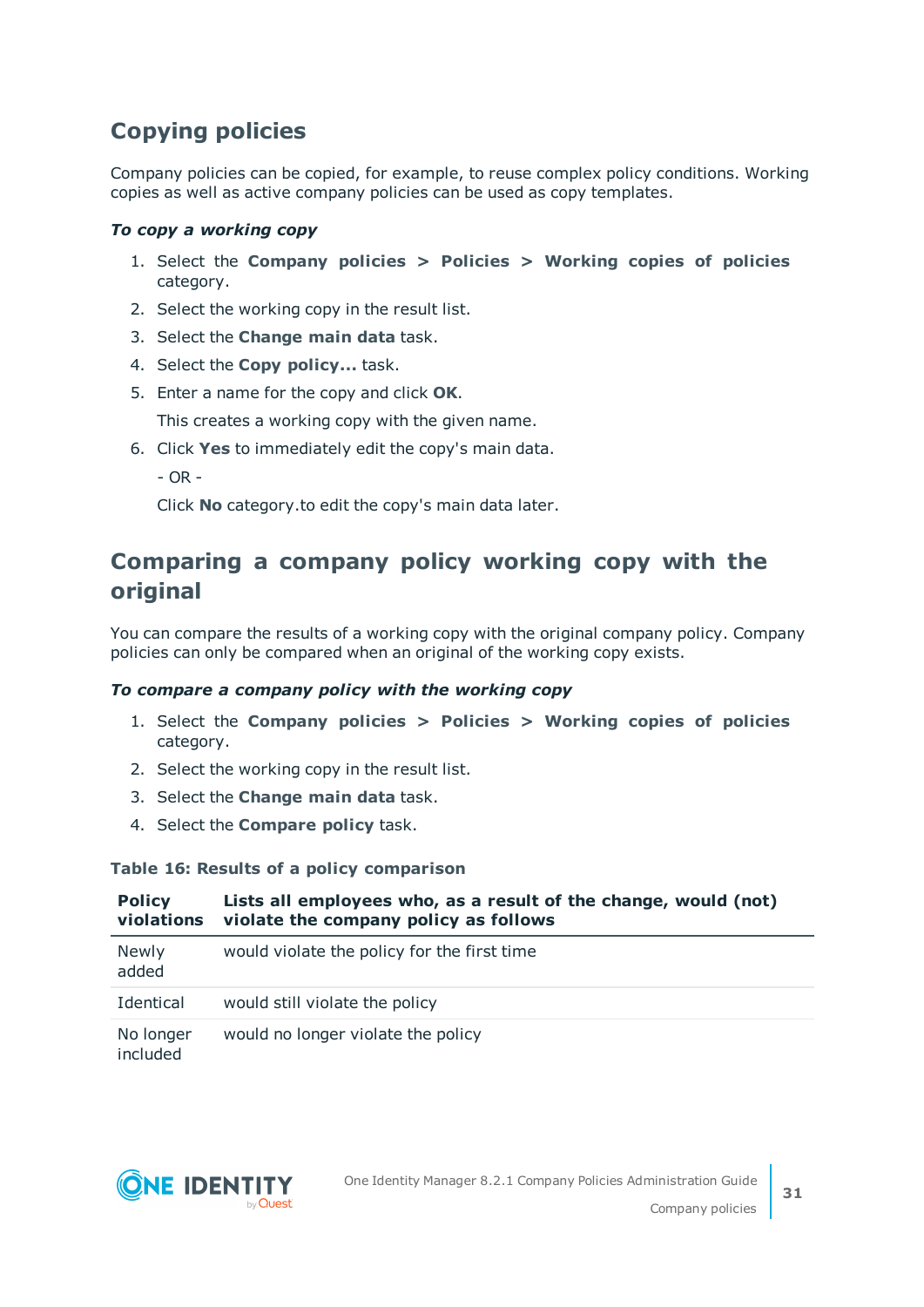## *To display the policy comparison as report*

<sup>l</sup> Select the **Show rule comparison** report.

## **Related topics**

• Policy [comparison](#page-25-1) on page 26

## <span id="page-31-3"></span>**Showing selected objects**

Use this task to show the list of objects found using the condition on the main data form.

## *To show a list of the objects found*

- 1. Select the **Company policies > Policies > Working copies of policies** category.
- 2. Select the company policy in the result list.
- 3. Select the **Change main data** task.
- 4. Select the **Show selected objects** task.

This shows the **Result** tab on the main data form, which displays a list of objects found through the database query.

## <span id="page-31-0"></span>**Additional tasks for company policies**

After you have entered the main data, you can run the following tasks.

## <span id="page-31-2"></span>**Overview of company policies**

You can see the most important information about a company policy on the overview form.

## *To obtain an overview of a company policy*

- 1. Select the **Company Policies > Policies** category.
- 2. Select the company policy in the result list.
- <span id="page-31-1"></span>3. Select the **Company policy overview** task.

## **Creating a working copy**

To modify an existing company policy, you need to make a working copy of it. The working copy can be created from the enabled company policy. The data from the existing working copy are overwritten by the data from the enabled company policy after a security prompt.



**32**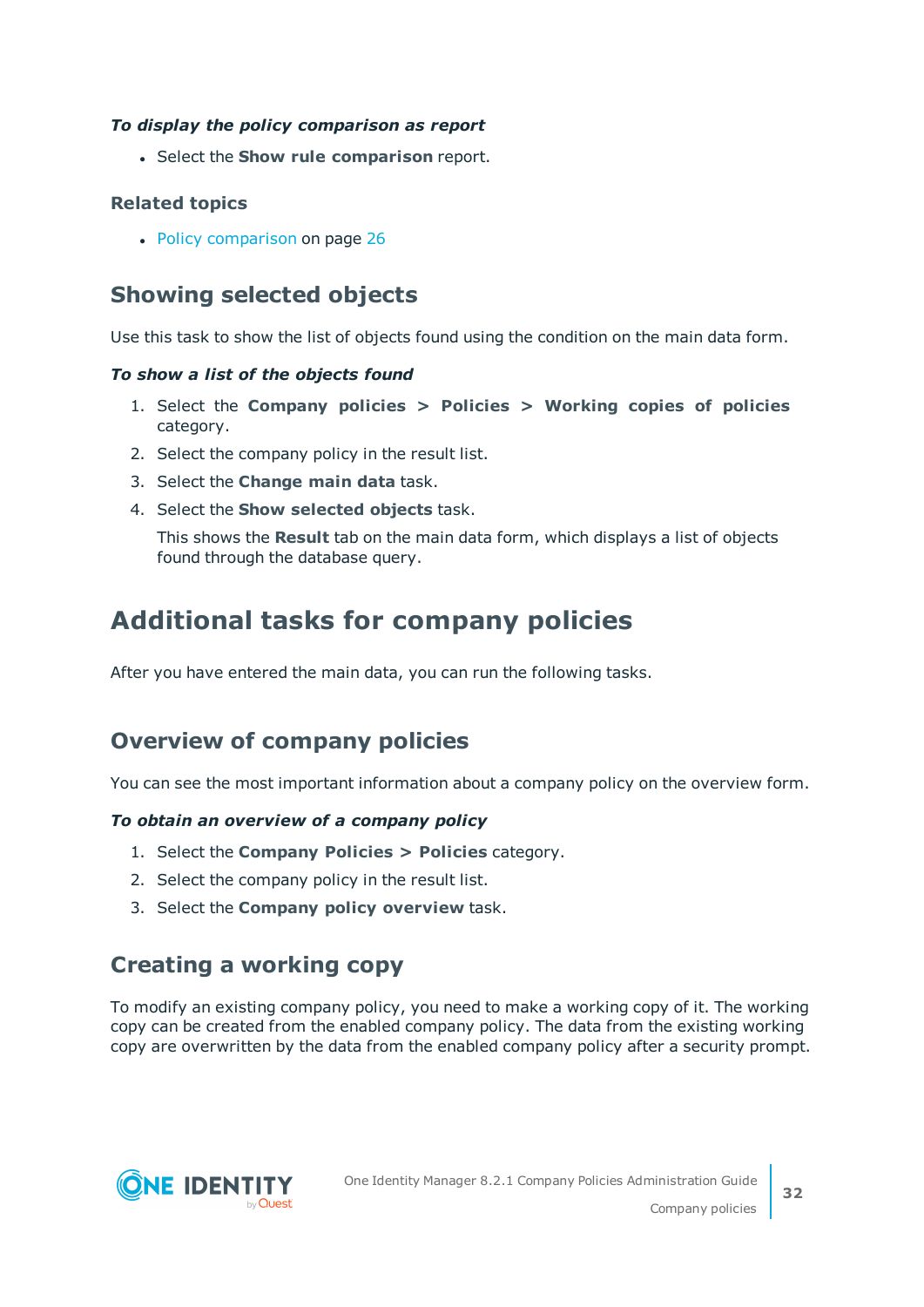#### *To create a working copy*

- 1. Select the **Company Policies > Policies** category.
- 2. Select the company policy in the result list.
- 3. Select the **Create working copy** task.
- 4. Confirm the security prompt with **Yes**.

TIP: All working copies with a different condition to that of the original company policy are displayed in the **Company policies > Policies > Working copies of policies > Modified working copies** category.

## <span id="page-32-0"></span>**Enabling and disabling policies**

Enable the company policy so that policy violation can be found. To exclude company policies from policy testing, you can disable them. The DBQueue Processor then removes all information about policy violation for this company policy from the database. The working copy company policy is always disabled.

#### *To enable company policies*

- 1. Select the **Company Policies > Policies** category.
- 2. Select the company policy in the result list.
- 3. Select the **Enable policy** task.

#### *To disable company policies*

- 1. Select the **Company Policies > Policies** category.
- 2. Select the company policy in the result list.
- 3. Select the **Disable policy** task.

## <span id="page-32-1"></span>**Showing conditions**

The database query for finding objects which violate company policies, is not displayed on the main data form by default.

#### *To show the database query on the main data form*

- 1. Select the **Company Policies > Policies** category.
- 2. Select the company policy in the result list.
- 3. Select the **Change main data** task.
- 4. Select the **Show condition** task.

#### *To hide the database query on the main data form*

- 1. Select the **Company Policies > Policies** category.
- 2. Select the company policy in the result list.

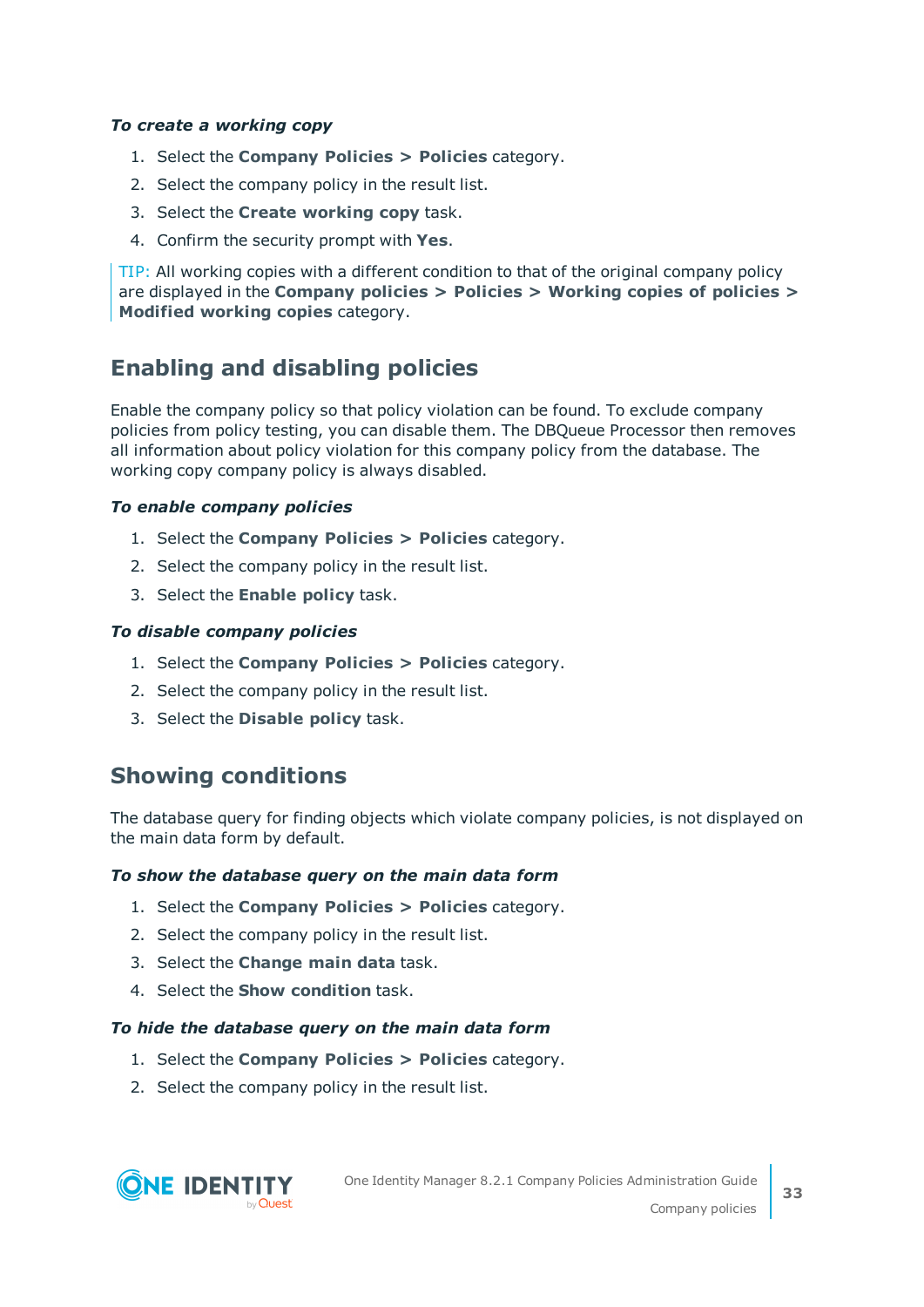- 3. Select the **Change main data** task.
- 4. Select the **Hide condition** task.

## <span id="page-33-2"></span>**Copying policies**

Company policies can be copied, for example, to reuse complex policy conditions. Working copies as well as active company policies can be used as copy templates.

## *To copy company policies*

- 1. Select the **Company Policies > Policies** category.
- 2. Select the company policy in the result list.
- 3. Select the **Change main data** task.
- 4. Select the **Copy policy...** task.
- 5. Enter a name for the copy and click **OK**.

This creates a working copy with the given name.

6. Click **Yes** to immediately edit the copy's main data.

- OR -

Click **No** category.to edit the copy's main data later.

## <span id="page-33-1"></span>**Showing selected objects**

Use this task to show the list of objects found using the condition on the main data form.

### *To show a list of the objects found*

- 1. Select the **Company Policies > Policies** category.
- 2. Select the company policy in the result list.
- 3. Select the **Change main data** task.
- 4. Select the **Show selected objects** task.

This shows the **Result** tab on the main data form, which displays a list of objects found through the database query.

## <span id="page-33-3"></span>**Recalculating**

There are several tasks available for immediately checking a company policy. For [more](#page-35-1) [information,](#page-35-1) see Checking company policies on page 36.

## <span id="page-33-0"></span>**Maintaining exception approvers**

Use this task to maintain exception approvers for the selected company policy. You can assign employees to the application role for exception approvers on the main data form

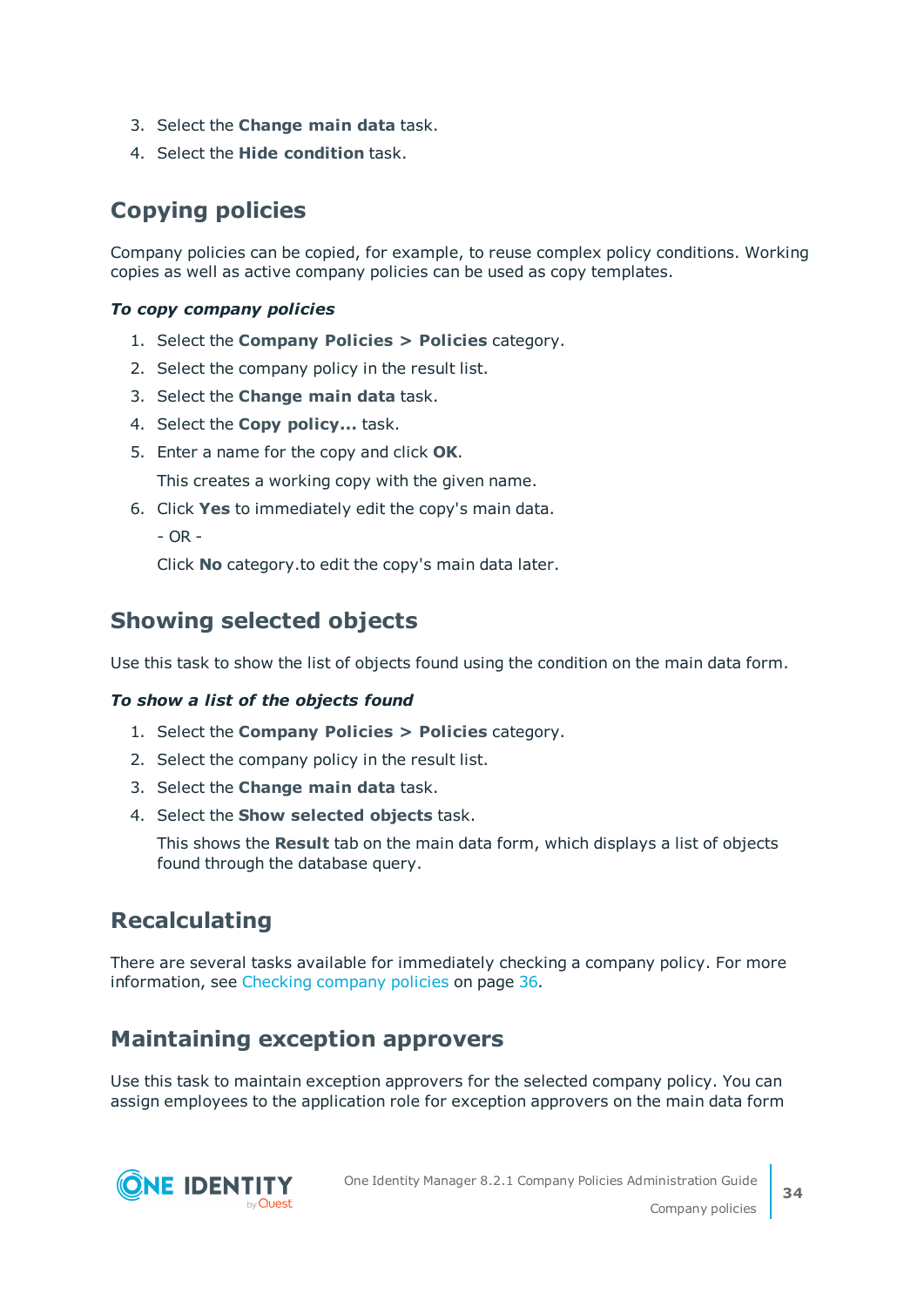and remove them from it.

NOTE: Changes apply to all the company policies assigned to this application role.

#### *To authorize employees as exception approvers*

- 1. Select the **Company Policies > Policies** category.
- 2. Select the company policy in the result list.
- 3. Select the **Maintain exception approvers** task.
- 4. In the **Add assignments** pane, double-click on the employees you want to assign be assigned to the application role.

 $-$  OR  $-$ 

In the **Remove assignments** pane, double-click on the compliance rules that you want to remove.

5. Save the changes.

### **Related topics**

- General main data for [company](#page-21-0) policies on page 22
- $\cdot$  Exception [approvers](#page-17-0) on page 18

## <span id="page-34-0"></span>**Maintaining policy supervisors**

Use this task to maintain policy supervisors for the selected company policy. You can assign employees to the application role for policy supervisors on the main data form and remove them from it.

NOTE: Changes apply to all the company policies assigned to this application role.

#### *To authorize employees as policy supervisors*

- 1. Select the **Company Policies > Policies** category.
- 2. Select the company policy in the result list.
- 3. Select the **Maintain supervisors** task.
- 4. In the **Add assignments** pane, double-click on the employees you want to assign be assigned to the application role.

 $-$  OR  $-$ 

In the **Remove assignments** pane, double-click on the compliance rules that you want to remove.

5. Save the changes.

### **Related topics**

- General main data for [company](#page-21-0) policies on page 22
- Policy [supervisors](#page-16-0) on page 17

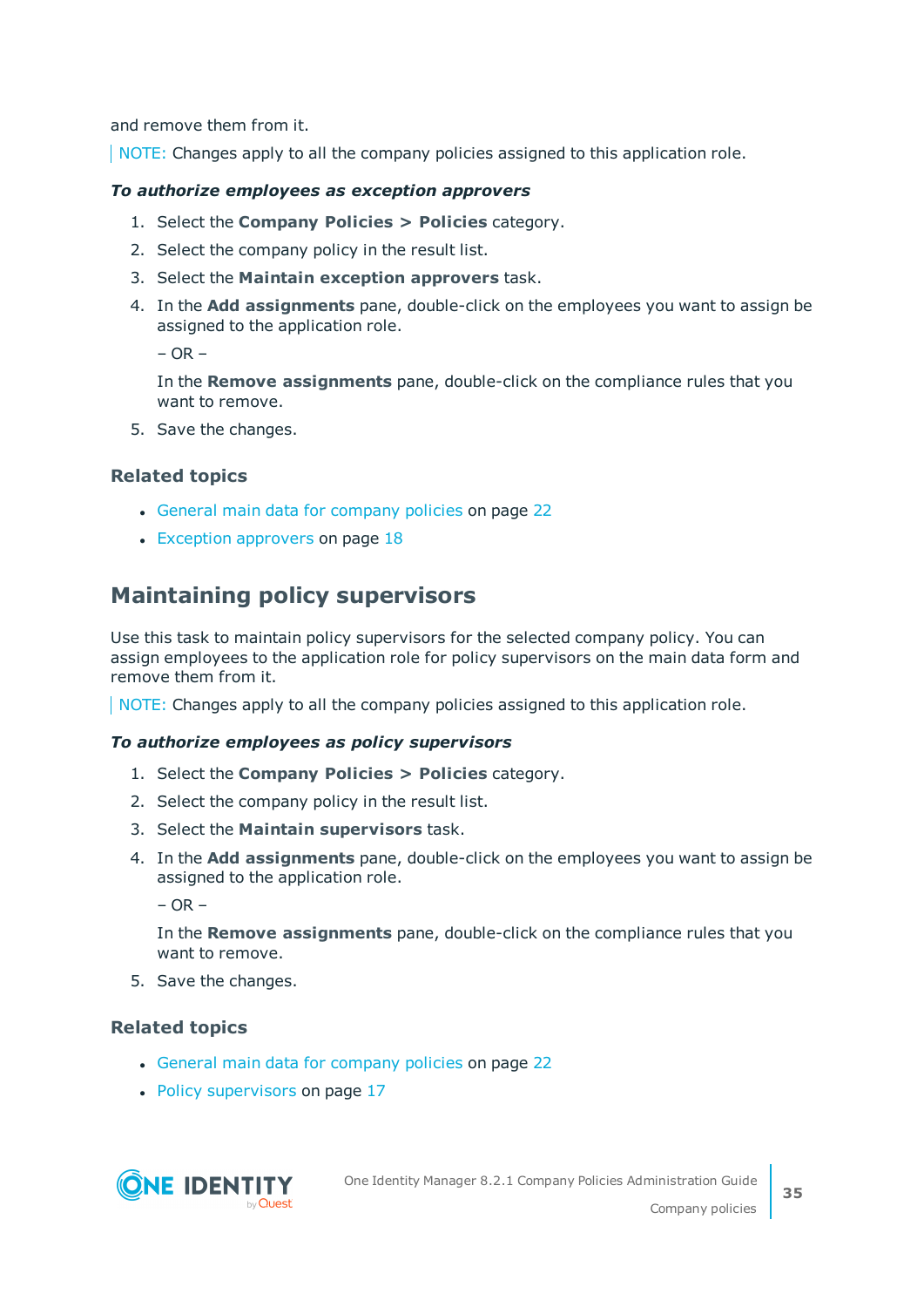## <span id="page-35-0"></span>**Deleting company policies**

IMPORTANT: All information about a company policy and policy violations is irrevocably deleted when the company policy is deleted! The data cannot be retrieved at a later date.

One Identity therefore recommends that you create a report about the company policy and its current violations before deleting it, if you want to retain the information (for audit reasons, for example).

You can delete a company policy, if no policy violations exist for it.

### *To delete a company policy*

- 1. Select the **Company Policies > Policies** category.
- 2. Select the company policy to delete in the result list.
- 3. Select the **Disable policy** task.
	- Existing policy violations are removed by the DBQueue Processor.
- 4. After the DBQueue Processor has recalculated policy violations for the company policy, click  $\mathbf{\hat{x}}$  in the toolbar to delete the company policy.

The company policy and the working copy are deleted.

## <span id="page-35-1"></span>**Checking company policies**

Processing tasks are created for the DBQueue Processor to check the validity of a company policy. The DBQueue Processor determines which employees satisfy the company policy and which employees violate the policy in the case of each company policy. The specified company policy approvers can check policy violations and if necessary grant exception approval.

## <span id="page-35-2"></span>**Calculating policy violations**

You can start policy checking in different ways to determine current policy violations in the One Identity Manager database:

- Scheduled policy checking
- Ad-hoc policy checking

Furthermore, company policy testing is triggered by different events:

- A company is enabled.
- A working copy is enabled.
- A company policy is enabled.

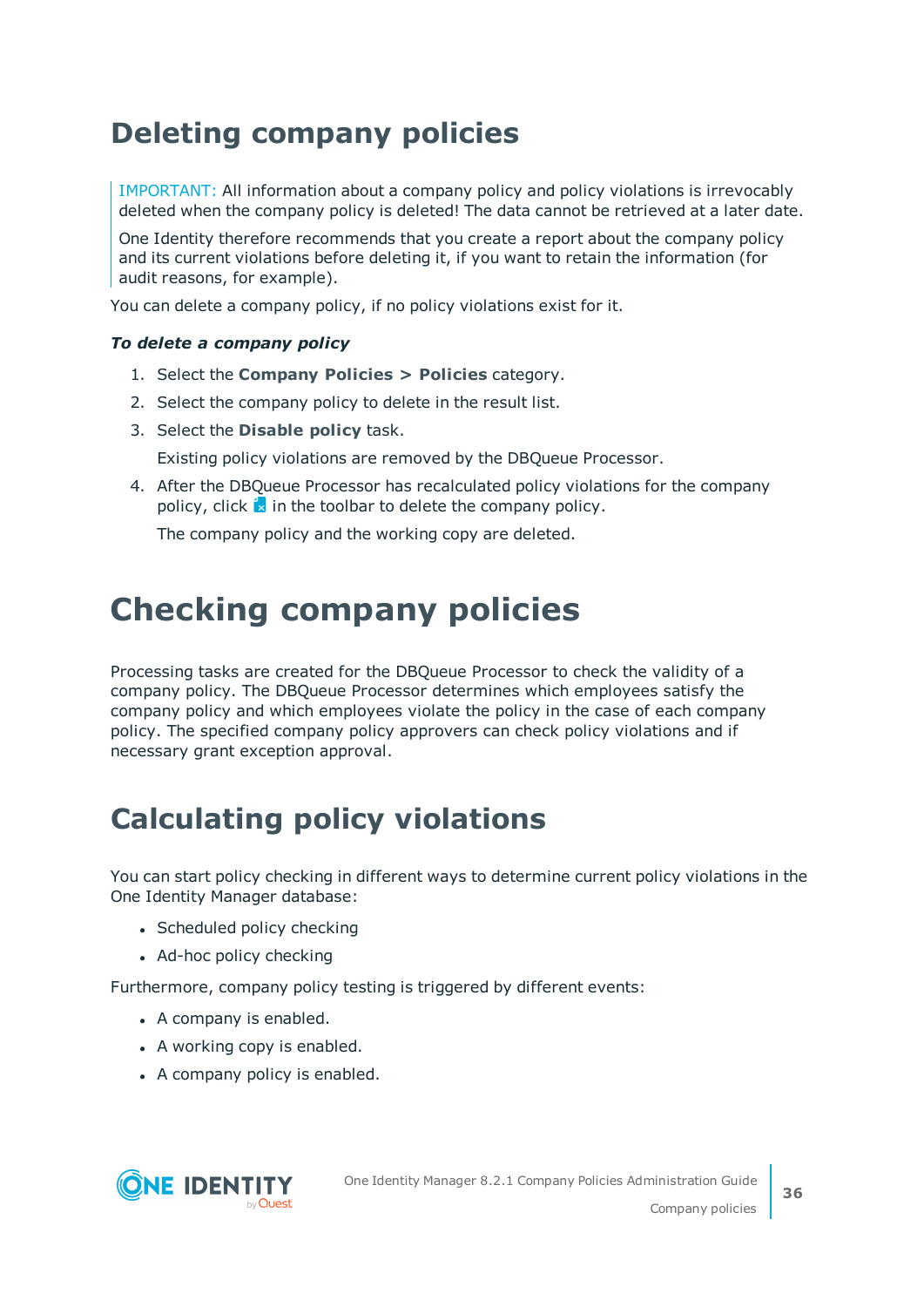During policy checking, all objects are found that fulfill the condition defined in the company policy. Only enabled company policies are taken into account.

## <span id="page-36-0"></span>**Scheduled policy checking**

You can use the default schedule policies from One Identity Manager's default installation to test all company policies in full. This schedule generates processing tasks at regular intervals for the DBQueue Processor.

### *Prerequisites*

- The company policy is enabled.
- The schedule stored with the company policies is enabled.

## **Detailed information about this topic**

- $\cdot$  [Schedules](#page-10-0) for checking policies on page 11
- Enabling and [disabling](#page-32-0) policies on page 33

## <span id="page-36-1"></span>**Ad-hoc policy checking**

Various tasks for immediate policy checking are available for an enabled company policy.

### **Table 17: Additional tasks for company policies**

| Task            | <b>Description</b>                                             |
|-----------------|----------------------------------------------------------------|
|                 | Recalculate policy This immediately checks the company policy. |
| Recalculate all | All company policies are immediately checked.                  |

## <span id="page-36-2"></span>**Reports about policy violations**

One Identity Manager makes various reports available containing information about the selected base object and its relations to other One Identity Manager database objects. You can generate the following reports for all enabled company policies and compliance frameworks.

### **Table 18: Reports about policy violations**

### **Report Description**

Policy violation This report groups together all policy violations for the selected policy. All the objects that violate the company policy are listed. The result list is

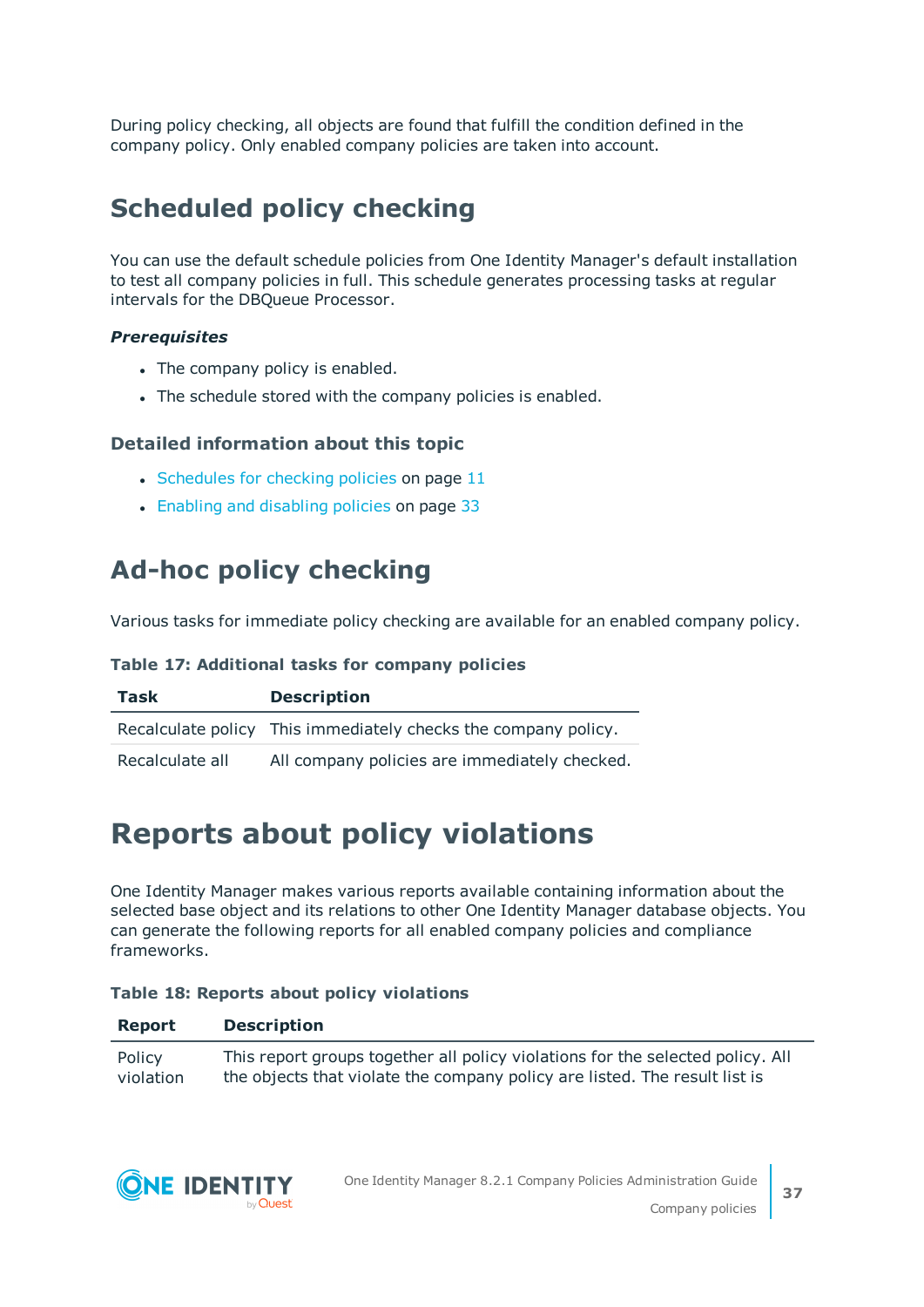| <b>Report</b>                                                         | <b>Description</b>                                                                                                                                                                                                                                          |
|-----------------------------------------------------------------------|-------------------------------------------------------------------------------------------------------------------------------------------------------------------------------------------------------------------------------------------------------------|
| overview<br>(of a<br>company<br>policy)                               | grouped by:<br>• Policy violations that still need to be decided<br>• Policy violations without exception approval<br>• Policy violation with exception approval                                                                                            |
| Policy<br>violation<br>overview<br>(of a policy<br>group)             | This report groups together all policy violations for the selected policy<br>group. All the objects that violate the company policy are listed. The<br>number of granted, denied, and not yet processed policy violations are<br>given in addition.         |
| Policy<br>violation<br>overview<br>(for a<br>compliance<br>framework) | This report groups together all policy violations for the selected compliance<br>framework. All the objects that violate the company policy are listed. The<br>number of granted, denied, and not yet processed policy violations are<br>given in addition. |

## <span id="page-37-0"></span>**Granting exception approval**

There can be individual cases where it is not possible to adhere to company policy. Policy violations can only be accepted occasionally, but only if you take the required measures to ensure that these violations are regularly checked. For this purpose, you may grant exception approval for certain policy violations.

You store exception approvals with policy violations. You can see an overview of all unprocessed (new) company policies and policies that have been granted or denied on the overview form for a company policy.

## *Prerequisites*

- **.** The **Exception approval allowed** option is set for the company policy.
- The company policy is assigned an application role for exception approvers.
- Employees are assigned to this application role.

Use the Web Portal to grant exception approvals.

NOTE: If the **Exception approval allowed** option is not set, unedited policy violations for this company policy are automatically denied. Existing exception approvals are withdrawn.

## **Detailed information about this topic**

- General main data for [company](#page-21-0) policies on page 22
- One Identity Manager Web Designer Web Portal User Guide

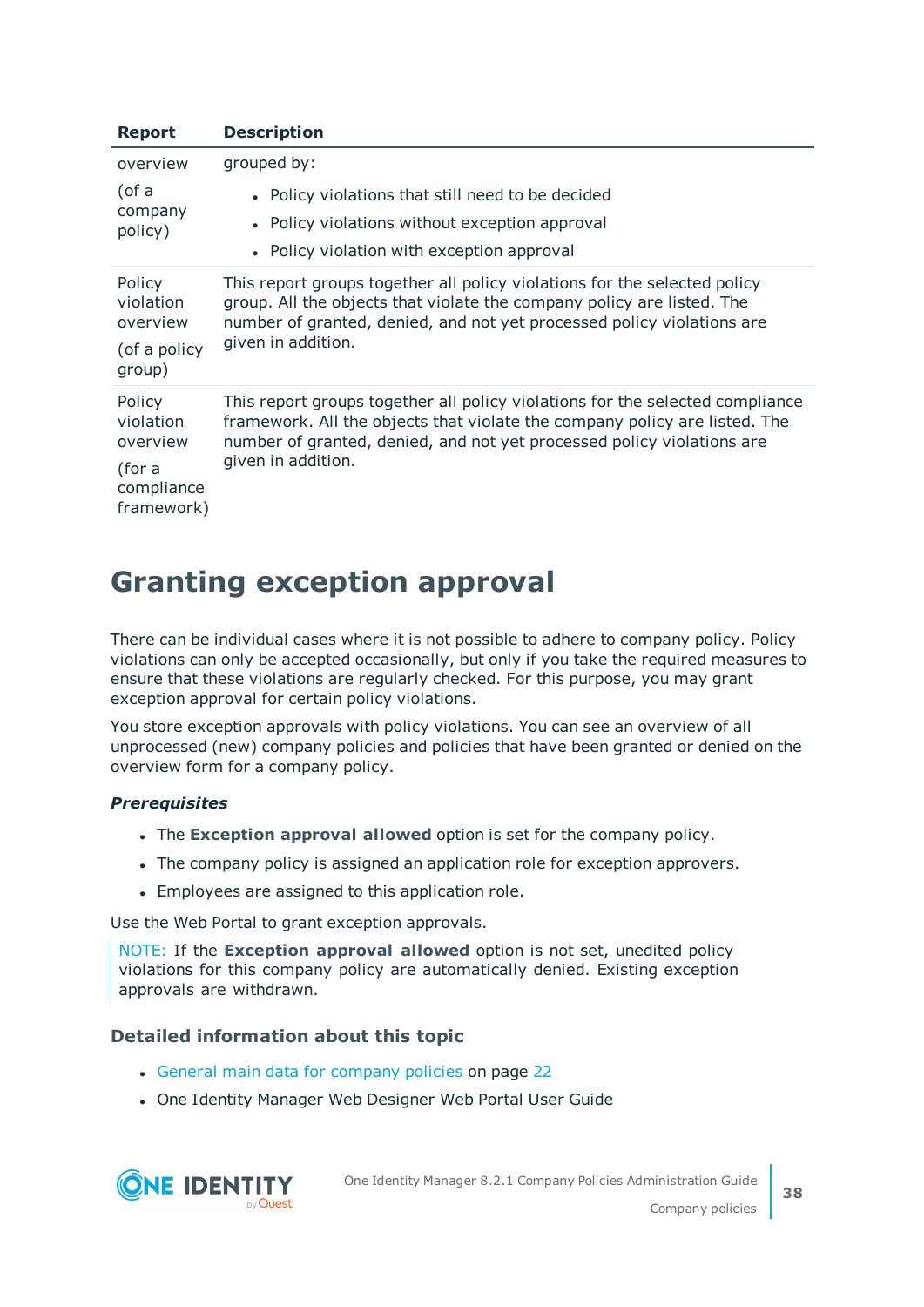## <span id="page-38-0"></span>**Notifications about policy violations**

After policy checking, email notifications can be sent through new policy violations to exception approvers and policy supervisors. The notification procedure uses mail templates to create notifications. The mail text in a mail template is defined in several languages. This ensures that the language of the recipient is taken into account when the email is generated. Mail templates are supplied in the default installation with which you can configure the notification procedure.

Messages are not sent to the chief approval team by default. Fallback approvers are only notified if not enough approvers could be found for an approval step.

### *To use notification in the request process*

- 1. Ensure that the email notification system is configured in One Identity Manager. For more information, see the *One Identity Manager Installation Guide*.
- 2. In the Designer, set the **QER | Policy | EmailNotification** configuration parameter.
- 3. In the Designer, set the **QER | Policy | EmailNotification | DefaultSenderAddress** configuration parameter and enter the sender address used to send the email notifications.
- 4. Ensure that all employees have a default email address. Notifications are sent to this address. For more information, see the *One Identity Manager Identity Management Base Module Administration Guide*.
- 5. Ensure that a language can be determined for all employees. Only then can they receive email notifications in their own language. For more information, see the *One Identity Manager Identity Management Base Module Administration Guide*.
- 6. Configure the notification procedure.

## **Related topics**

 $\cdot$  Creating custom mail templates for [notifications](#page-40-1) on page 41

## <span id="page-38-1"></span>**Request for exception approval**

If new policy violations are discovered during a policy check, exception approvers are notified and prompted to make an approval decision.

### *Prerequisites*

- Exception approvals for policy violations are permitted.
- <sup>l</sup> The company policy is assigned to an **Exception approvers** application role.
- Employees are assigned to this application role.

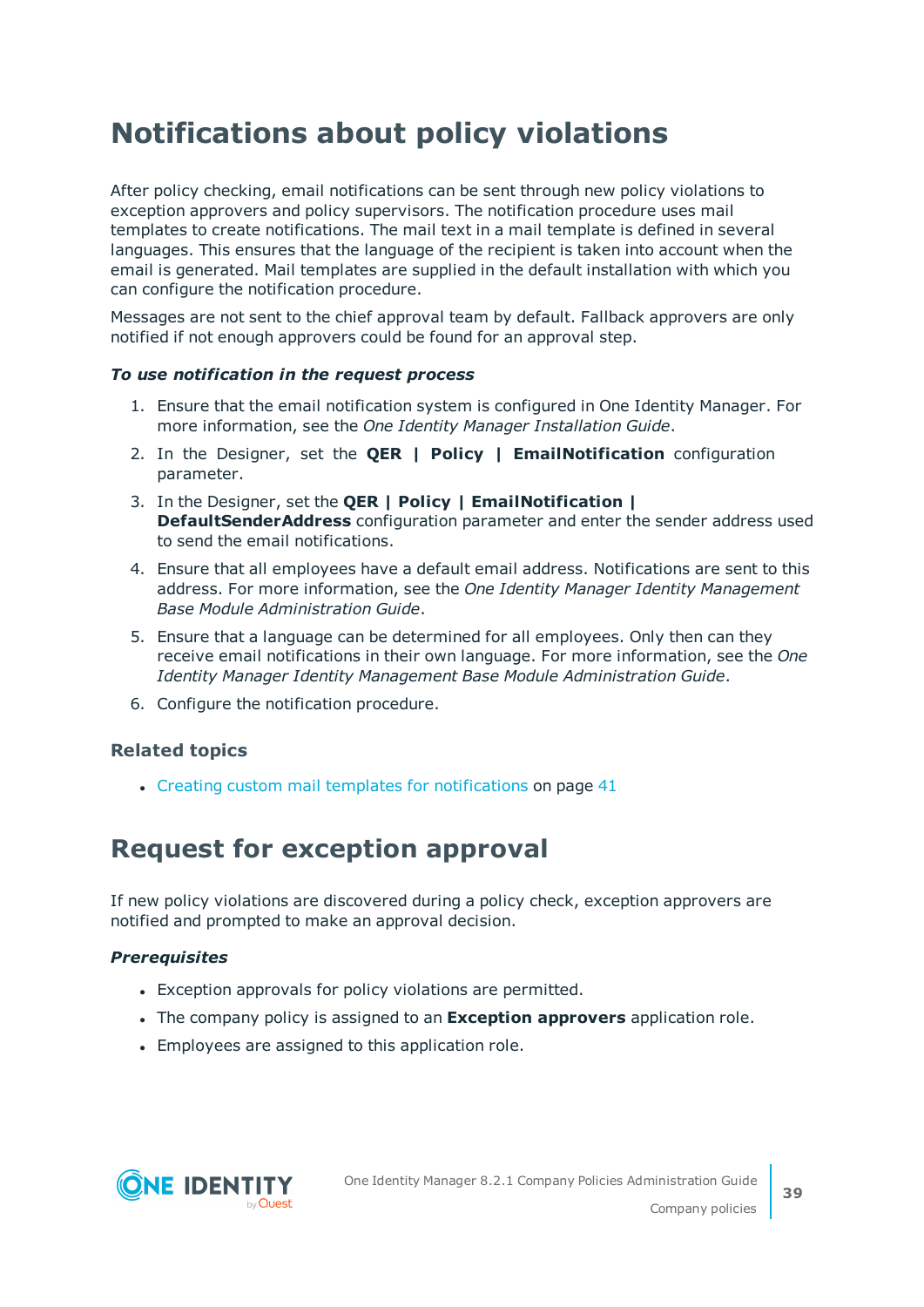#### *To send demands for exception approval*

• Enter the following data for the company policy:

**Exception approval allowed**: Enabled

**Mail template new violation**: Policies - new exception approval required

TIP: To use a mail template other than the standard for these notifications, create a mail template with the QERPolicy base object.

### **Related topics**

- Creating and changing [company](#page-20-1) policies on page 21
- General main data for [company](#page-21-0) policies on page 22
- Creating custom mail templates for [notifications](#page-40-1) on page 41

## <span id="page-39-0"></span>**Notifications about policy violations without exception approval**

Policy supervisors are notified if new policy violations are discovered during a policy check and these cannot be granted exception approval.

#### *Prerequisites*

- Exception approvals for policy violations are not permitted.
- <sup>l</sup> An application role for **Policy superviors** is assigned to the company policy.
- Employees are assigned to this application role.

### *To inform a policy supervisor about policy violations*

• Enter the following data for the company policy:

**Exception approval allowed**: Not enabled

**Mail Template New Violation**: Policies - rogue violation occurred

TIP: To use a mail template other than the standard for these notifications, create a mail template with the QERPolicy base object.

### **Related topics**

- $\cdot$  Creating and changing [company](#page-20-1) policies on page 21
- General main data for [company](#page-21-0) policies on page 22
- $\cdot$  Creating custom mail templates for [notifications](#page-40-1) on page 41

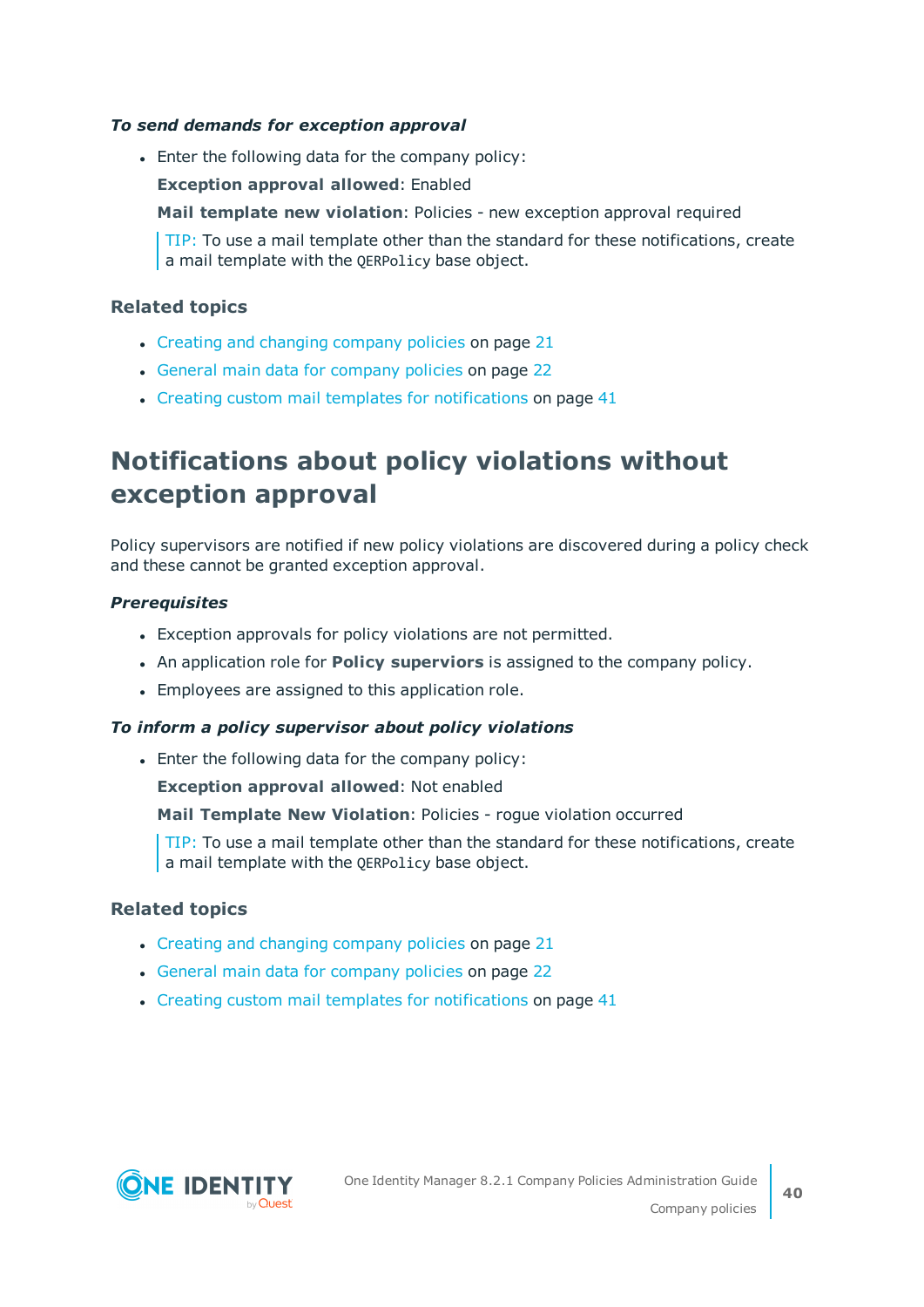## <span id="page-40-0"></span>**Approval status of a policy violation**

Edit policy violations in the Web Portal. You can also get an overview of the approval status of each policy violation in the Manager. To do this, open the overview form of the enabled company policy whose policy violations you want to look at. You will see new, granted, and denied policy violations here.

## *To display details of a policy violation*

- 1. Select the form element for the policy violation and make the list entries visible.
- 2. Click the policy violation you want to view.

This opens the policy violation main data form, This shows you an overview of the object that caused the violation, the approval status and the exception approver responsible.

## **Related topics**

• [Overview](#page-31-2) of company policies on page 32

## <span id="page-40-1"></span>**Creating custom mail templates for notifications**

For more information about creating and editing mail template, see the *One Identity Manager Operational Guide*.

A mail template consists of general main data such as target format, importance, or mail notification confidentiality, and one or more mail definitions. Mail text is defined in several languages in the mail template. This ensures that the language of the recipient is taken into account when the email is generated.

## *To create and edit mail templates*

1. In the Manager, select the **Company Policies > Basic configuration data > Mail templates** category.

This shows all the mail templates that can be used for policy checks in the result list.

- 2. Select a mail template in the result list and run the **Change main data** task.
	- $-$  OR  $-$

Click  $\pm$  in the result list.

This opens the mail template editor.

- 3. Edit the mail template.
- 4. Save the changes.

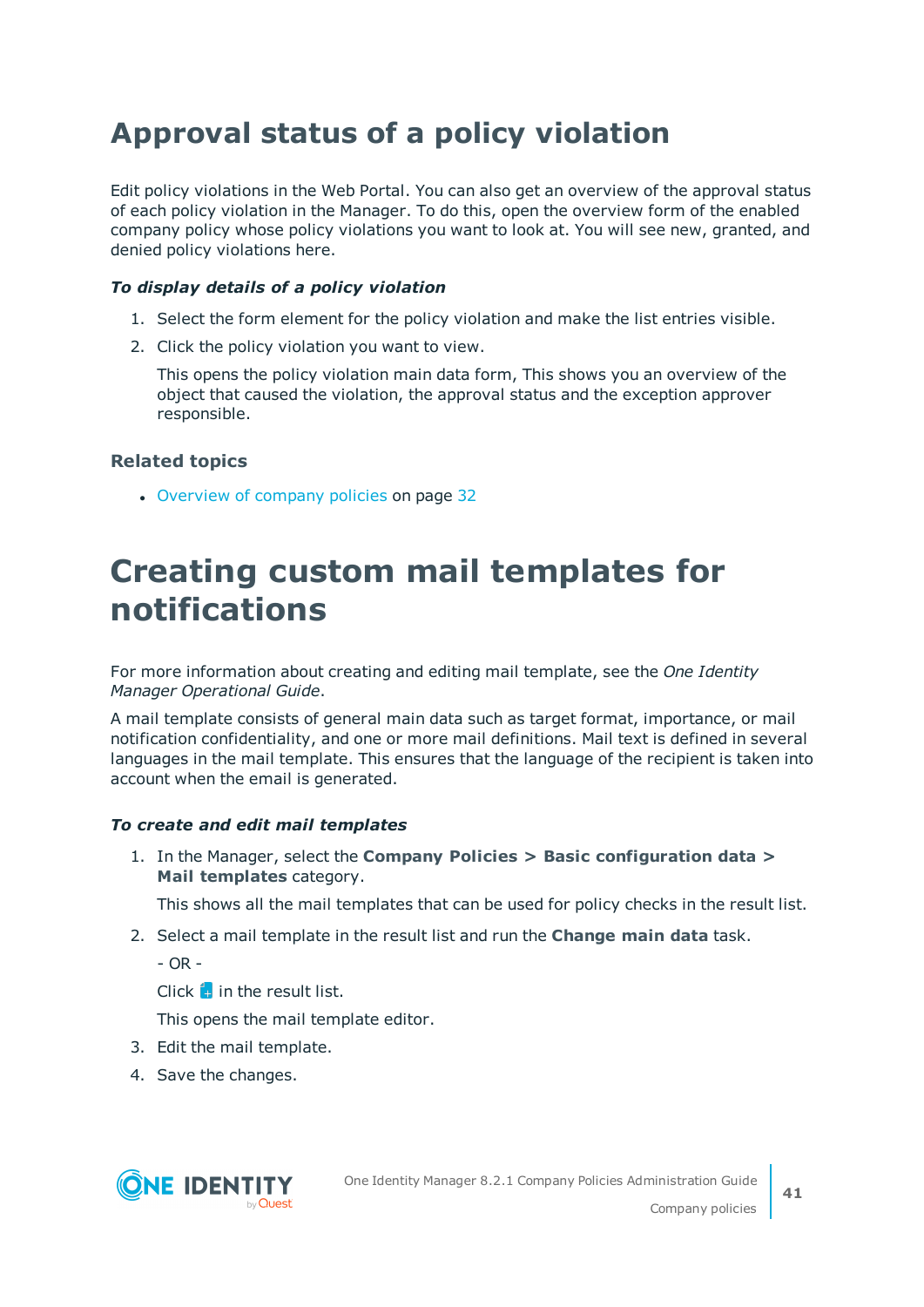### *To copy a mail template*

1. In the Manager, select the **Company Policies > Basic configuration data > Mail templates** category.

This shows all the mail templates that can be used for policy checks in the result list.

- 2. Select the mail template that you want to copy in the result list and run the **Change main data** task.
- 3. Select the **Copy mail template** task.
- 4. Enter the name of the new mail template in the **Name of copy** field.
- 5. Click **OK**.

#### *To display a mail template preview*

1. In the Manager, select the **Company Policies > Basic configuration data > Mail templates** category.

This shows all the mail templates that can be used for policy checks in the result list.

- 2. Select a mail template in the result list and run the **Change main data** task.
- 3. Select the **Preview** task.
- 4. Select the base object.
- 5. Click **OK**.

#### *To delete a mail template*

1. In the Manager, select the **Company Policies > Basic configuration data > Mail templates** category.

This shows all the mail templates that can be used for policy checks in the result list.

- 2. Select the template in the result list.
- 3. Click  $\mathbf{\hat{z}}$  in the result list.
- <span id="page-41-0"></span>4. Confirm the security prompt with **Yes**.

## **General properties of a mail template**

The following general properties are displayed for a mail template.

#### **Table 19: Mail template properties**

| <b>Property</b> | <b>Meaning</b>                                                                                                                                                                                             |
|-----------------|------------------------------------------------------------------------------------------------------------------------------------------------------------------------------------------------------------|
|                 | Mail template Name of the mail template. This name will be used to display the mail<br>templates in the administration tools and in the Web Portal. Translate the<br>given text using the <b>O</b> button. |

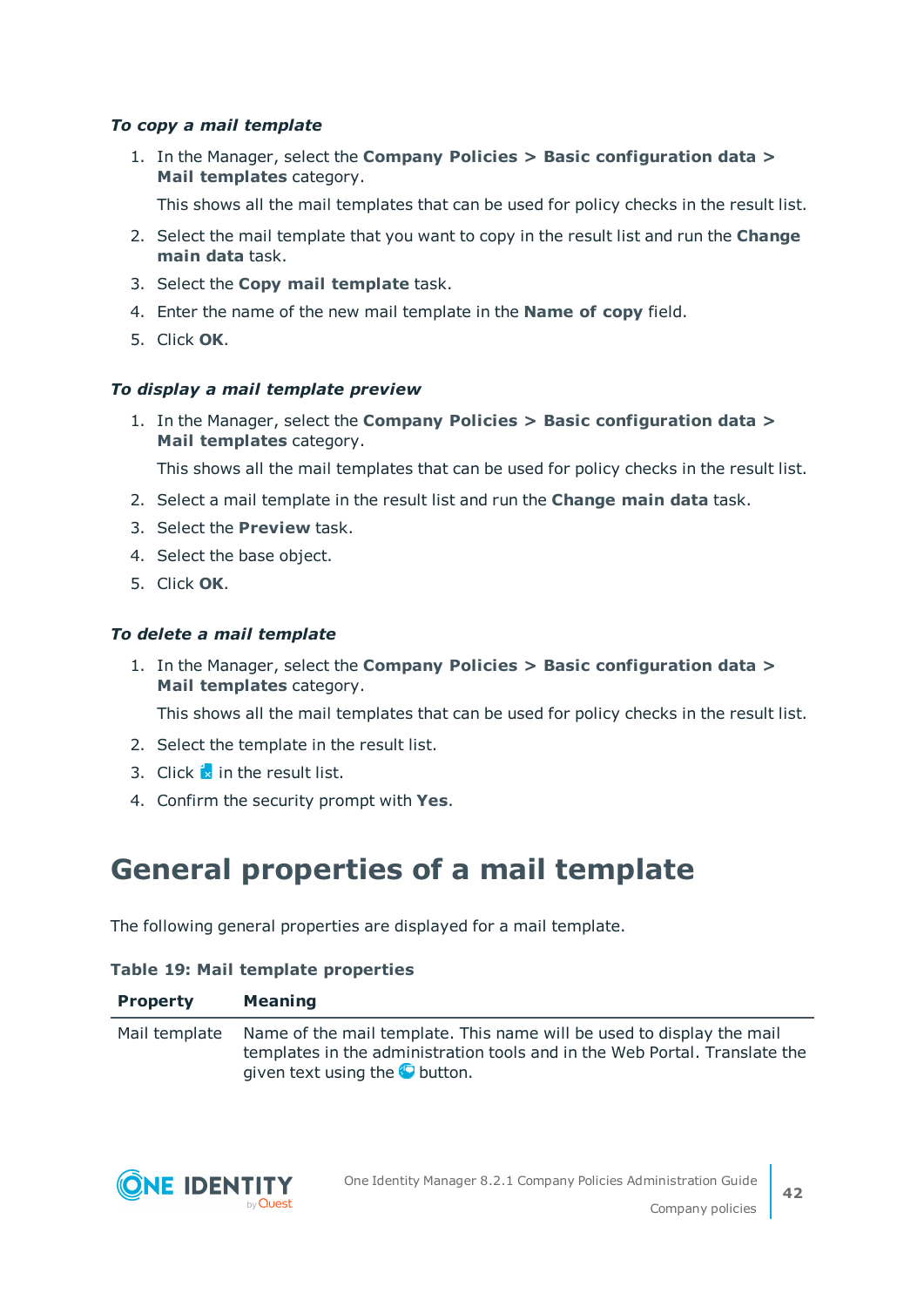| <b>Property</b>              | <b>Meaning</b>                                                                                                                                                                                                                                   |
|------------------------------|--------------------------------------------------------------------------------------------------------------------------------------------------------------------------------------------------------------------------------------------------|
| Base object                  | Mail template base object. A base object only needs to be entered if the<br>mail definition properties of the base object are referenced.                                                                                                        |
|                              | Use the QERPolicy or QERPolicyHasObject base object for notifications<br>about policy violations.                                                                                                                                                |
| Report<br>(parameter<br>set) | Report, made available through the mail template.                                                                                                                                                                                                |
| Description                  | Mail template description. Translate the given text using the $\bullet$ button.                                                                                                                                                                  |
| Target format                | Format in which to generate email notification. Permitted values are:                                                                                                                                                                            |
|                              | • HTML: The email notification is formatted in HTML. Text formats,<br>for example, different fonts, colored fonts, or other text<br>formatting, can be included in HTML format.                                                                  |
|                              | • TXT: The email notification is formatted as text. Text format does<br>not support bold, italics, or colored font, or other text formatting.<br>Images displayed directly in the message are not supported.                                     |
| Design type                  | Design in which to generate the email notification. Permitted values are:                                                                                                                                                                        |
|                              | • Mail template: The generated email notification contains the mail<br>body in accordance with the mail definition.                                                                                                                              |
|                              | <b>Report:</b> The generated email notification contains the report<br>specified under Report (parameter set) as its mail body.                                                                                                                  |
|                              | • Mail template, report in attachment: The generated email<br>notification contains the mail body in accordance with the mail<br>definition. The report specified under Report (parameter set) is<br>attached to the notification as a PDF file. |
| Importance                   | Importance for the email notification. Permitted values are Low,<br>Normal, and High.                                                                                                                                                            |
| Confidentiality              | Confidentiality for the email notification. Permitted values are Normal,<br>Personal, Private, and Confidential.                                                                                                                                 |
| Can<br>unsubscribe           | Specifies whether the recipient can unsubscribe email notification. If this<br>option is set, the emails can be unsubscribed through the Web Portal.                                                                                             |
| Deactivated                  | Specifies whether this mail template is disabled.                                                                                                                                                                                                |
| Mail definition              | Selects the mail definition in a specific language.                                                                                                                                                                                              |
|                              | NOTE: If the Common   MailNotification   DefaultCulture<br>configuration parameter is set, the mail definition is loaded in the<br>default language for email notifications when the template is opened.                                         |
| Language                     | Language that applies to the mail template. The recipient's language<br>preferences are taken into account when an email notification is                                                                                                         |

![](_page_42_Picture_1.jpeg)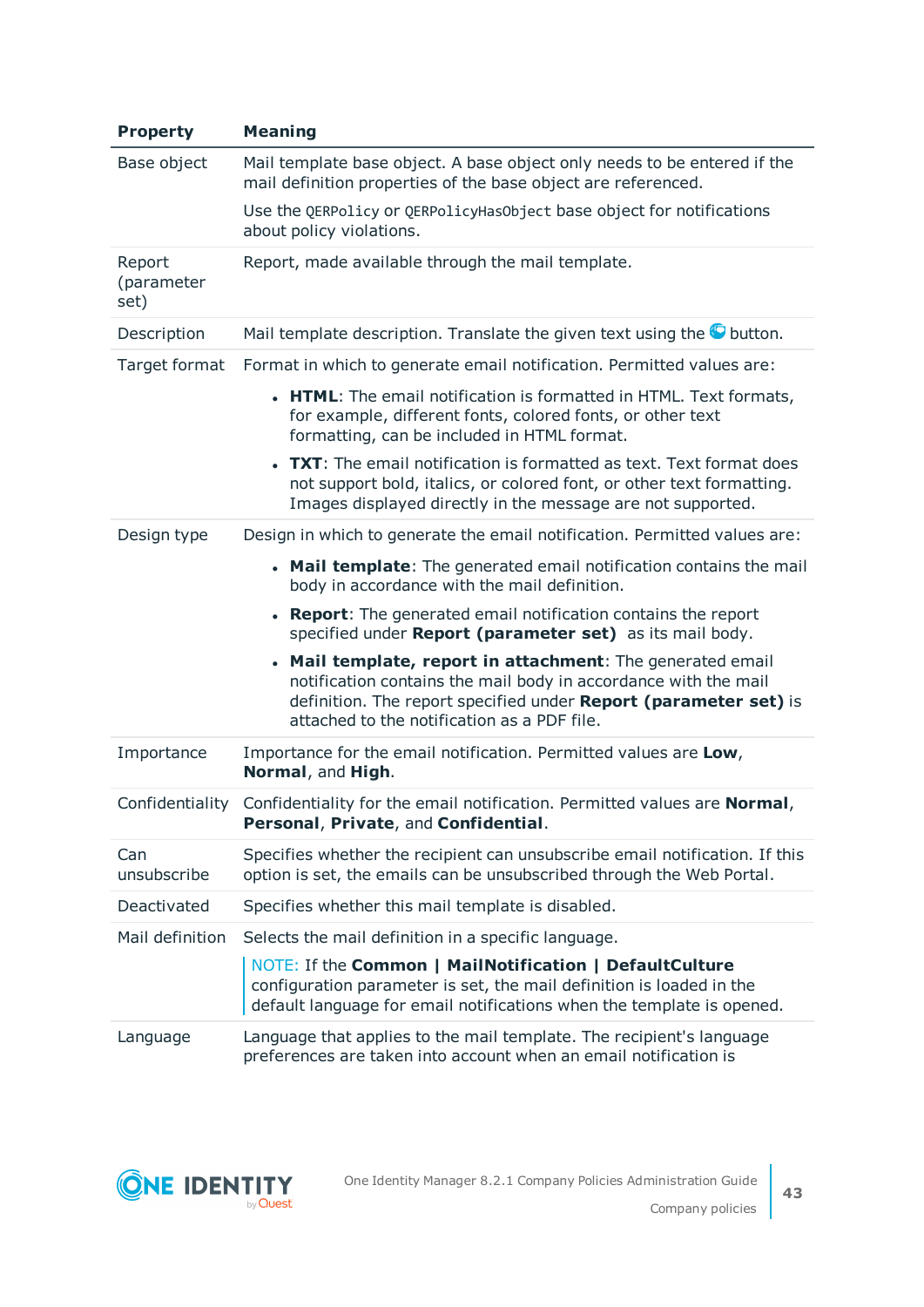| <b>Property</b> | <b>Meaning</b>                |
|-----------------|-------------------------------|
|                 | generated.                    |
| Subject         | Subject of the email message. |
| Mail body       | Content of the email message. |

## <span id="page-43-0"></span>**Creating and editing an email definition**

Mail texts can be defined in these different languages in a mail template. This ensures that the language of the recipient is taken into account when the email is generated.

#### *To create a new mail definition*

1. In the Manager, select the **Company Policies > Basic configuration data > Mail templates** category.

This shows all the mail templates that can be used for policy checks in the result list.

- 2. Select a mail template in the result list and run the **Change main data** task.
- 3. In the result list, select the language for the mail definition in the **Language** menu.

All active languages are shown. To use another language, in the Designer, enable the corresponding countries. For more information, see the *One Identity Manager Configuration Guide*.

- 4. Enter the subject in **Subject**.
- 5. Edit the mail text in the **Mail definition** view with the help of the Mail Text Editor.
- 6. Save the changes.

#### *To edit an existing mail definition*

1. In the Manager, select the **Company Policies > Basic configuration data > Mail templates** category.

This shows all the mail templates that can be used for policy checks in the result list.

- 1. Select a mail template in the result list and run the **Change main data** task.
- 2. In the **Mail definition** menu, select the language for the mail definition.

NOTE: If the **Common | MailNotification | DefaultCulture** configuration parameter is set, the mail definition is loaded in the default language for email notifications when the template is opened.

- 3. Edit the mail subject line and the body text.
- 4. Save the changes.

![](_page_43_Picture_20.jpeg)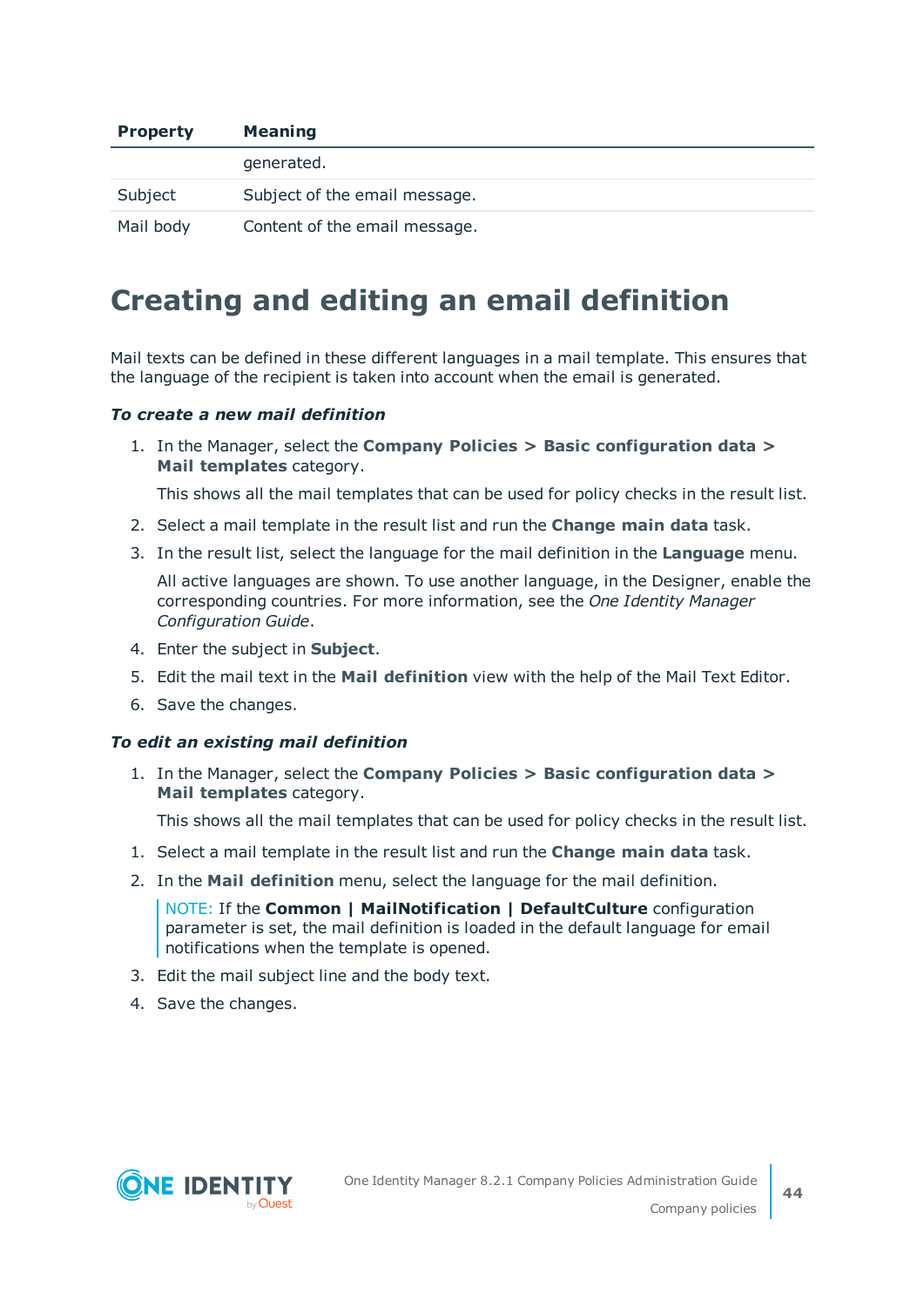## <span id="page-44-0"></span>**Using base object properties**

In the subject line and body text of a mail definition, you can use all properties of the object entered under **Base object**. You can also use the object properties that are referenced by foreign key relation.

To access properties use dollar notation. For more information, see the *One Identity Manager Configuration Guide*.

## <span id="page-44-1"></span>**Use of hyperlinks in the Web Portal**

**Table 20: Configuration parameters for the Web Portal URL**

| Configuration<br>parameter | <b>Effect when set</b>                                              |
|----------------------------|---------------------------------------------------------------------|
| QER   WebPortal            | Web Portal URL This address is used in mail templates to add hyper- |
| BaseURL                    | links to the Web Portal.                                            |

You can add hyperlinks to the Web Portal in the mail text of a mail definition. If the recipient clicks on the hyperlink in the email, the Web Portal opens on that web page and further actions can be carried out. In the default version, this method is implemented in policy checks.

### *Prerequisites for using this method*

<sup>l</sup> The **QER | WebPortal | BaseURL** configuration parameter is enabled and contains the URL path to the Web Portal. You edit the configuration parameter in the Designer.

```
http://<server name>/<application>
with:
<server name> = name of server
```
<application> = path to the Web Portal installation directory

### *To add a hyperlink to the Web Portal in the mail text*

- 1. Click the position in the mail text of the mail definition where you want to insert a hyperlink.
- 2. Open the **Hyperlink** context menu and enter the following information.
	- **.** Display text: Enter a caption for the hyperlink.
	- <sup>l</sup> **Link to**: Select the **File or website** option.
	- **. Address:** Enter the address of the page in the Web Portal that you want to open.

NOTE: One Identity Manager provides a number of default functions that you can use to create hyperlinks in the Web Portal.

3. To accept the input, click **OK**.

![](_page_44_Picture_19.jpeg)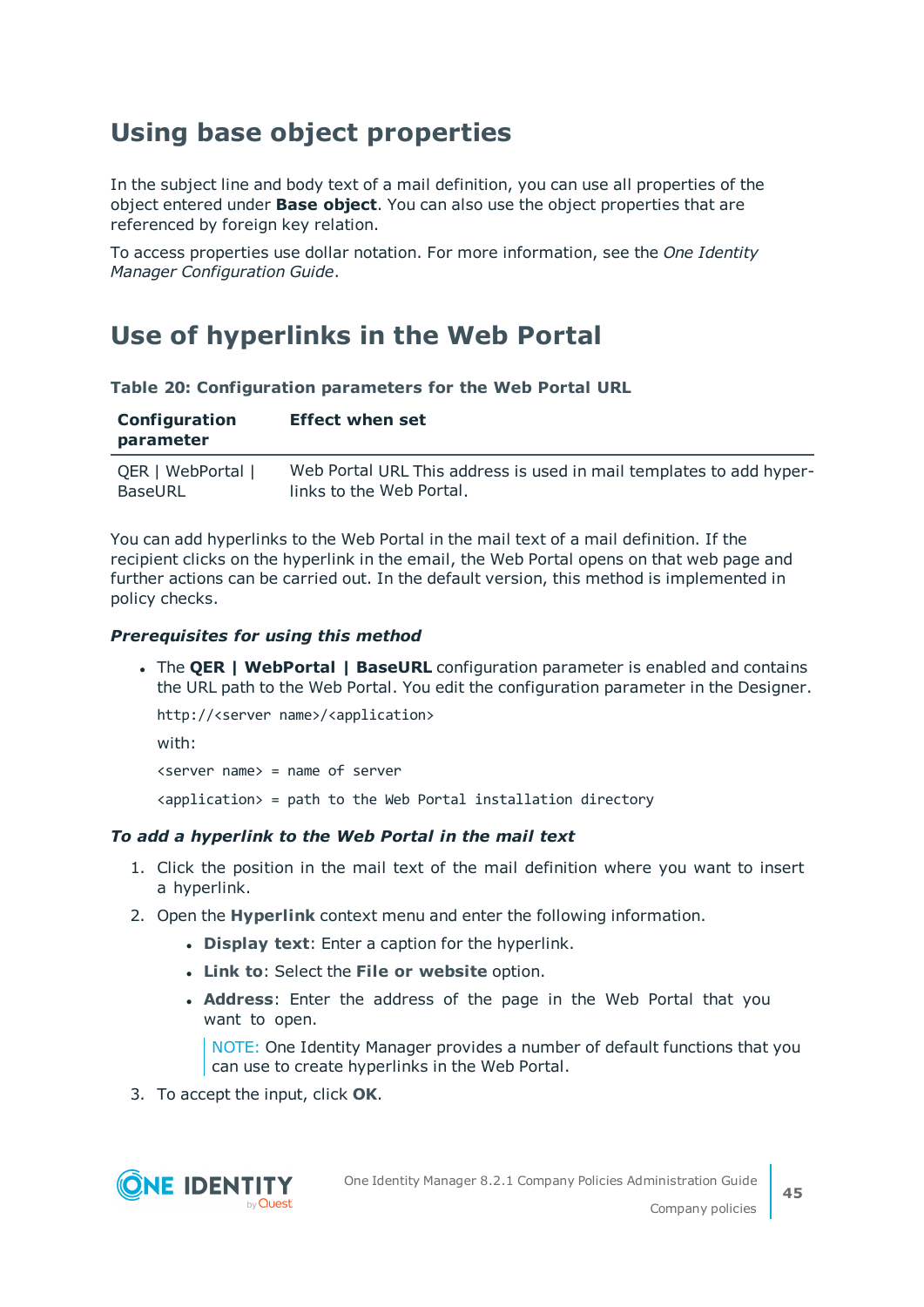## **Default functions for creating hyperlinks**

Several default functions are available to help you create hyperlinks. You can use the functions directly when you add a hyperlink in the mail body of a mail definition or in processes

## **Direct function input**

You can reference a function when you add a hyperlink in the **Address** field of the **Hyperlink** context menu.

```
$Script(<Function>)$
Example:
$Script(VI_BuildQERPolicyLink_Show)$
```
## **Default function for policy checking**

The VI\_BuildComplianceLinks script contains a collection of default functions for composing hyperlinks for exception approval of policy violations.

### **Table 21: Functions of the VI\_BuildComplianceLinks script**

| Function                   | <b>Usage</b>                                         |
|----------------------------|------------------------------------------------------|
| VI BuildQERPolicyLink Show | Opens the exception approval page in the Web Portal. |

## <span id="page-45-0"></span>**Customizing email signatures**

Configure the email signature for mail templates using the following configuration parameters. Edit the configuration parameters in the Designer.

|  |  | Table 22: Configuration parameters for email signatures |  |  |  |  |
|--|--|---------------------------------------------------------|--|--|--|--|
|--|--|---------------------------------------------------------|--|--|--|--|

| <b>Configuration parameter</b>                         | <b>Description</b>                                                              |
|--------------------------------------------------------|---------------------------------------------------------------------------------|
| Common   MailNotification  <br>Signature               | Data for the signature in email automatically<br>generated from mail templates. |
| Common   MailNotification  <br>Signature   Caption     | Signature under the salutation.                                                 |
| Common   MailNotification  <br>Signature   Company     | Company name.                                                                   |
| Common   MailNotification  <br>Signature   Link        | Link to the company's website.                                                  |
| Common   MailNotification  <br>Signature   LinkDisplay | Display text for the link to the company's website.                             |

![](_page_45_Picture_13.jpeg)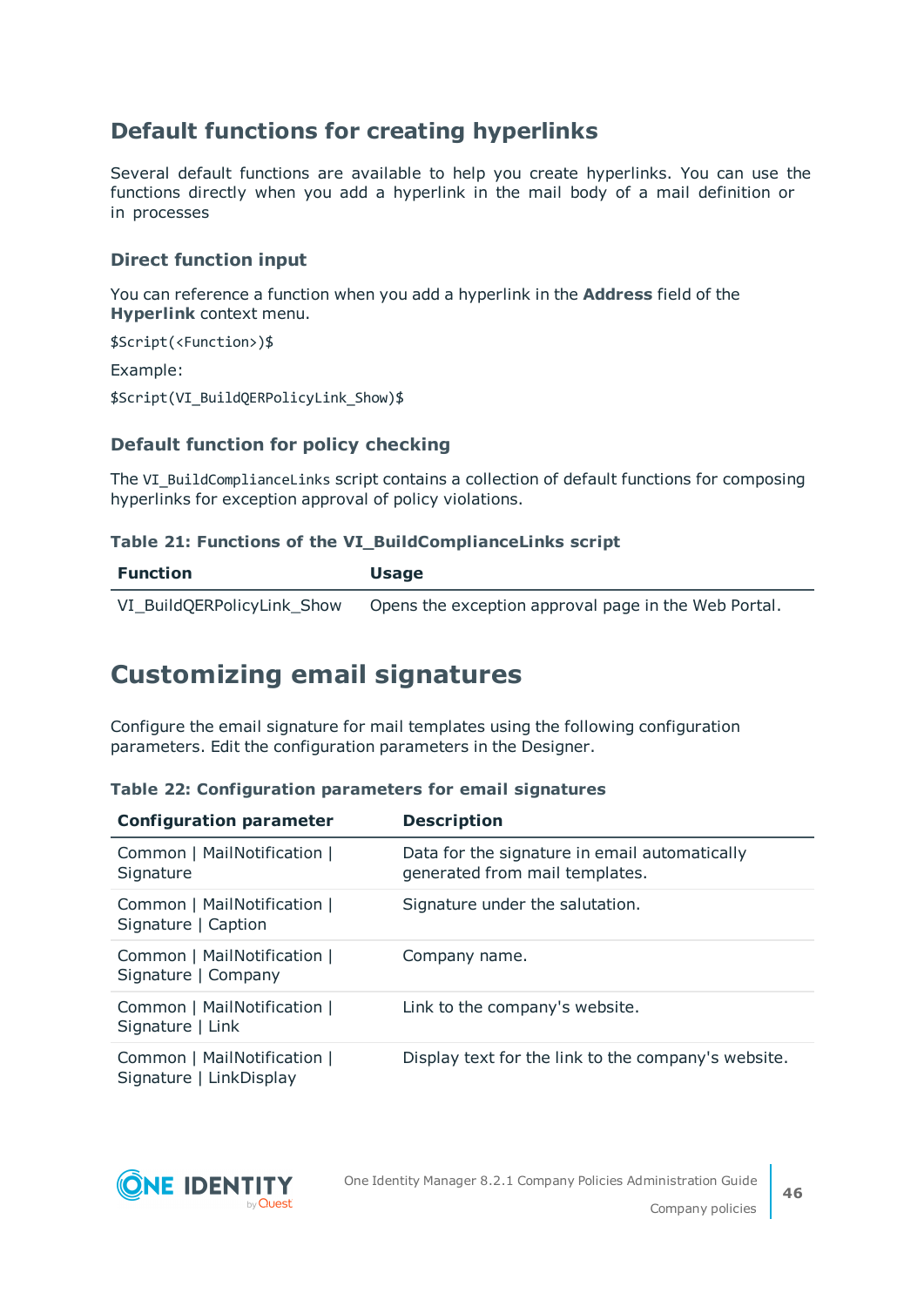VI\_GetRichMailSignature combines the components of an email signature according to the configuration parameters for use in mail templates.

![](_page_46_Picture_1.jpeg)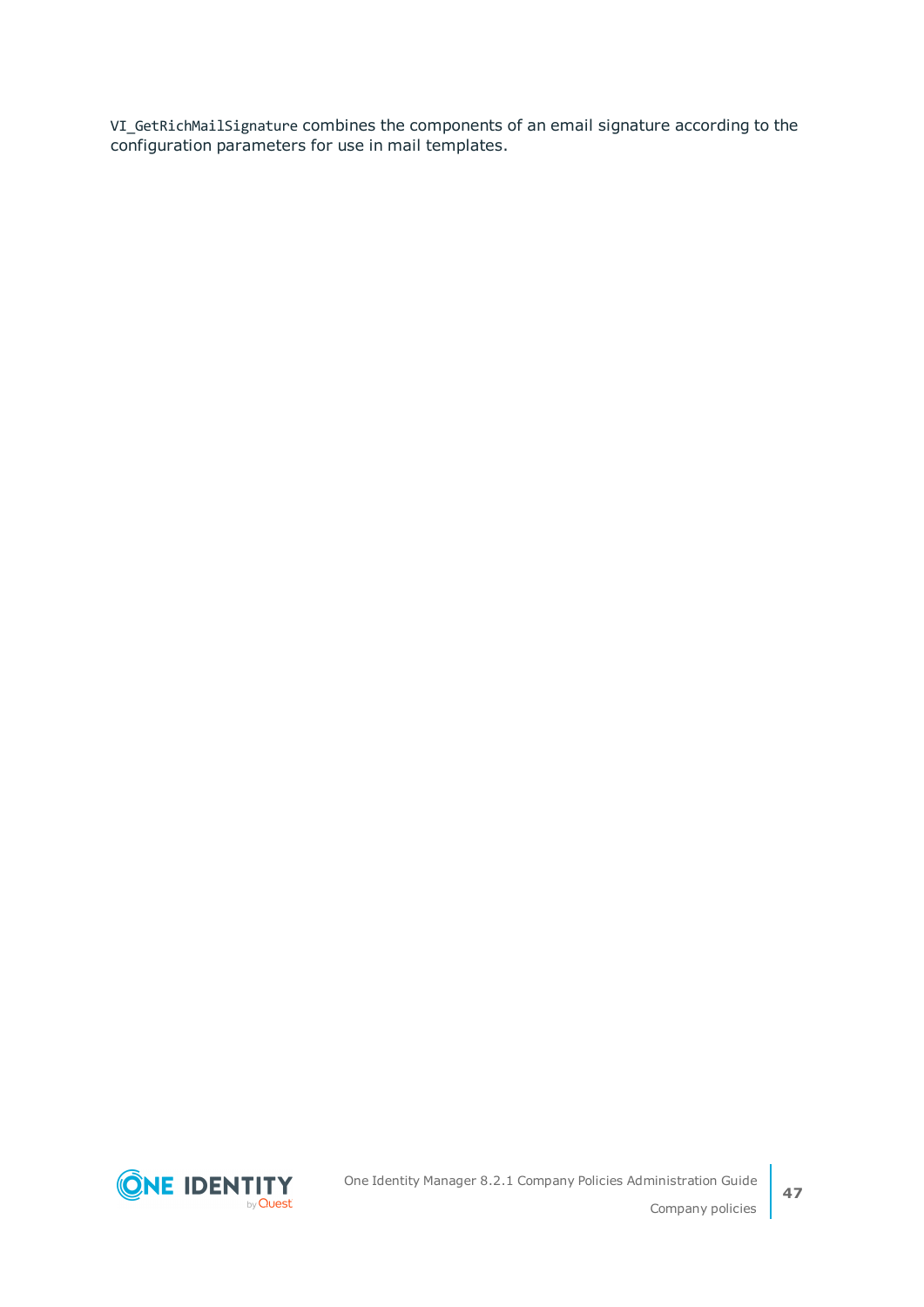# **Mitigating controls**

<span id="page-47-0"></span>Violation of regulatory requirements can harbor different risks for companies. To evaluate these risks, you can apply risk indexes to company policies. These risk indexes provide information about the risk involved for the company if this particular policy is violated. Once the risks have been identified and evaluated, mitigating controls can be implemented.

Mitigating controls are independent on One Identity Manager's functionality. They are not monitored through One Identity Manager.

Mitigating controls describe controls that are implemented if a company policy was violated. The next policy check should not find any rule violations once the controls have been applied.

#### *To edit mitigating controls*

<sup>l</sup> In the Designer, set the **QER | CalculateRiskIndex** configuration parameter and compile the database.

If you disable the configuration parameter at a later date, model components and scripts that are not longer required, are disabled. SQL procedures and triggers are still carried out. For more information about the behavior of preprocessor relevant configuration parameters and conditional compiling, see the *One Identity Manager Configuration Guide*.

For more information about risk assessment, see the *One Identity Manager Risk Assessment Administration Guide*.

## <span id="page-47-1"></span>**Entering main data**

#### *To create or edit mitigating controls*

- 1. In the Manager, select the **Risk index functions > Mitigating controls** category.
- 2. Select a mitigating control in the result list and run the **Change main data** task.
	- $OR -$

Click  $\frac{1}{2}$  in the result list.

- 3. Edit the mitigating control main data.
- 4. Save the changes.

![](_page_47_Picture_17.jpeg)

**48**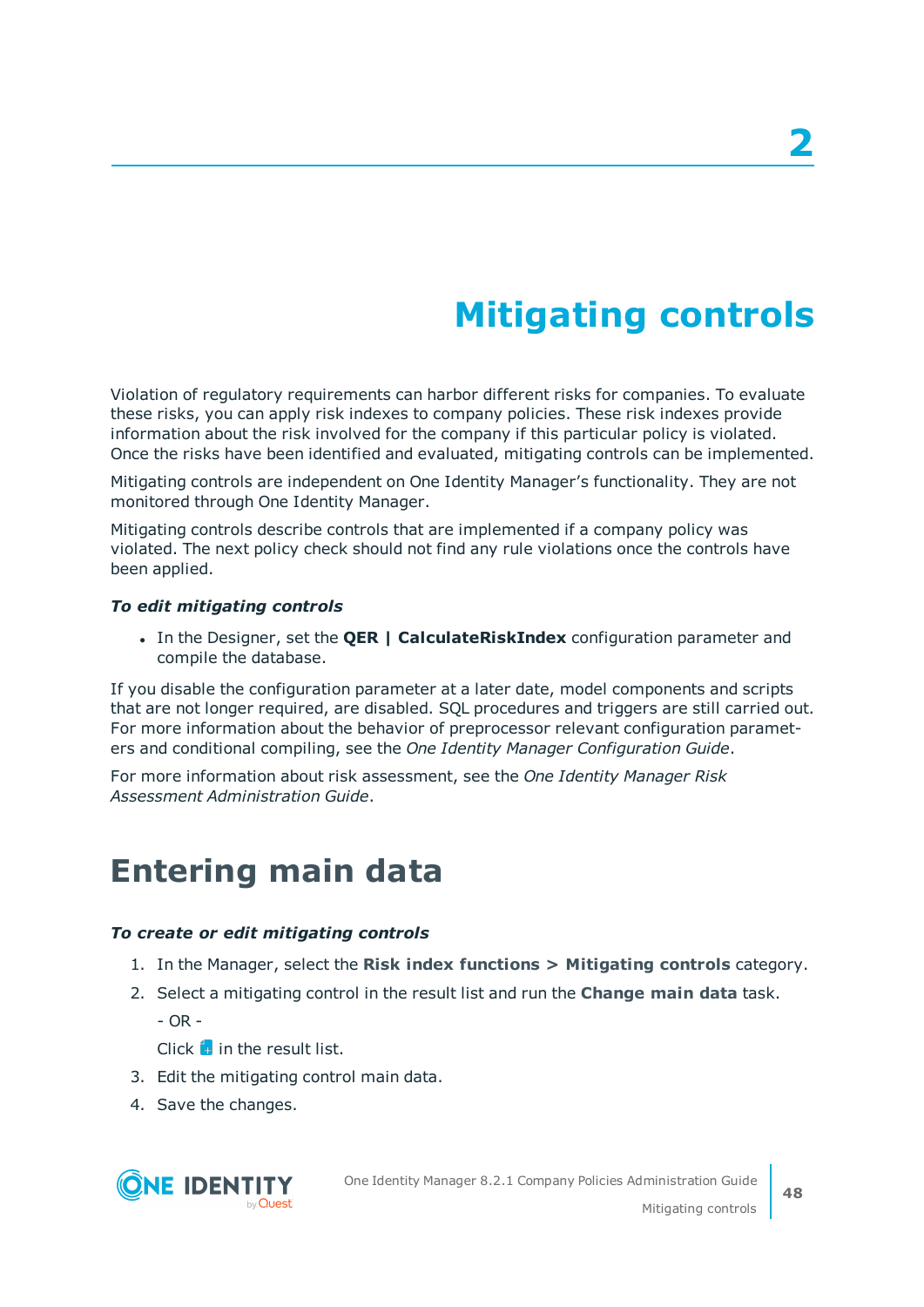Enter the following main data of mitigating controls.

| Table 23: General main data of a mitigating control |  |  |  |  |  |
|-----------------------------------------------------|--|--|--|--|--|
|-----------------------------------------------------|--|--|--|--|--|

| <b>Property</b>           | <b>Description</b>                                                                                                                                |
|---------------------------|---------------------------------------------------------------------------------------------------------------------------------------------------|
| Measure                   | Unique identifier for the mitigating control.                                                                                                     |
| Significance<br>reduction | When the mitigating control is implemented, this value is used to reduce<br>the risk of denied attestation cases. Enter a number between 0 and 1. |
| Description               | Detailed description of the mitigating control.                                                                                                   |
| <b>Functional</b><br>area | Functional area in which the mitigating control may be applied.                                                                                   |

<span id="page-48-0"></span>Department Department in which the mitigating control may be applied.

# **Additional tasks for mitigating controls**

After you have entered the main data, you can run the following tasks.

## <span id="page-48-1"></span>**Mitigating controls overview**

You can see the most important information about a mitigating control on the overview form.

### *To obtain an overview of a mitigating control*

- 1. In the Manager, select the **Risk index functions > Mitigating controls** category.
- 2. Select the mitigating control in the result list.
- <span id="page-48-2"></span>3. Select the **Mitigating control overview** task.

## **Assigning company policies**

Use this task to specify for which company policies the mitigating control is valid. You can only assign company policy working copies on the assignment form.

### *To assign company policies to mitigating controls*

- 1. In the Manager, select the **Risk index functions > Mitigating controls** category.
- 2. Select the mitigating control in the result list.

![](_page_48_Picture_17.jpeg)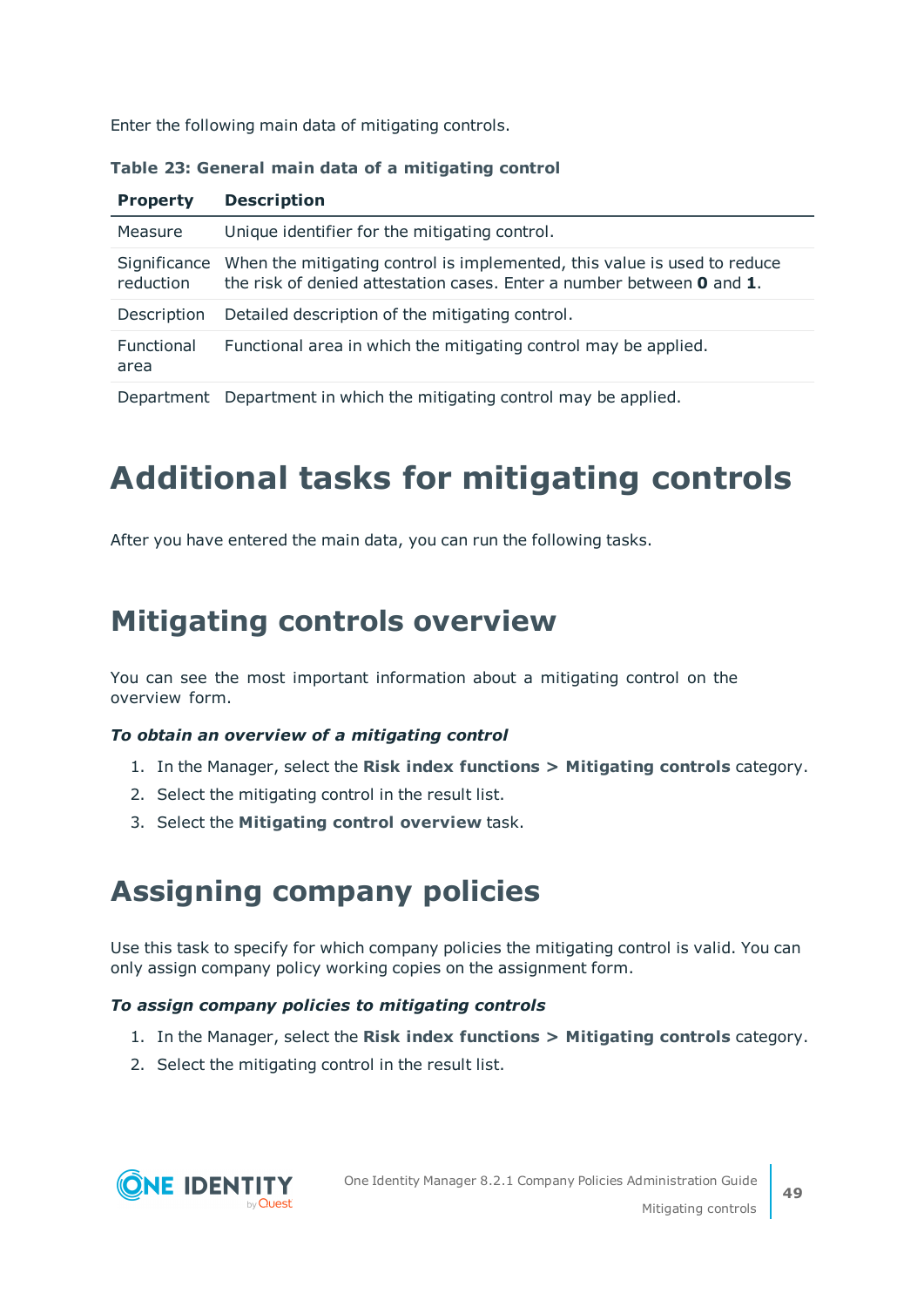3. Select the **Assign company policies** task.

In the **Add assignments** pane, assign company policies.

TIP: In the **Remove assignments** pane, you can remove company policies.

#### *To remove an assignment*

- **Select the company policy and double-click**  $\odot$ **.**
- <span id="page-49-0"></span>4. Save the changes.

## **Calculating mitigation**

The reduction in significance of a mitigating control supplies the value by which the risk index of a company policy is reduced when the control is implemented.One Identity Manager calculates a reduced risk index based on the risk index and the significance reduction. One Identity Manager supplies default functions for calculating reduced risk indexes. These functions cannot be edited with One Identity Manager tools.

The reduced risk index is calculated from the company policy and the significance reduced sum of all assigned mitigating controls.

Risk index (reduced) = Risk index - sum significance reductions

If the significance reduction sum is greater than the risk index, the reduced risk index is set to **0**.

![](_page_49_Picture_11.jpeg)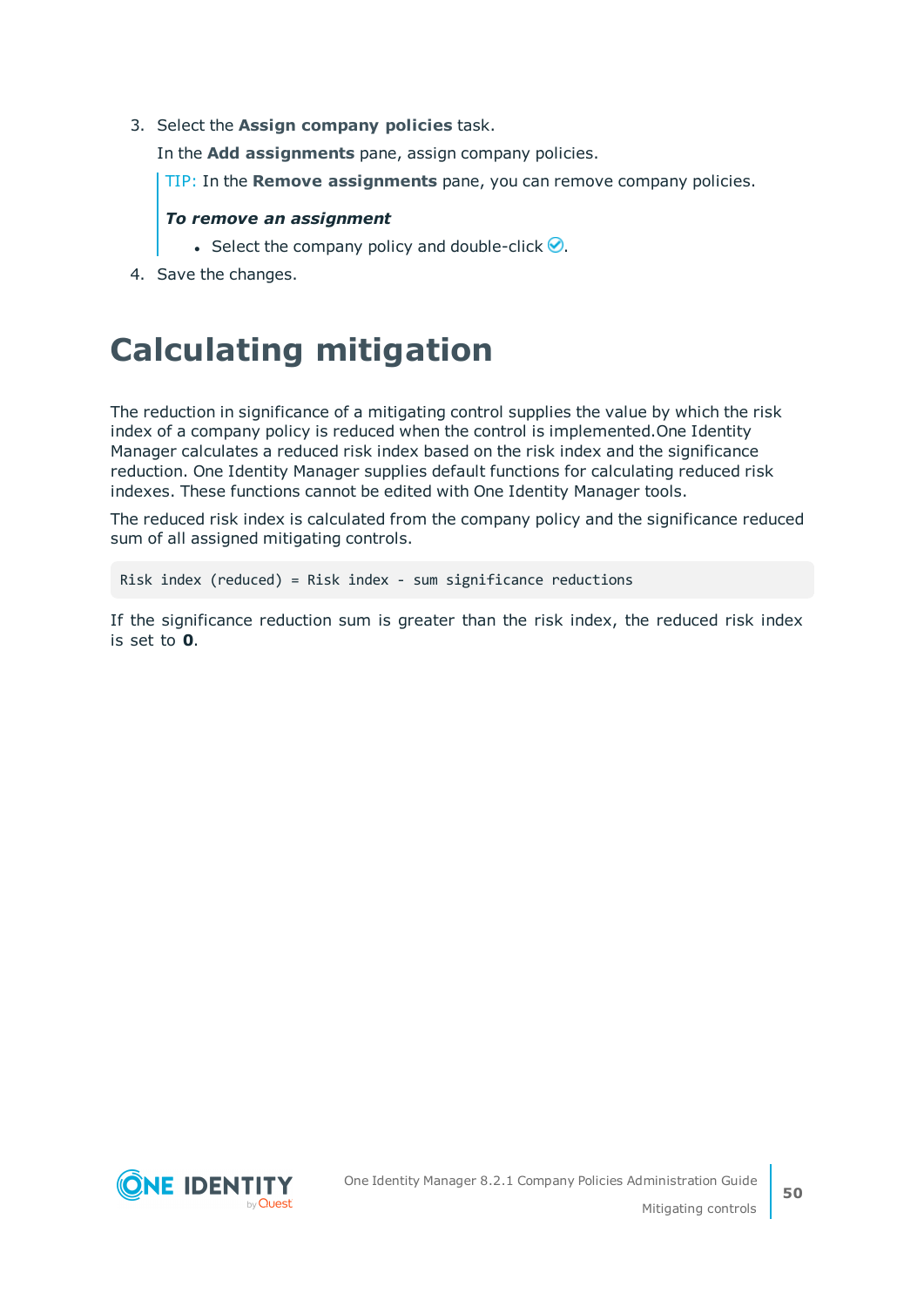# <span id="page-50-0"></span>**Appendix:General configuration parameter for company policies**

The following configuration parameters are additionally available in One Identity Manager after the module has been installed. Some general configuration parameters are relevant for company policies. The following table contains a summary of all applicable configuration parameters for company policies.

| <b>Configuration</b><br>parameter                                    | <b>Meaning</b>                                                                                                                                                                                                                                                                                                                                                                |
|----------------------------------------------------------------------|-------------------------------------------------------------------------------------------------------------------------------------------------------------------------------------------------------------------------------------------------------------------------------------------------------------------------------------------------------------------------------|
| QER   Policy                                                         | Preprocessor relevant configuration parameter for controlling<br>company policy validation. Changes to the parameter require<br>recompiling the database.                                                                                                                                                                                                                     |
|                                                                      | If the parameter is enabled, you can use the model components.                                                                                                                                                                                                                                                                                                                |
|                                                                      | If you disable the configuration parameter at a later date, model<br>components and scripts that are not longer required, are<br>disabled. SQL procedures and triggers are still carried out. For<br>more information about the behavior of preprocessor relevant<br>configuration parameters and conditional compiling, see the One<br>Identity Manager Configuration Guide. |
| QER   Policy  <br>EmailNotification                                  | This parameter is used for mail notifications.                                                                                                                                                                                                                                                                                                                                |
|                                                                      | Information about notifications during company policy checks is<br>stored under the parameter.                                                                                                                                                                                                                                                                                |
| QER   Policy  <br>EmailNotification  <br><b>DefaultSenderAddress</b> | Sender's default email address for sending automatically<br>generated notifications when company policies are checked.<br>Replace the default address with a valid email address.                                                                                                                                                                                             |
| QER  <br>CalculateRiskIndex                                          | Preprocessor relevant configuration parameter controlling<br>system components for calculating an employee's risk index.<br>Changes to the parameter require recompiling the database.                                                                                                                                                                                        |
|                                                                      | If the parameter is enabled, values for the risk index can be<br>entered and calculated.                                                                                                                                                                                                                                                                                      |

#### **Table 24: Overview of configuration parameters**

![](_page_50_Picture_5.jpeg)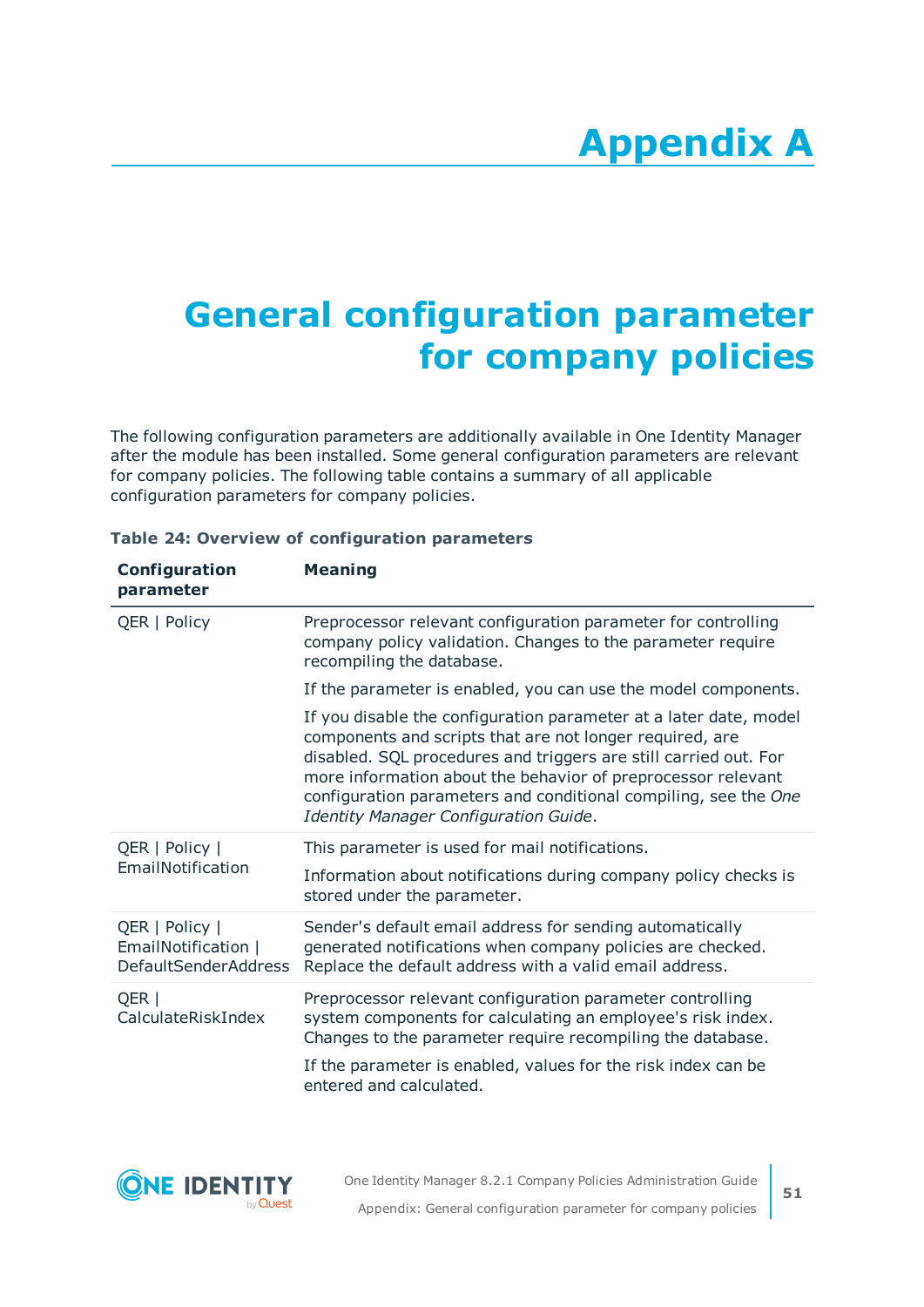| Configuration<br>parameter | <b>Meaning</b>                                                                                                                                                                                                                                                                                                                                                                |
|----------------------------|-------------------------------------------------------------------------------------------------------------------------------------------------------------------------------------------------------------------------------------------------------------------------------------------------------------------------------------------------------------------------------|
|                            | If you disable the configuration parameter at a later date, model<br>components and scripts that are not longer required, are<br>disabled. SQL procedures and triggers are still carried out. For<br>more information about the behavior of preprocessor relevant<br>configuration parameters and conditional compiling, see the One<br>Identity Manager Configuration Guide. |

![](_page_51_Picture_1.jpeg)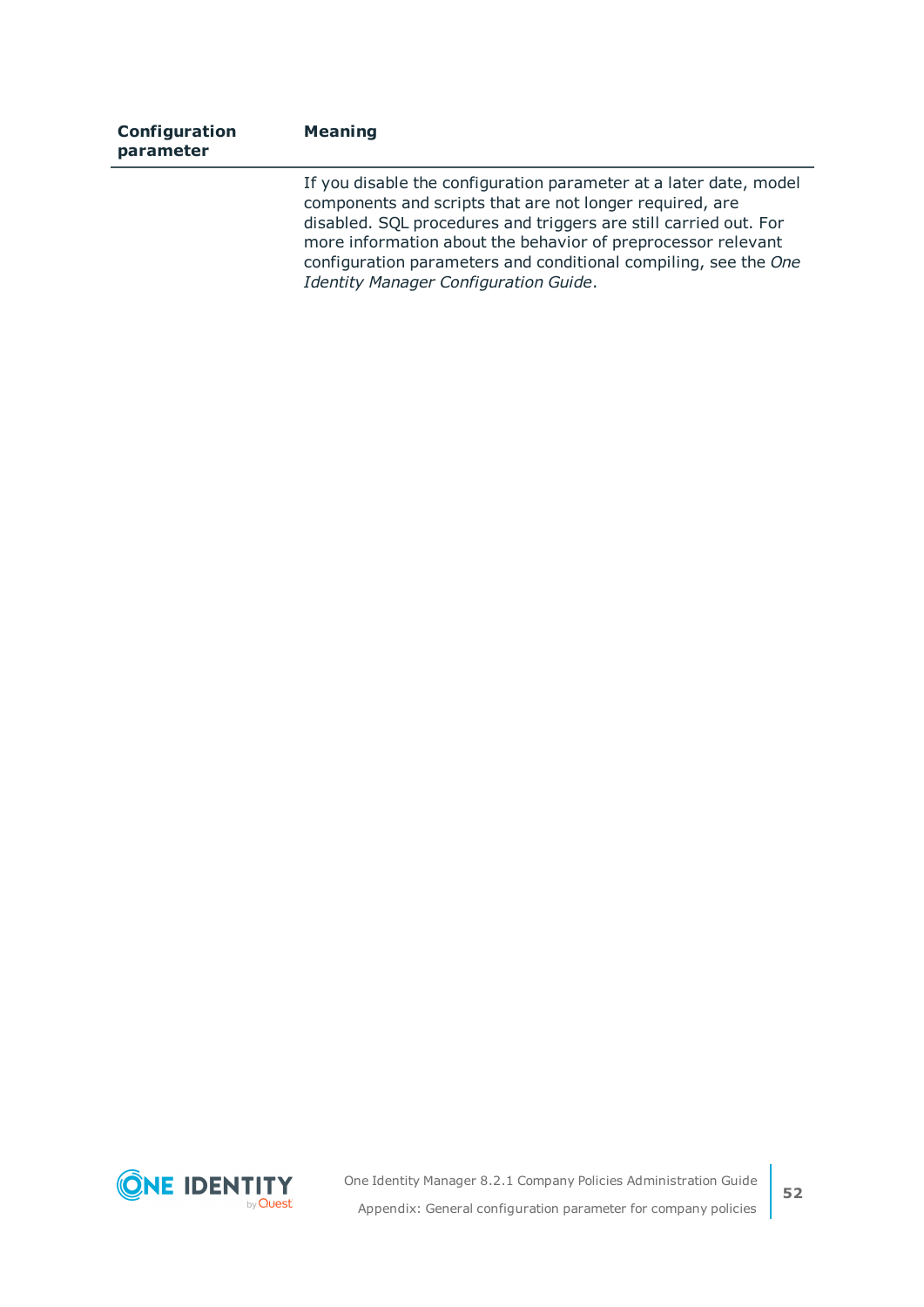<span id="page-52-0"></span>One Identity solutions eliminate the complexities and time-consuming processes often required to govern identities, manage privileged accounts and control access. Our solutions enhance business agility while addressing your IAM challenges with on-premises, cloud and hybrid environments.

# <span id="page-52-1"></span>**Contacting us**

For sales and other inquiries, such as licensing, support, and renewals, visit <https://www.oneidentity.com/company/contact-us.aspx>.

## <span id="page-52-2"></span>**Technical support resources**

Technical support is available to One Identity customers with a valid maintenance contract and customers who have trial versions. You can access the Support Portal at [https://support.oneidentity.com/.](https://support.oneidentity.com/)

The Support Portal provides self-help tools you can use to solve problems quickly and independently, 24 hours a day, 365 days a year. The Support Portal enables you to:

- Submit and manage a Service Request
- View Knowledge Base articles
- Sign up for product notifications
- Download software and technical documentation
- View how-to videos at [www.YouTube.com/OneIdentity](http://www.youtube.com/OneIdentity)
- Engage in community discussions
- Chat with support engineers online
- View services to assist you with your product

![](_page_52_Picture_15.jpeg)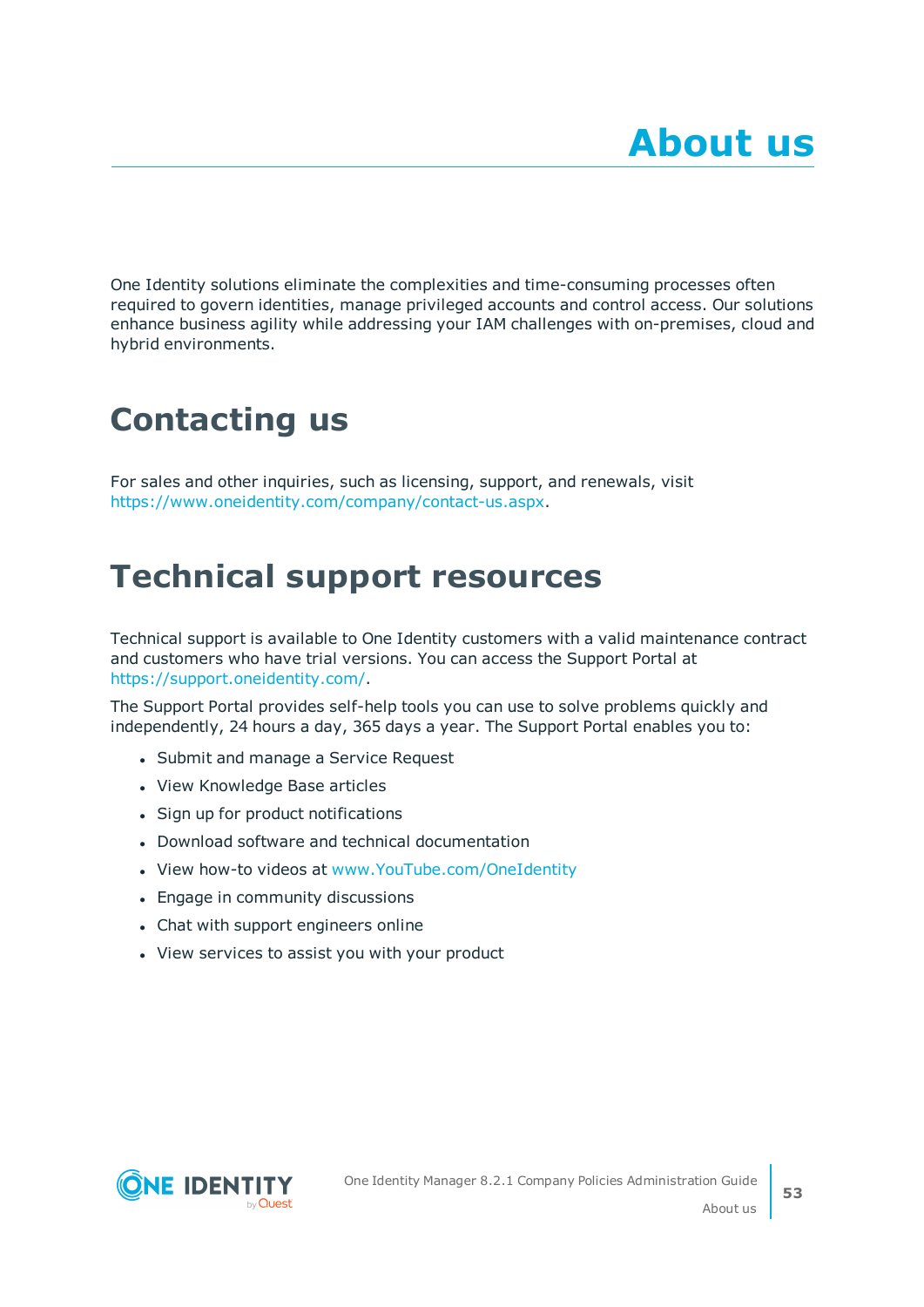# **Index**

## <span id="page-53-0"></span>**A**

administrator [6](#page-5-0) application role [6](#page-5-0) attestors [16](#page-15-0) policy supervisor [17](#page-16-0) attestors [6](#page-5-0), [16](#page-15-0), [22](#page-21-0)

## **B**

base object mail template [42](#page-41-0) base table [22](#page-21-0)

## **C**

calculation schedule [11](#page-10-0), [37](#page-36-0) assign [26](#page-25-0) assign company policy [15](#page-14-0) default schedule [14](#page-13-0) default schedule policies [11](#page-10-0) overview form [15](#page-14-1) start immediately [16](#page-15-1) check company policy [36](#page-35-2) compliance framework [10](#page-9-0) assign [28](#page-27-0) assign company policy [11](#page-10-1) overview form [11](#page-10-2) condition [22](#page-21-0) display [30,](#page-29-1) [33](#page-32-1) hide [30](#page-29-1), [33](#page-32-1) create working copy [22](#page-21-1)

## **D**

deactivate [22](#page-21-0) company policy [33](#page-32-0) default approval policy [27](#page-26-0)

## **E**

enable company policy [33](#page-32-0) enable working copy [21-22](#page-20-2) exception approval reason [19](#page-18-0) exception approver [6,](#page-5-0) [22](#page-21-0) assign employees [28](#page-27-1), [34](#page-33-0) notification [39](#page-38-1)

## **M**

mail definition [44](#page-43-0) mail template base object [42,](#page-41-0) [45](#page-44-0) hyperlink [45](#page-44-1) manager [22](#page-21-0) notification [40](#page-39-0) mitigating control [48](#page-47-0) assign [28](#page-27-2) assign company policy [49](#page-48-2) log [48](#page-47-1) overview [49](#page-48-1) significance reduction [48](#page-47-1)

![](_page_53_Picture_13.jpeg)